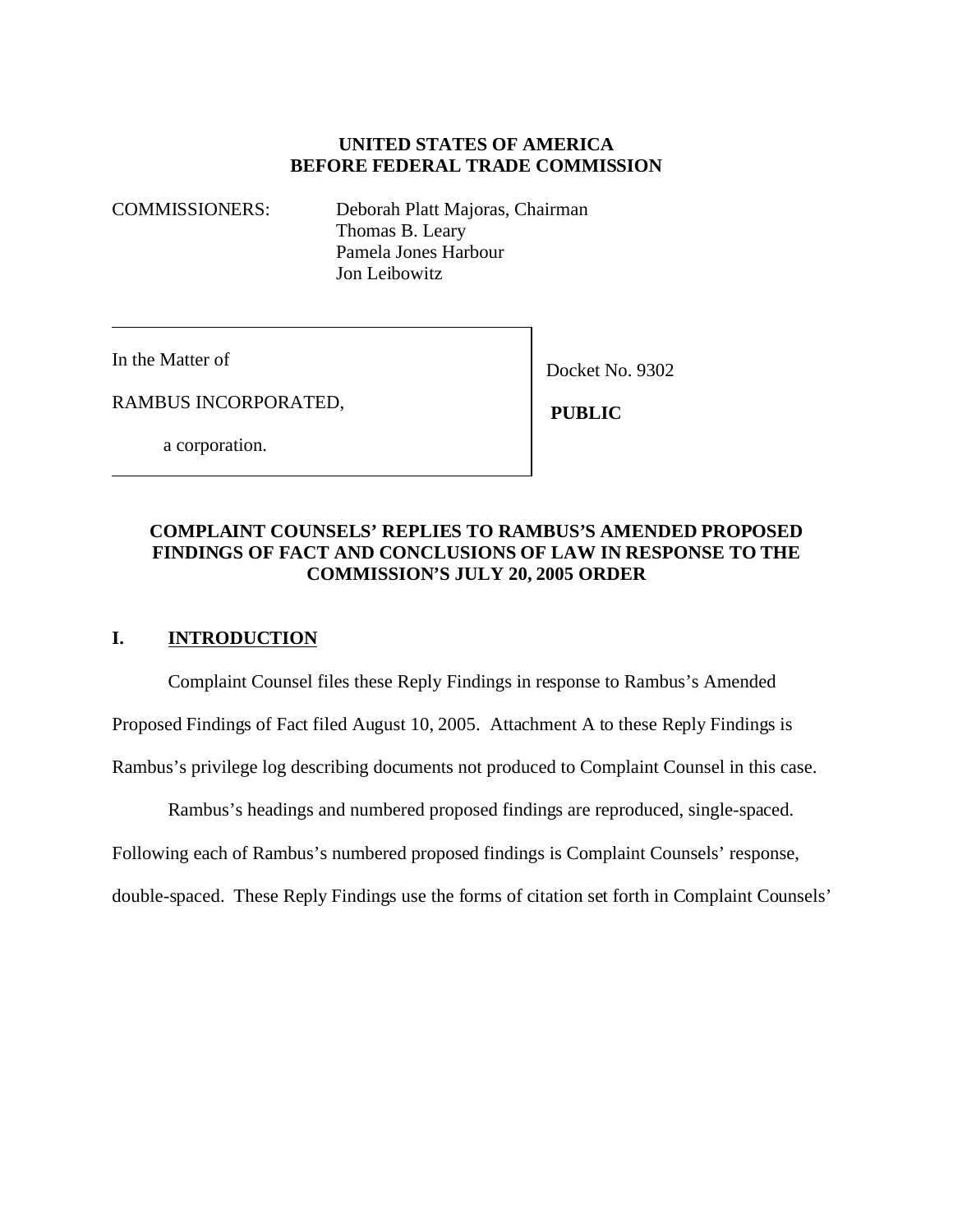Supplemental Proposed Findings of Fact filed August  $10<sup>1</sup>$  In addition, the following forms of citation are used:

- Complaint Counsels' Proposed Supplemental Findings of Fact are cited as follows: (CCSF 50) or (CCSF 143-145).
- Complaint Counsels' Responses to Rambus's Amended Proposed Findings of Fact are cited as follows: (CCRF 1619) or (CCRF 1620-1625).

# **II. RAMBUS'S AMENDED PROPOSED FINDINGS OF FACT**

# **A. Rambus Adopted A Document Retention Policy Based On The Advice Of Counsel.**

1619. In January 1998, Rambus began to meet with attorneys at the law firm of Cooley Godward to discuss issues relating to patent licensing. At their first meeting on February 12, 2004, Cooley Godward partner Dan Johnson advised Rambus to adopt a document retention policy; RX 2521 (DTX 9023) at 11:24-12:1 (Johnson 11/23/04 *Infineon* Dep.) ("So I can - I can tell you that at the first meeting, I advised Mr. Karp that Rambus needed a document retention policy"); RX 2500 (DTX 3681) at 1 (Mr. Karp's notes from February 12, 1998 meeting with lawyers from Cooley Godward) ("need company policy on document retention policy"); CX 5069 (DTX 9009) at 376:4-23 (Karp 10/8/04 Infineon Dep.) ("the outside counsel was suggesting [a document retention policy] from the very first time I met with them").

**Response to Finding No. 1619:** This proposed finding is incomplete. Rambus,

through Joel Karp, met with Mr. Johnson as a result of his request to Cooley Godwin attorney

Diane Savage for "litigation assistance." CCSF 79. In the "LICENSING/LITIGATION

STRATEGY" meeting held on February 12, 1998, Mr. Karp and litigation counsel reached the

conclusion that "[r]oyalty rates will probably push us into litigation quickly" against the DRAM

manufacturers for infringement of its patents covering the JEDEC standards. CCSF 9-10. Also

<sup>&</sup>lt;sup>1</sup> Complaint Counsels' proposed findings and reply findings submitted to the Administrative Law Judge below are referred to respectively as "CCFF" and "CCRF." References to the evidence admitted by the Commission pursuant to its June 20, 2005, Order (the "Supplemental Evidence") are by exhibit number and prefix as designated by Complaint Counsel and Rambus in the submissions preceding the Commission's June 20 Order.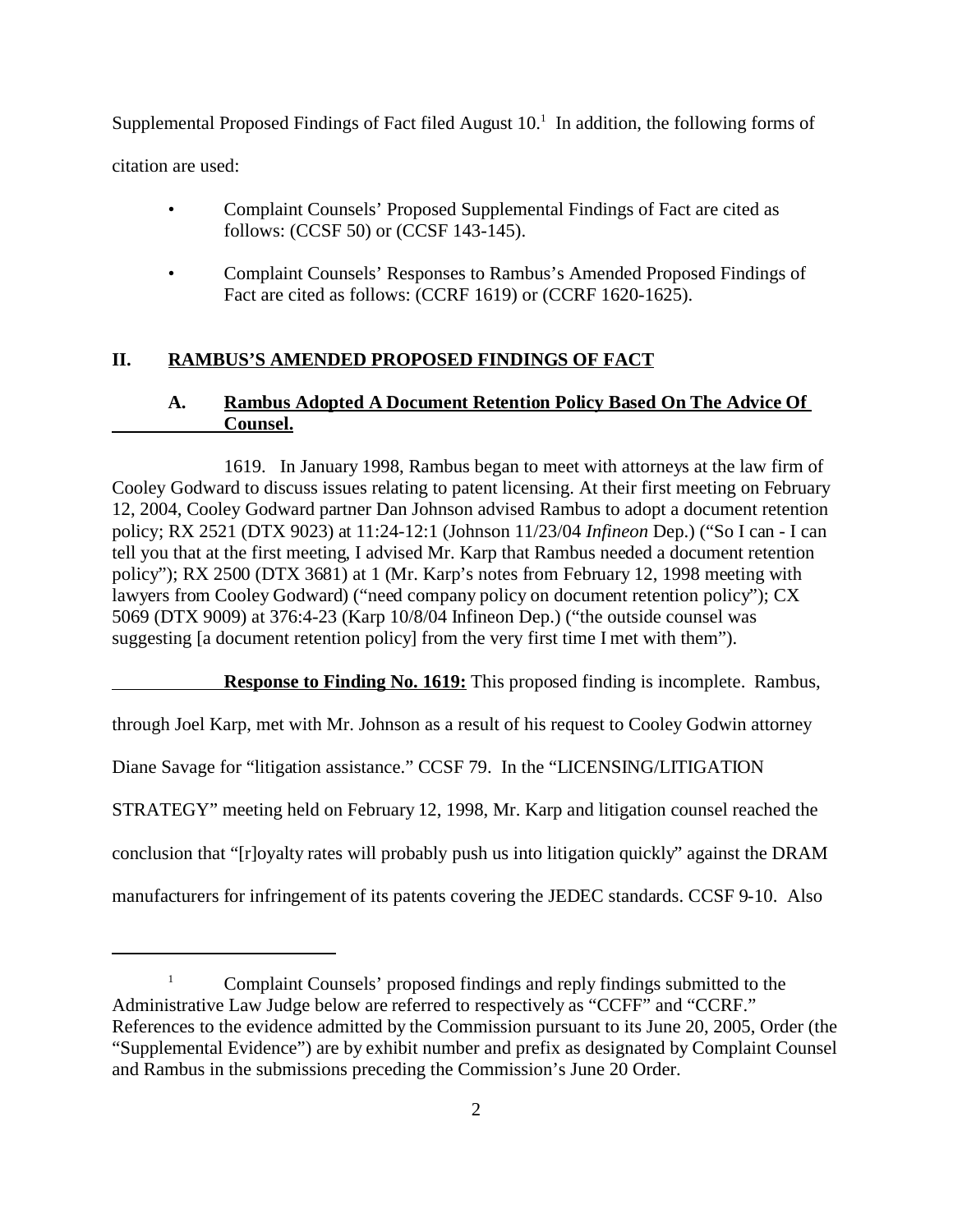in that meeting, Mr. Johnson told Mr. Karp that Rambus needs to "litigate against someone to establish royalty rate and have court declare patent valid." CCSF 16. Therefore, they planned to have Rambus initiate litigation against its selected targets, based on carefully prepared legal claims. Mr. Johnson and Mr. Karp planned Rambus's litigation strategies, including legal theories and its strategies for selecting expert witnesses for the anticipated litigation. CCSF 13. In that meeting, Mr. Johnson and Mr. Karp also identified likely litigation targets, including Micron, Fujitsu, Samsung and Hyundai. CCSF 18. Mr. Johnson told Mr. Karp that they needed a document retention policy in order for Rambus to make itself "battle ready" for this upcoming litigation. CCSF 12.

Rambus withheld the document memorializing this meeting as attorney work product prepared in anticipation of litigation. CX1804 at 23 (Rambus privilege log item 320).

1620. Mr. Johnson is a highly accomplished and respected member of the legal community. RX 2522; RX 2523 (PTX 9525) at 196:7-197:16 (Johnson 11/23/04 *Infineon* Dep.). Mr. Johnson also has extensive knowledge about the legal requirements for document retention policies. He has advised between 20 and 30 companies about such policies and has lectured about document retention policies and electronic discovery at ABA and PLI seminars. *Id.* at 204:1-7; RX 2521 (DTX 9023) at 35:13-15 (Johnson 11/23/04 *Infineon* Dep.).

#### **Response to Finding No. 1620**: This proposed finding is incomplete. Mr.

Johnson did not implement Rambus's document retention program, Mr. Karp implemented the program. CCSF 93-95. Mr. Karp refused Mr. Johnson's offer to help implement Rambus's document retention program. CCSF 96. Furthermore, Mr. Johnson made recommendations regarding a document retention policy without knowing any specifics about Rambus's past conduct. In particular, Rambus failed to inform Mr. Johnson that Rambus's anticipated litigation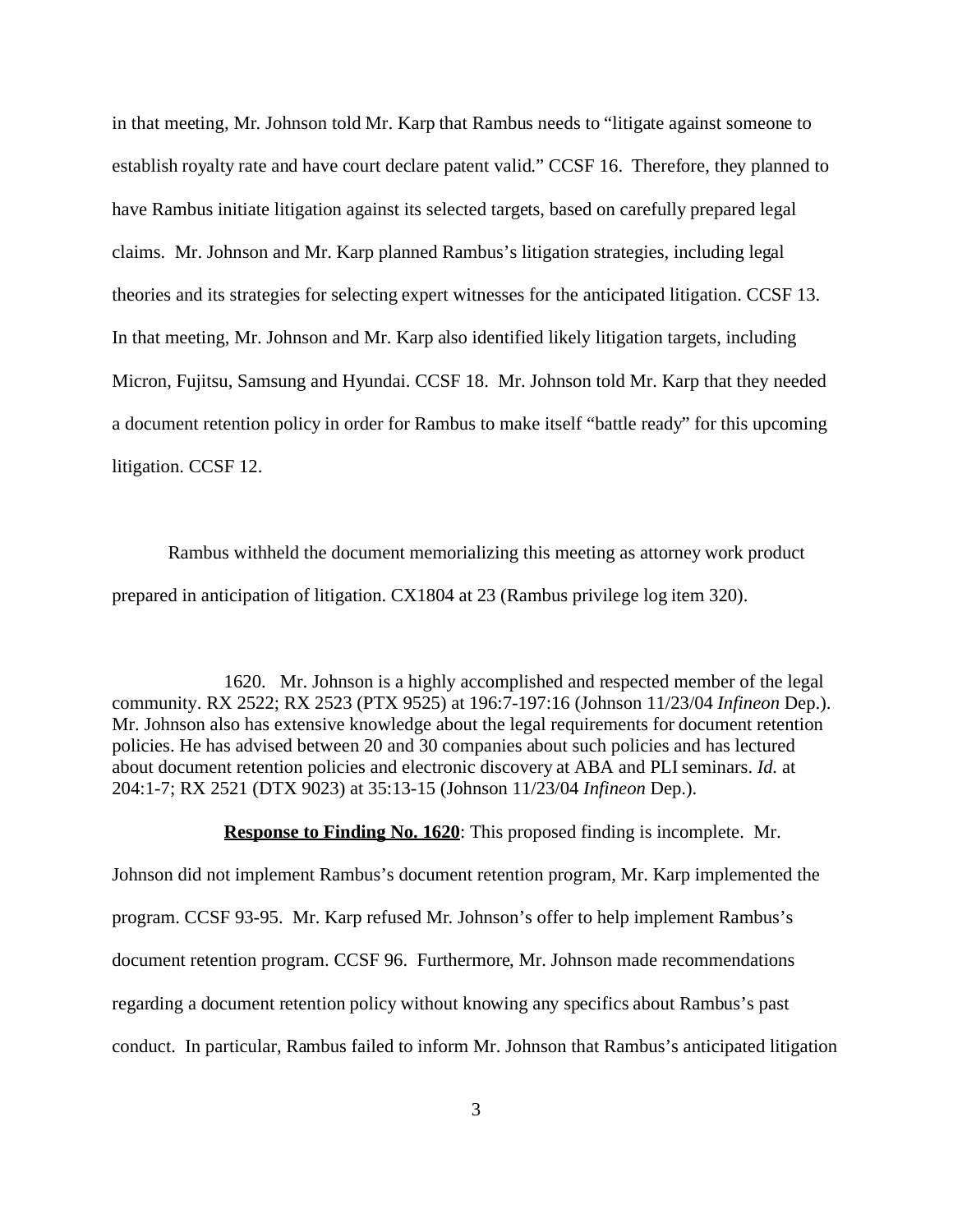was unlikely to consist solely of routine patent infringement analysis, which would involve primarily a comparison of patent claims against an allegedly infringing product, but was also likely to involve allegations of inequitable and anticompetitive conduct at JEDEC, the resolution of which would implicate large volumes of Rambus's business records and emails. CCSF 85-86 ("When I read in the newspaper about the JEDEC issue, I was flabbergasted.... I never had a conversation with anybody at Rambus about anything related to JEDEC, ever.").

1621. Mr. Johnson testified that when he first met with Mr. Karp, he determined that Rambus "had no practice or policies that related to the gathering of documents, and storing these documents, and getting rid of documents that were simply accumulating over time." RX 2521 (DTX 9023) at 34:9-17 (Johnson 11/23/04 *Infineon* Dep.). Johnson advised Karp that Rambus needed to address this situation by instituting a document retention policy. *Id.*

**Response to Finding No. 1621**: Complaint Counsel have no comment.

1622. Mr. Johnson testified that he advised Rambus to adopt a document retention policy for three principal reasons. First, Rambus needed to reduce paper document search costs in the event that Rambus was someday required to respond to subpoenas or document requests that might possibly be issued in connection with future lawsuits or investigations, including those in which Rambus was not a party. RX 2521 (DTX 9023) at 34:837:7 (Johnson 11/23/04 *Infineon* Dep.). Second, Mr. Johnson advised Rambus to adopt a document retention policy to reduce search costs for electronic documents in the same situation, particularly in light of the problems that arise from having to search obsolete or corrupted backup media. *Id.* Third, Mr. Johnson felt it would be useful for Rambus to have a companywide standard for the retention and destruction of documents, because the absence of such a standard might be cited by a future litigant as evidence of spoliation. RX 2522; RX 2523 (PTX 9525) at 219:23-220:18 (Johnson 11/23/04 *Infineon* Dep.).

**Response to Finding No. 1622:** This proposed finding is misleading and

incomplete. Mr. Johnson advised Rambus that it needed a document retention program as Rambus's litigation counsel. CCRF 1619. The document retention policy was part of Rambus's licensing and litigation strategy to make Rambus "battle ready" for its anticipated lawsuits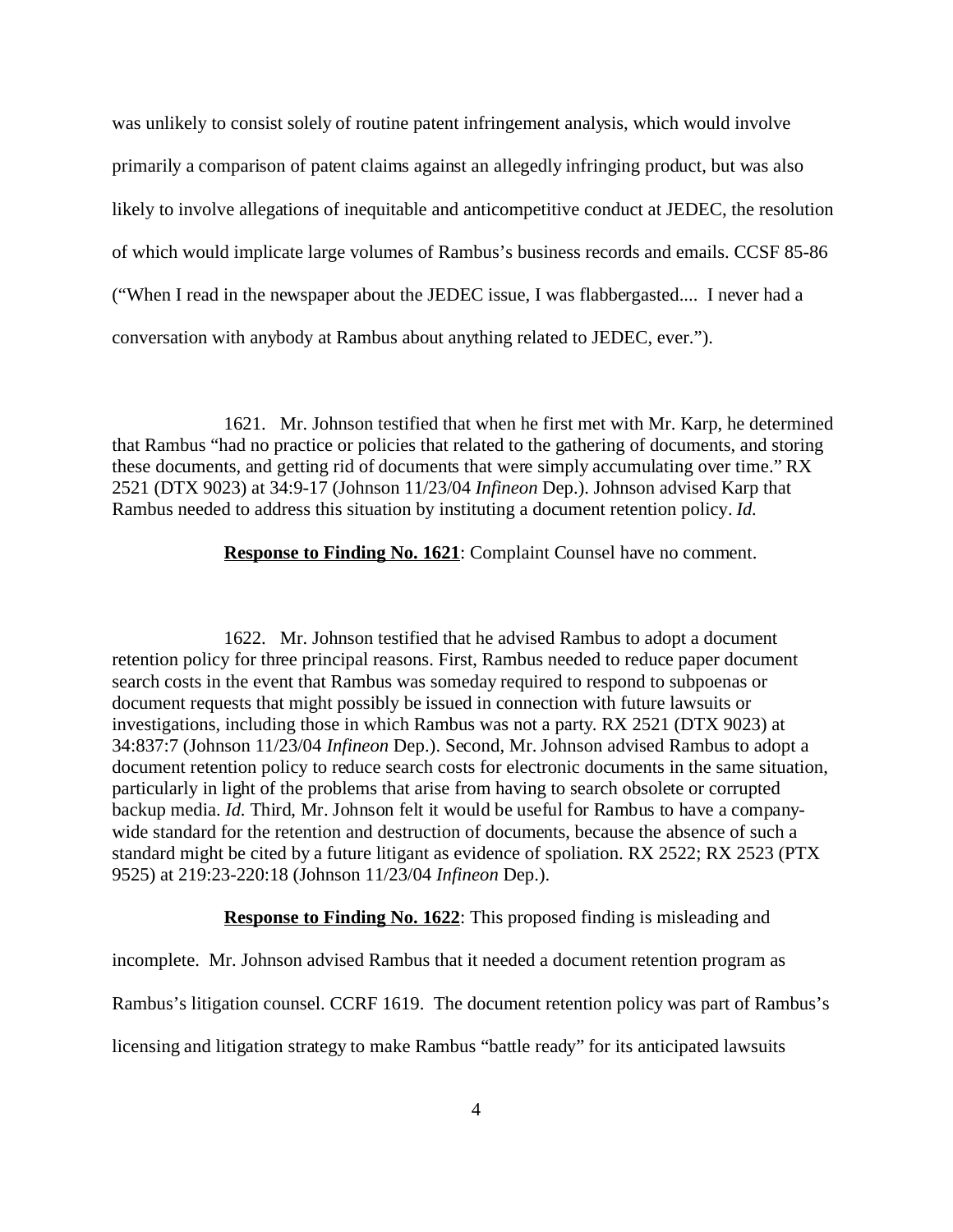against the DRAM manufacturers. CCSF 9-18. Furthermore, Mr. Johnson never instructed Rambus that it was appropriate to destroy documents relevant to anticipated litigation. CCSF 92. Instead, Mr. Johnson made it clear to Rambus that they *could not* adopt a document retention policy in bad faith or use a document retention policy to destroy documents relevant to upcoming litigation. CCSF 90-92. Finally, Mr. Johnson made recommendations regarding a document retention policy without knowing that, in its planned patent litigation, Rambus would likely face the affirmative defense of equitable estoppel and allegations of antitrust violations based on its conduct at JEDEC. CCSF 85-86 ("When I read in the newspaper about the JEDEC issue, I was flabbergasted.... I never had a conversation with anybody at Rambus about anything related to JEDEC, ever.").

Furthermore, this proposed finding is misleading to the extent it implies that Rambus adopted the policy due primarily to concerns other than concerns regarding the content of its files. For example, the instructions Mr. Karp gave to Mr. Vincent, to destroy specific categories of documents in his patent prosecution files, demonstrate that Rambus's document retention policy was concerned with the content of the documents. CCFF 1746-1747; CCSF 117, 128-133. In addition, the unguarded statement of Vice President Neil Steinberg regarding Infineon's use of Rambus's 1992 Business Plan confirms that Rambus implemented its document retention policy to resolve its concerns with the content of its files. CCSF 108 ("Once we get through our legal wrangling, I would like to implement the new document retention policy. As I have stated in the past, this new policy is similar to the previous policy – however, this time the IP group will attempt to execute the policy more effectively.").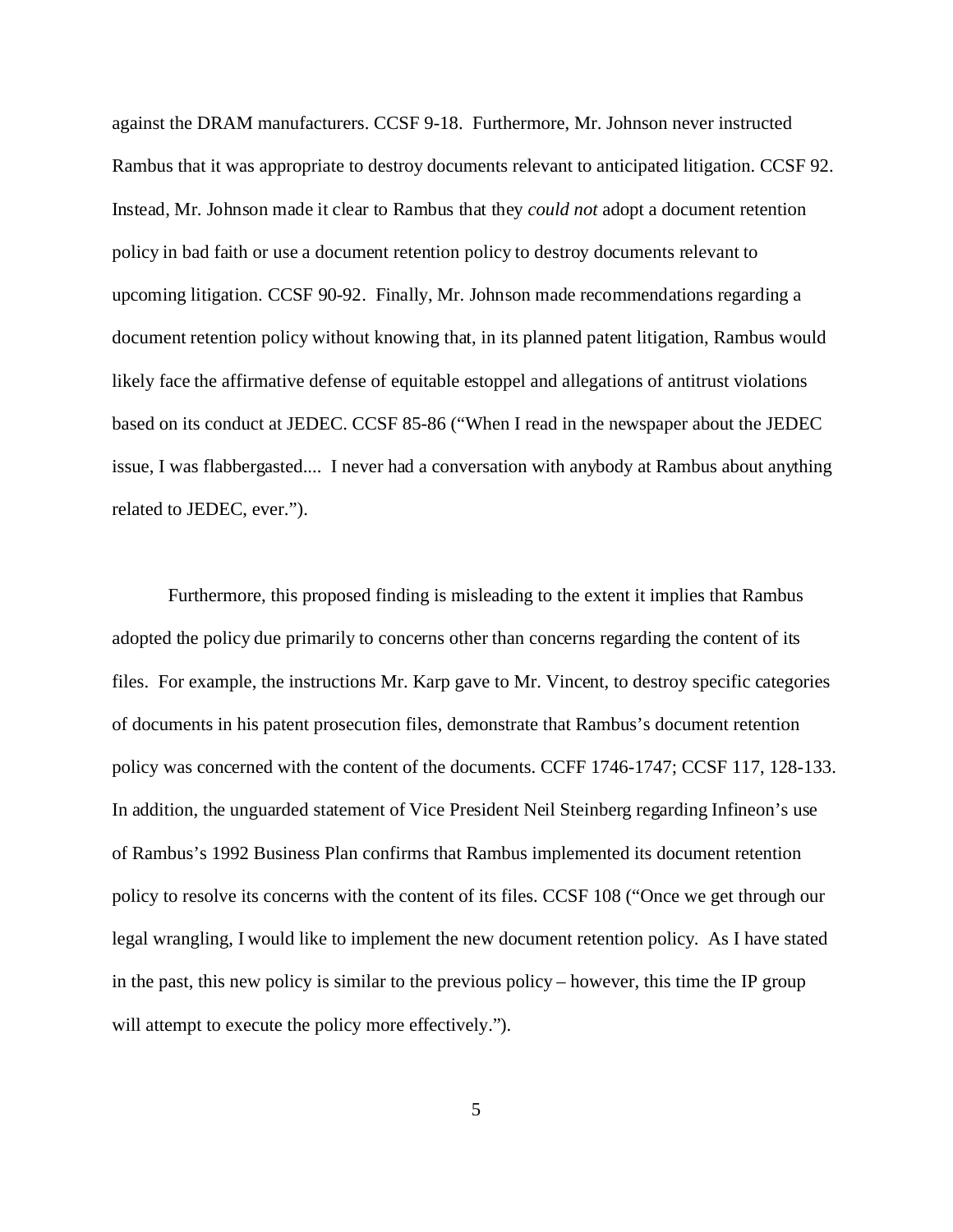#### **B. The Specific Terms Of Rambus's Policy Were Recommended By Counsel.**

1623. In March 1998, one of Mr. Johnson's partners at Cooley Godward, Diane Savage, forwarded to Mr. Karp a detailed memorandum on the subject of document retention policies. RX 2502 (DTX 3676) (March 19, 1998 Memorandum Re: Document Retention Policy Guidance); CX 5068 (DTX 9008) at 25:1-33:8 (Savage 10/12/04 *Infineon* Dep.).

**Response to Finding No. 1623:** This proposed finding is incomplete and

misleading. The memorandum that Ms. Savage sent to Mr. Karp was never intended to be

Rambus's document retention policy. CCSF 82. In particular, the memorandum sent by Ms.

Savage was not intended to address any of Rambus's specific litigation-oriented issues. CCSF 83

("... I said this is a form memo, essentially, and he would have to design a customized document

retention program that met [his] needs, and if [he had] specific litigation-oriented issues, the

right person to contact is David Lisi."). There is no evidence in the record that Mr. Karp

contacted Mr. Lisi before designing its document retention policy.

1624. Mr. Karp drafted Rambus's document retention policy based upon Ms. Savage's legal memorandum, incorporating much of the Cooley Godward language *verbatim. Compare* RX 2502 (DTX 3676) (March 19, 1998 Memorandum re: Document Retention Policies Guidance) *with* RX 2503 (DTX 4028) (Rambus's Document Retention Policy); CX 5069 (DTX 9009) at 422:4-18 (Karp 10/8/04 *Infineon Dep.)* ("I created [the policy] and pretty much wordfor-word from what's in [the legal memorandum]").

**Response to Finding No. 1624:** This proposed finding is incomplete and

misleading for the reasons stated in CCRF 1623.

1625. With respect to electronic mail and documents, Cooley Godward advised Rambus to "remove email from the system servers on a periodic basis" and that "tape back ups of email should be destroyed on a periodic basis." RX 2502 (DTX 3676) at 7 (March 19, 1998 Memorandum re: Document Retention Policy Guidance). The Cooley Godward lawyers also advised Rambus that "the Company and individual employees should be discouraged from archiving email," and counsel recommended that "E-mail that needs to be saved should be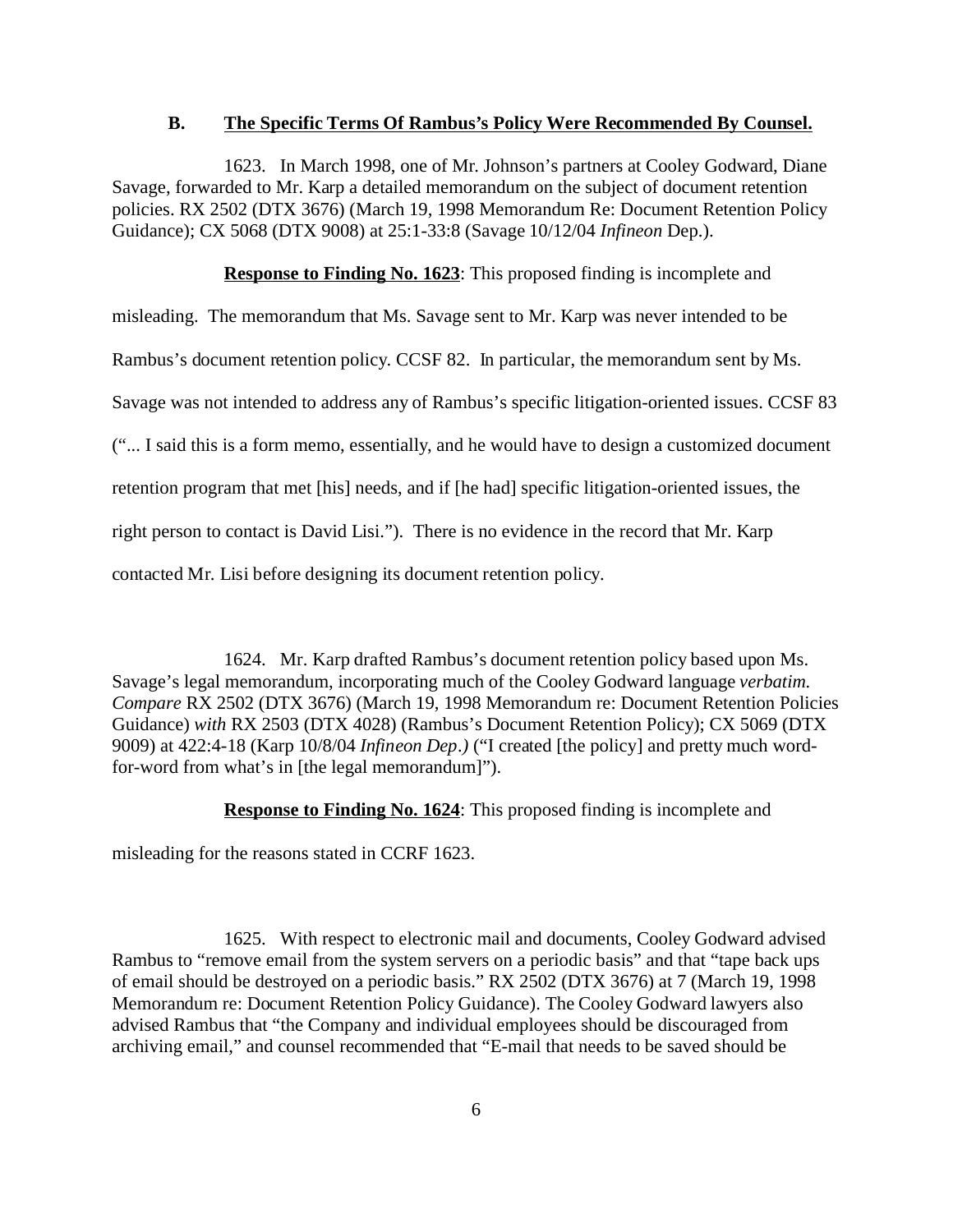either: (a) printed in hard copy and kept in the appropriate file, or downloaded to a computer file and kept electronically or on disk as a separate file." *Id.*

**Response to Finding No. 1625**: This proposed finding is incomplete and misleading. The Cooley Godward memorandum referred to in this proposed finding was not intended by Ms. Savage to be Rambus's document retention policy. CCRF 1623; CX5068 at 4 ("... I said this is a form memo, essentially, and he would have to design a customized document retention policy that met your needs, and if you have specific litigation oriented issues, the right person to contact is David Lisi."). Furthermore, the Cooley Godward attorneys were not in a position to give Rambus legal advice regarding the retention or destruction of documents, electronic or otherwise, relating to Rambus's anticipated litigation because they never knew about the likelihood that such litigation would involve claims of equitable estoppel or antitrust violations based on Rambus's conduct at JEDEC. CCSF 85-86 ("When I read in the newspaper about the JEDEC issue, I was flabbergasted.... I never had a conversation with anybody at Rambus about anything related to JEDEC, ever.").

1626. Rambus adopted its outside counsel's advice on these issues. The Rambus policy provided with respect to "Electronic Mail and Documents" that: "Rambus maintains complete system tape back-ups for a period of 3 months. Employees should not utilize email as a place to save documents beyond 3 months. Email that is required to be saved more than 3 months can be kept either in paper or a separate file on you hard drive." RX 2503 (DTX 4028) at 1 (Rambus's Document Retention Policy).

**Response to Finding No. 1626**: This proposed finding is incomplete and

misleading for the reasons stated in CCRF 1625.

1627. With respect to contracts, the Cooley Godward lawyers advised that "Final, execution copies of all contracts entered into by the Company should be kept by the Company. The Company should, upon execution of a contract, destroy or systematically discard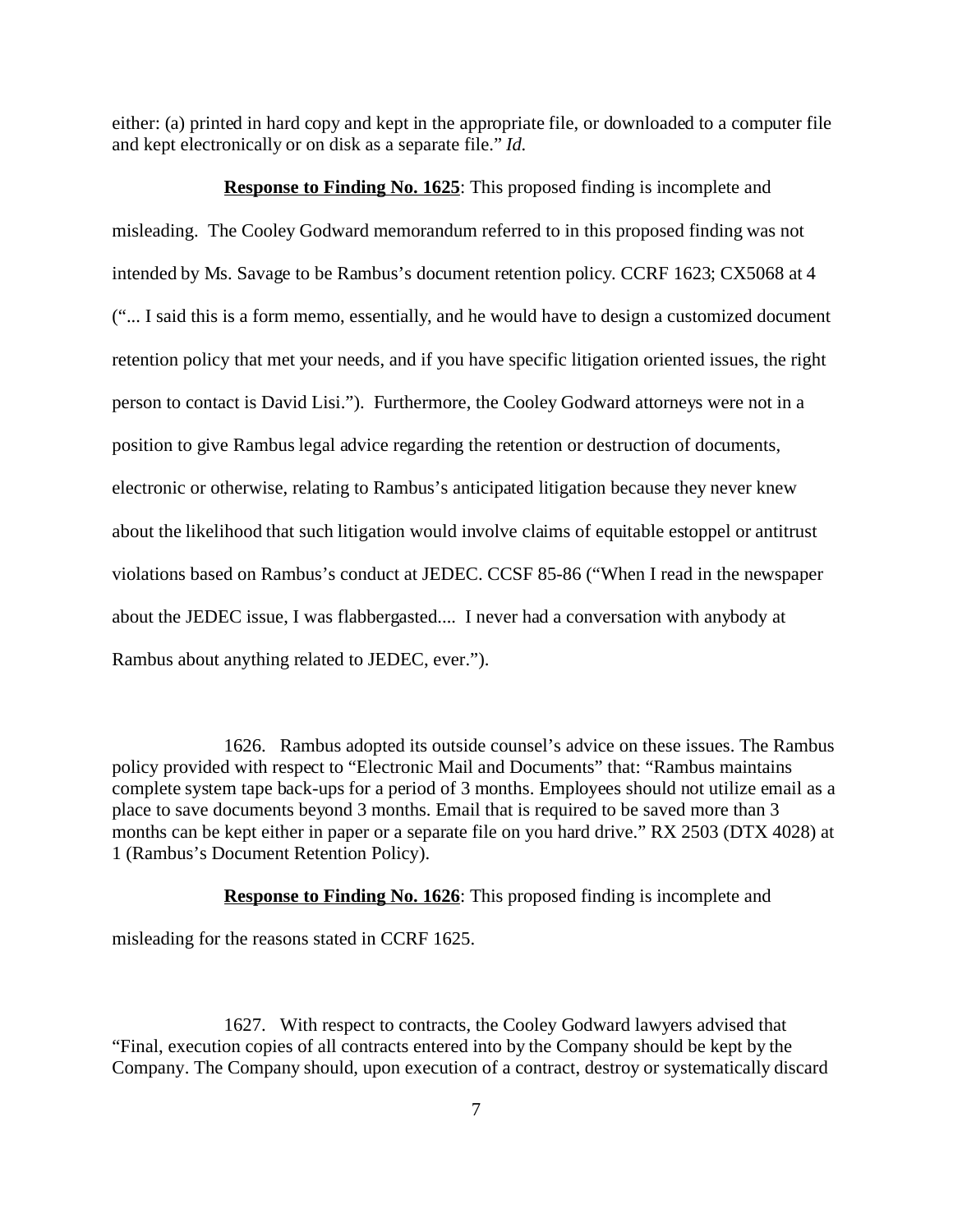all internal drafts and any materials used during negotiations that are not part of the final contract." RX 2502 (DTX 3676) at 6 (March 19, 1998 Memorandum re: Document Retention Policy Guidance).

### **Response to Finding No. 1627**: This proposed finding is incomplete and

misleading for the reasons stated in CCRF 1625.

1628. Once again, Rambus's policy closely tracks the advice it had received from its outside counsel. The Rambus policy provides: "Final, execution copies of all contracts entered into by Rambus are kept for at least 5 years after expiration of the agreement, and longer in the case of publicly filed contracts. All drafts... should be destroyed or systematically discarded." RX 2503 (DTX 4028) at 2 (Rambus's Document Retention Policy).

**Response to Finding No. 1628**: This proposed finding is incomplete and

misleading for the reasons stated in CCRF 1625.

1629. The Cooley Godward lawyers also addressed Rambus's "Development Documents and Trade Secrets" and advised that "Laboratory and development documents are often subject to intellectual property protection in their final form (e.g., patents and copyrights). . .. The Company should keep all laboratory and development notebooks... The Company should keep all documents designated as containing trade secret information for at least the life of the trade secret." RX 2502 (DTX 3676) at 6 (March 19, 1998 Memorandum re: Document Retention Policy Guidance).

**Response to Finding No. 1629**: This proposed finding is incomplete and

misleading for the reasons stated in CCRF 1625.

1630. As it had done with the other categories of documents, Rambus's policy closely tracked its counsel's suggestions with respect to lab notebooks and similar documents. The Rambus policy provides that "Engineering and development documents are often subject to intellectual property protection in their final form (e.g. patents, copyrights, trade secrets, proprietary information). The documents, notebooks, computer files, etc., relating to patent disclosures and proof of invention dates are of great value to Rambus and should be kept permanently." RX 2503 (DTX 4028) at 1 (Rambus's Document Retention Policy).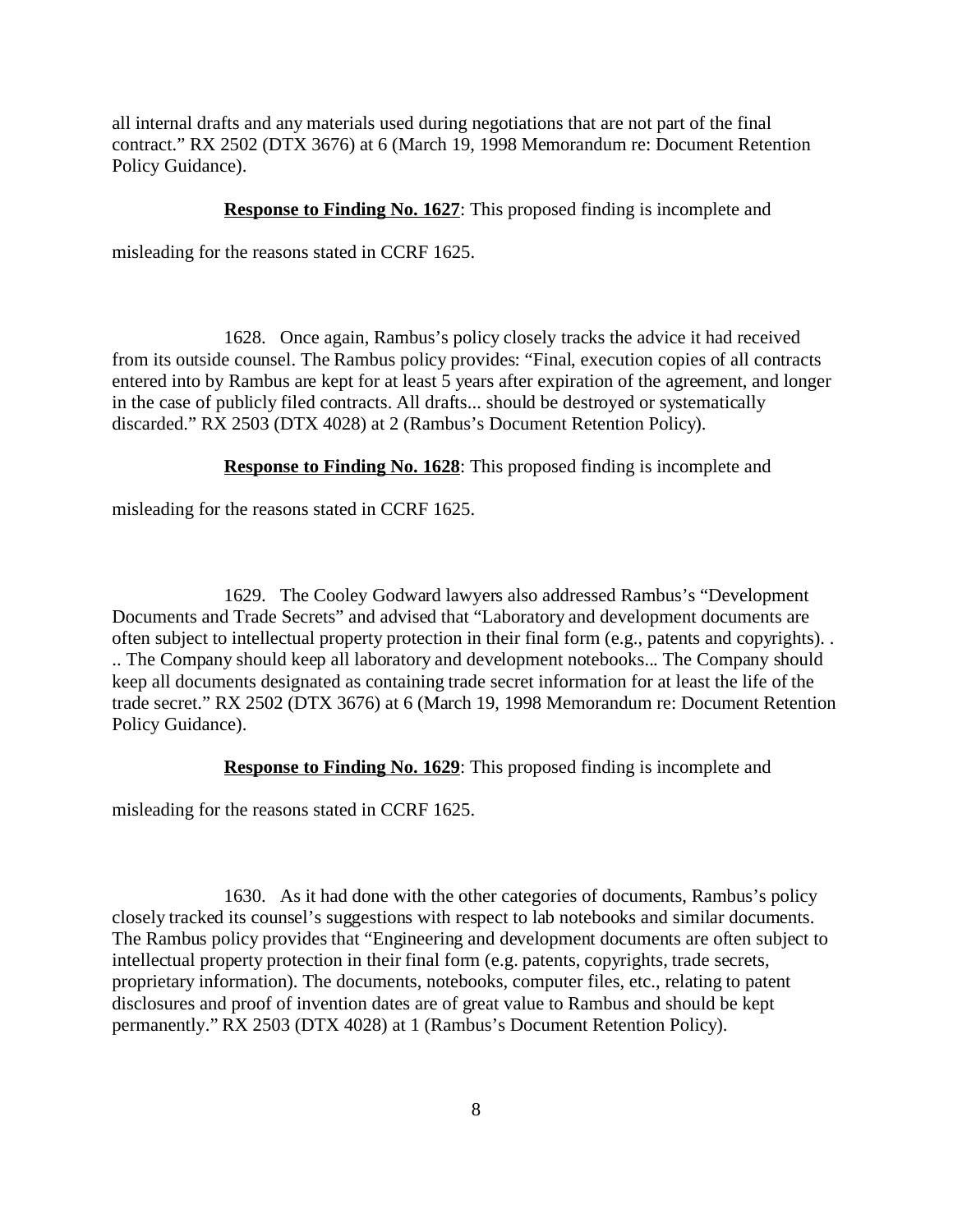**Response to Finding No. 1630**: This proposed finding is incomplete and

misleading for the reasons stated in CCRF 1625.

1631. As to press releases and public filings such as 10-K's, the Cooley Godward lawyers recommended that Rambus "retain permanent copies of all press releases and publicly filed documents" but that "[a]ll drafts of publicly disseminated documents should be destroyed upon publication of the document." RX 2502 (DTX 3676) at 4 (March 19, 1998 Memorandum re: Document Retention Policy Guidance).

**Response to Finding No. 1631**: This proposed finding is incomplete and

misleading for the reasons stated in CCRF 1625.

1632. Once again, Rambus followed its counsel's advice, and its policy provides that "Rambus retains permanent copies of all press releases and publicly filed documents. All drafts of public documents should be destroyed upon publication of the documents." RX 2503 (DTX 4028) at 1 (Rambus's Document Retention Policy).

**Response to Finding No. 1632**: This proposed finding is incomplete and

misleading for the reasons stated in CCRF 1625.

## **C. Rambus's Document Retention Policy Is A Content-Neutral Retention PolicyCommon To Many Companies.**

1633. The terms of Rambus's two page document retention policy, based on the terms recommended by counsel, refer only to categories of documents and are content neutral. RX 2503 (DTX 4028) at 1-2. The policy contains no directive to discard documents relating to specific companies or to certain subjects. The policy does not "target" for destruction, for example, JEDEC or JEDEC-related documents. *Id.*

**Response to Finding No. 1633:** This proposed finding is contradicted by the

record evidence. Rambus's two page document retention policy is not content neutral. The

policy requires the retention of documents that would help Rambus in its anticipated litigation.

CCSF 100-102. In sharp contrast, the policy encourages the destruction of all other documents,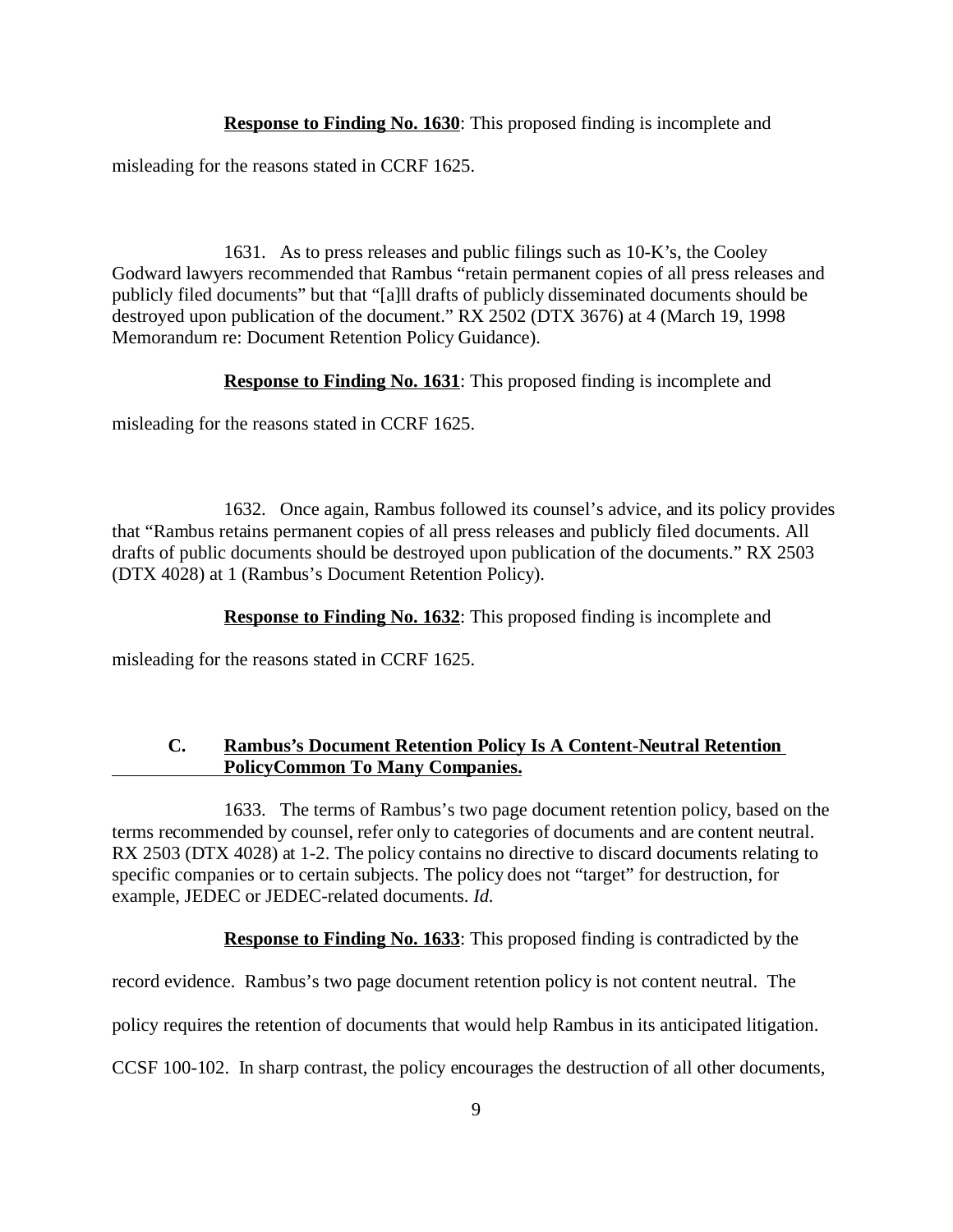including documents that are relevant to the same anticipated litigation, but that might establish that Rambus should be equitably estopped from asserting its patents or that Rambus should be investigated by the Commission under the theory of the *Dell* consent. CCSF 103. As a result of Rambus's document retention policy, when Rambus executed its shred days in 1998, 1999, and 2000, documents favorable to its anticipated litigation against the DRAM manufacturers were retained but documents unfavorable to that litigation were destroyed. CCSF 112-144.

Furthermore, to the extent this proposed finding implies that Rambus's document retention policy was recommended by counsel, the proposed finding is incomplete and misleading for the reasons stated in CCRF 1625.

1634. The memorandum sent to Rambus by Cooley Godward was based on a form memorandum drafted by the law firm for its clients. CX 5068 (DTX 9008) at 27:1-5. (Savage 10/12/04 Infineon Dep.). Mr. Johnson testified that he had advised 20 to 30 clients on the same standard policies. RX 2522; RX 2523 (PTX 9525) at 204:1-7 (Johnson 11/23/04 *Infineon Dep.*); *see also id.* at 159:8-9 ("we gave them the traditional standard advice").

**Response to Finding No. 1634:** This proposed finding is incomplete and misleading for the reasons stated in CCRF 1625. Furthermore, this proposed finding is also misleading as there is no evidence in the record to indicate that any of the document retention policies described by these witnesses were adopted as part of the firm's litigation strategy.

1635. Rambus employees testified that Rambus's policy was consistent with policies they had seen or been subject to at other companies. E.g., RX 2548; RX 2549 (PTX 9523) at 20:2-8 (Larsen 5/18/04 *Infineon* Dep.); RX 2540; RX 2541 (PTX 9517) at 361:18-363:6 (Steinberg 10/6/04 *Infineon* Dep.); RX 2528; RX 2529 (PTX 9509) 578:13-17 (Diepenbrock 10/11/04 *Infineon* Dep.) ("It looked like the document retention policy that Mr. Karp established was consistent with other policies I had seen in place at another company, and it seemed like [this] was something in the normal course of business.").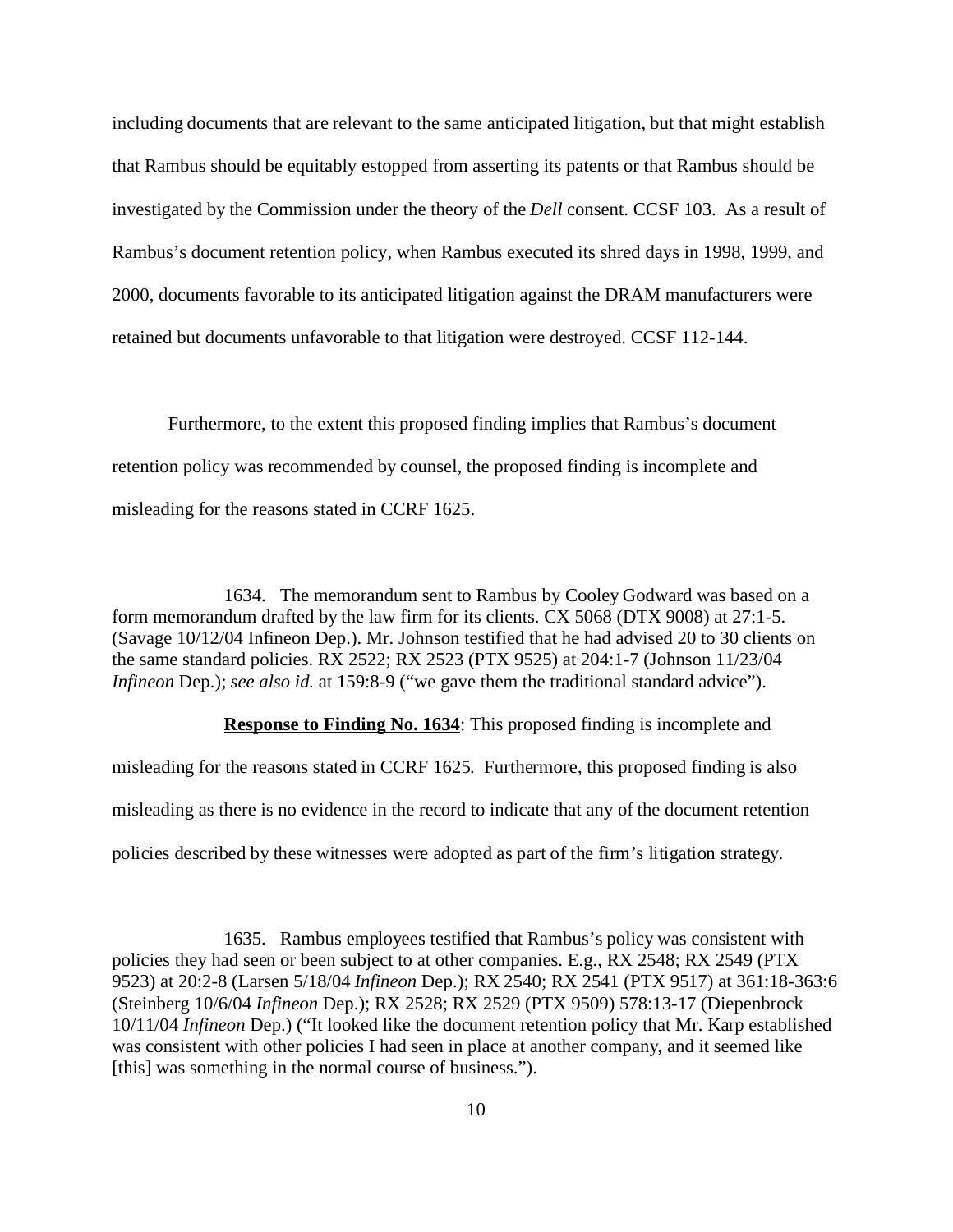**Response to Finding No. 1635:** This proposed finding is incomplete and

misleading for the reasons stated in CCRF 1634.

### **D. Rambus's Outside Counsel Assisted In And Approved The Presentation Of The Document Retention Policy To Rambus Employees.**

1636. The Cooley Godward firm did not simply recommend specific policy language to Rambus. The firm also advised Rambus how to implement the policy. RX 2522; RX 2523 (PTX 9525) at 71:8-25 (Johnson 11/23/04 *Infineon* Dep.).

#### **Response to Finding No. 1636:** This proposed finding is incomplete and

misleading. First, the Cooley Godward firm did not recommend any specific policy language to Rambus. CCRF 1623, 1625. Second, any advice given by the Cooley Godward firm is limited by the fact that Cooley Godward attorneys could not have given Rambus legal advice regarding documents relating to Rambus's anticipated litigation because they never knew about the likelihood that such litigation would involve claims of equitable estoppel or antitrust violations based on Rambus's conduct at JEDEC. CCSF 85-86 ("When I read in the newspaper about the JEDEC issue, I was flabbergasted.... I never had a conversation with anybody at Rambus about anything related to JEDEC, ever."). Finally, Mr. Karp specifically refused Mr. Johnson's offer to assist Rambus in its implementation of the document retention policy. CCSF 93-96. Instead, Mr. Karp and others at Rambus planned, supervised and implemented Rambus's document retention policy, including "Shred Day 1998," the 1999 "shredding party" at Rambus and the 2000 "housecleaning." CCSF 93-96, 106-107.

<sup>1637.</sup> Mr. Johnson advised Rambus that: (1) it should "have a program where they communicated to all their managers the scope of the policy"; (2) it needed to have someone "who would be responsible for the policy, because engineers are typically a very independent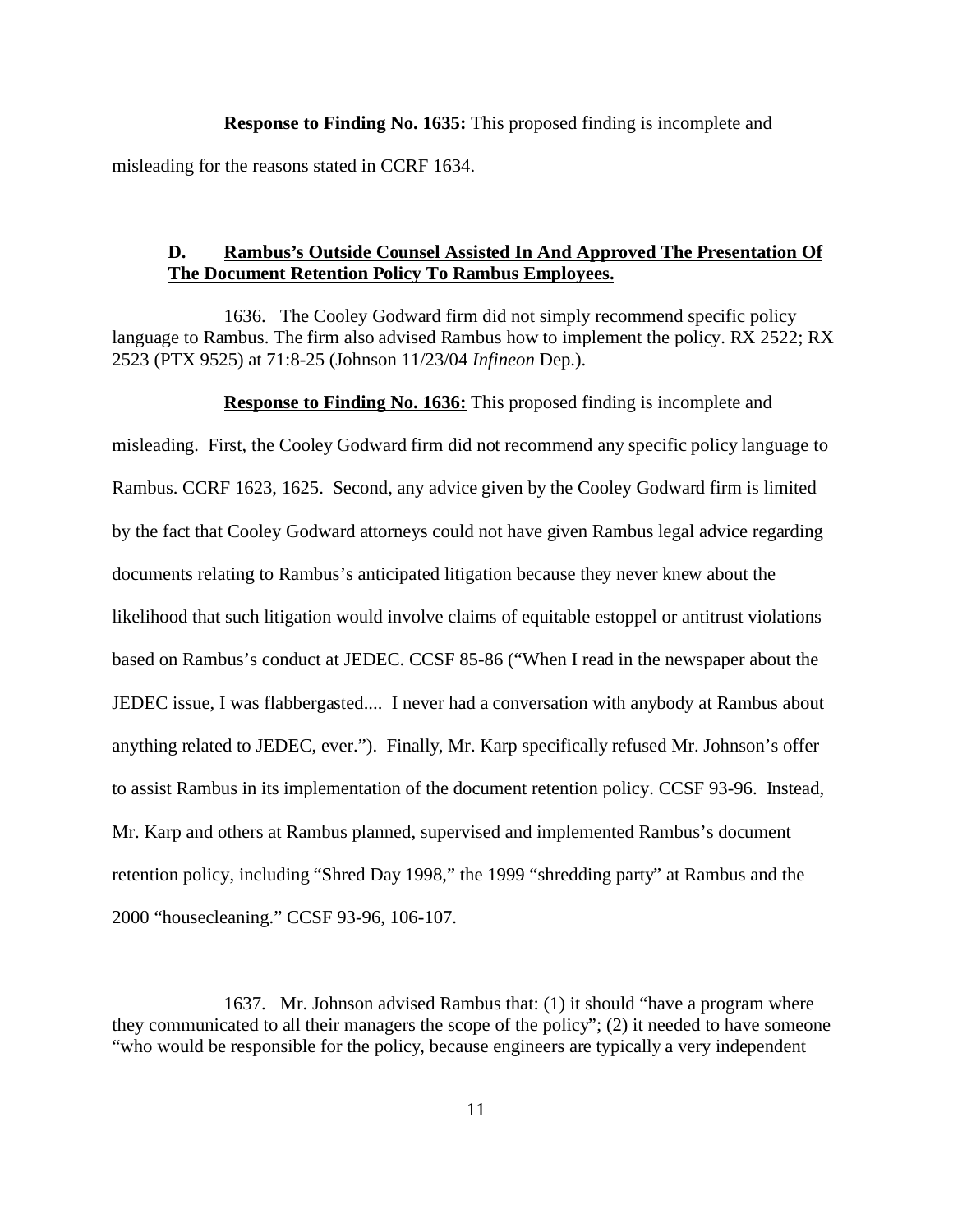bunch"; and (3) it should "clearly identify" for employees those categories of documents that "should and should not" be kept. *Id.*

### **Response to Finding No. 1637:** This proposed finding is incomplete. Mr.

Johnson also instructed Rambus that a document retention policy could not be adopted in bad faith, that Rambus could not adopt a document retention program that was intended to destroy documents that might be relevant to anticipated litigation, and that a firm should not destroy documents that might be relevant to anticipated litigation. CCSF 90-92 ("If you've got a transaction or some issues that you are aware of that are going to lead to litigation, then you keep it."); *see also* RX-2523 at 17 ("If you're trying to get rid of documents to keep someone from getting them, that doesn't work. You're going to be liable. You've got to have a document retention policy that you believe in for all of the right reasons, and you want to make sure they know if they're playing a game, they're in trouble.").

1638. Rambus's outside counsel also gave on-site assistance in the initial steps of the policy's implementation. On July 22, 1998, Mr. Johnson made a presentation to Rambus's managers regarding the need for, and parameters of, the new document retention policy. RX 2504 (DTX 3686) (Johnson's slide presentation to Rambus managers regarding the document retention policy).

**Response to Finding No. 1638:** This proposed finding is incomplete and misleading. Mr. Johnson gave one presentation to a small number of Rambus managers. The presentation that Mr. Johnson gave was a generic presentation that took no account of Rambus's specific situation. CCSF 89; RX-2523 at 10 (The presentation Johnson gave to Rambus managers "is generic. It's not specific to Rambus."). Mr. Johnson was not involved in the meetings in which Mr. Karp described the document retention policy to Rambus employees.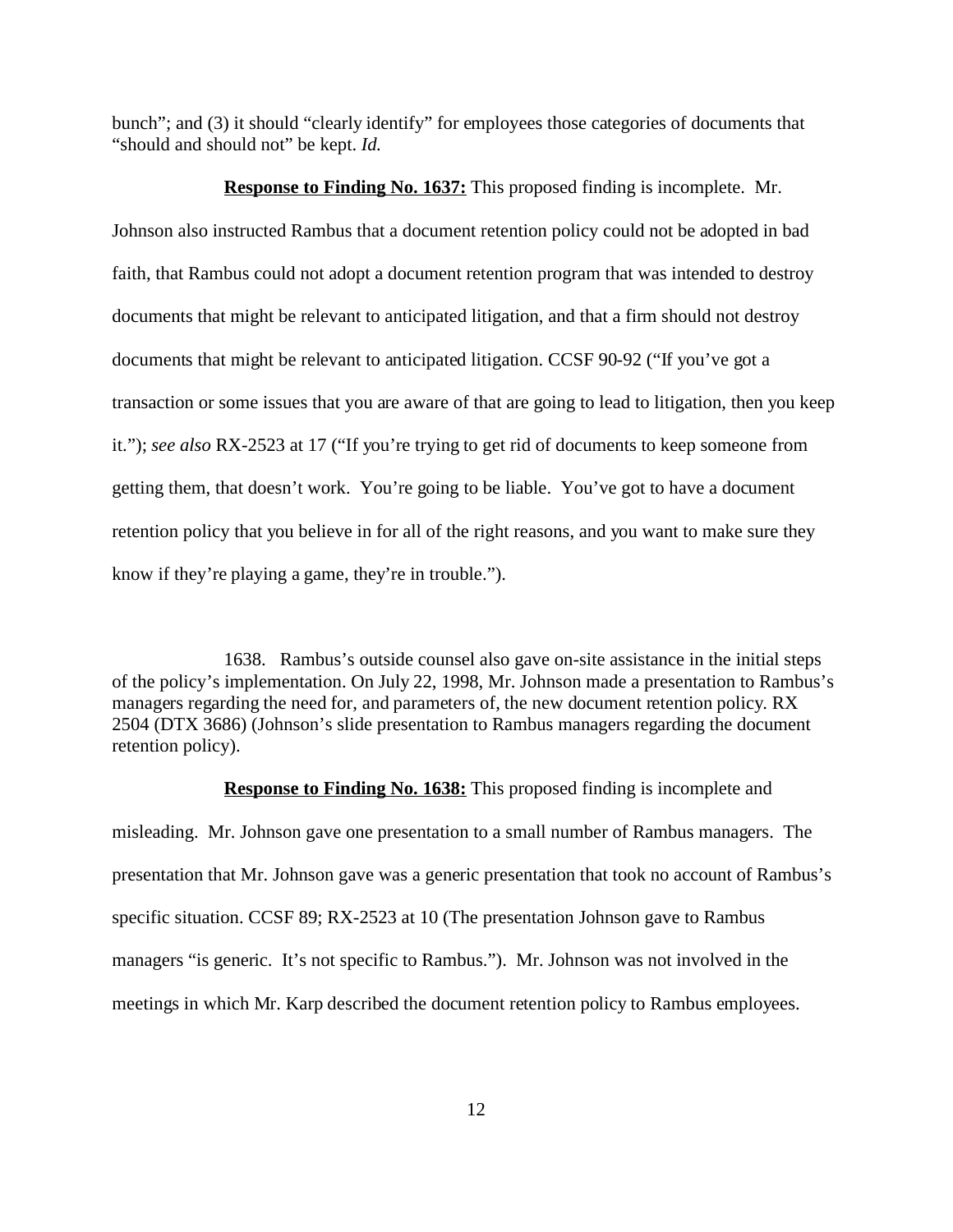CCSF 93. Mr. Johnson offered to have his firm assist Rambus in implementing the document

retention program, but Mr. Karp declined. CCSF 94-96.

1639. At the managers meeting, Mr. Johnson presented an "overview" of the policy, emphasizing its "goals and objectives." RX 2521 (DTX 9023) at 171:16-172:16 (Johnson 11/23/04 *Infineon* Dep.).

**Response to Finding No. 1639:** This proposed finding is incomplete and

misleading for the reasons set forth in CCRF 1638.

1640. As part of his presentation, Mr. Johnson specifically warned Rambus managers that destroying relevant documents once litigation commenced would be improper. RX 2504 (DTX 3686) at R124523, 124527-28, 124545-49; RX 2522; RX 2523 (PTX 9525) at 216:24-217:6 (Johnson 11/23/04 *Infineon* Dep.); RX 2524, RX 2525 (PTX 9503) at 275:15-22 (Barth 2/26/04 *Infineon* Dep.).

**Response to Finding No. 1640:** This proposed finding is incomplete and

misleading for the reasons set forth in CCRF 1637.

1641. In explaining the document retention policy to Rambus managers, Mr. Johnson recounted what he referred to as a "horror story" of a client that had incurred \$100,000 in expenses searching corrupted and obsolete backup tapes in response to a subpoena, as well as other e-mail discovery "horror stories." RX 2522; RX 2523 (PTX 9525) at 220:25-222:3 (Johnson 11/23/04 *Infineon* Dep.). Mr. Johnson testified that he had used his "horror stories" in similar circumstances and on continuing education panels regarding document retention issues. *Id.*

**Response to Finding No. 1641:** This proposed finding is incomplete and

misleading. Mr. Johnson described two horror stories. The horror story not mentioned by

Rambus relates to a client of Mr. Johnson that was found to have spoliated evidence. *See, e.g.,*

RX-2504 at 6; *see also* RX-2523 at 18-19 ("I had a client. They had no backup systems. They

had no policy. At one point they discovered that their files were corroded, deleted a bunch. Six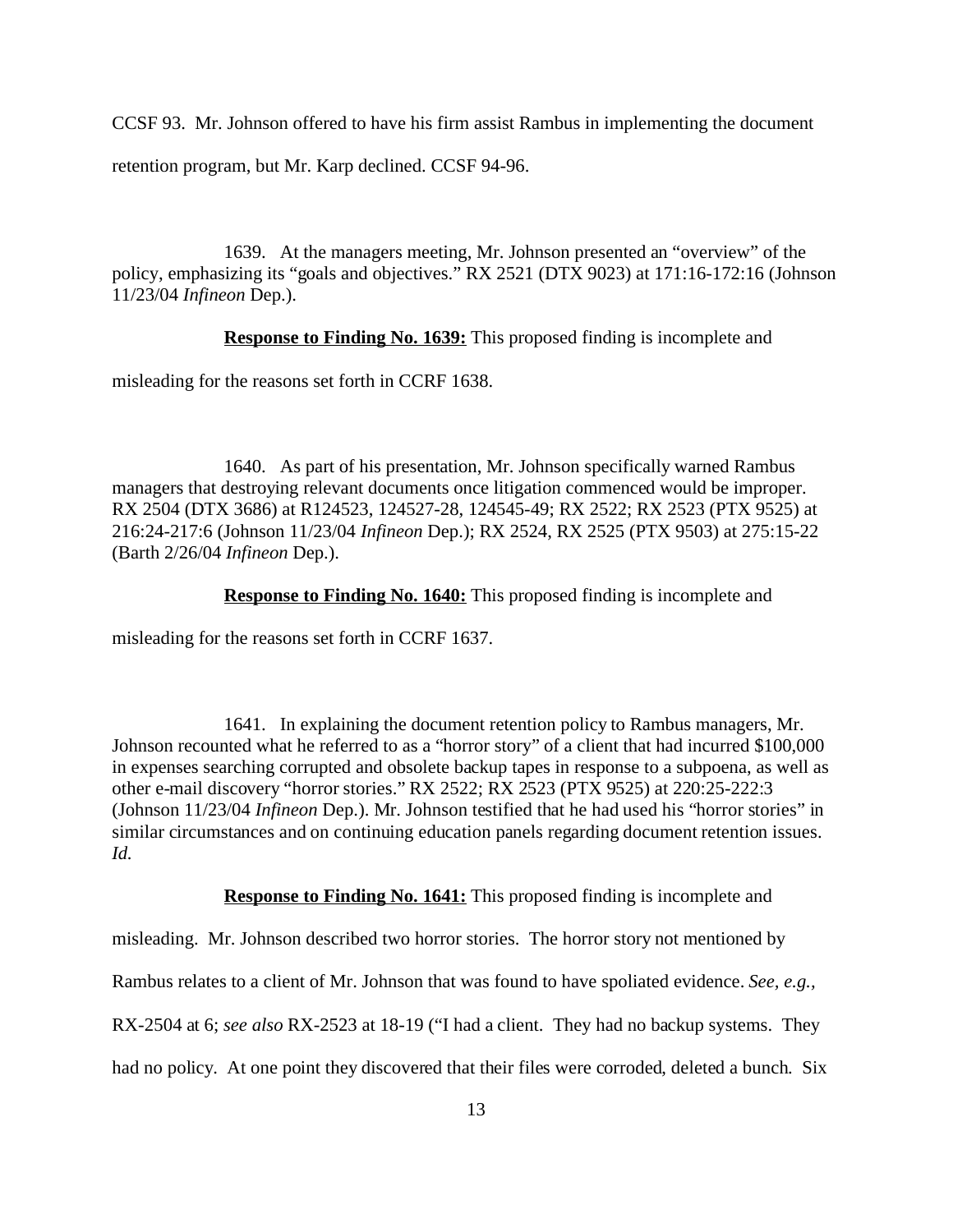months later got sued for sexual harassment, and the claim was [they] destroyed all of this material six months ago. It must have been timed to the harassing activity. So therefore, that's going to be evidence in this case of sexual harassment.... So without a policy, ... this deleted email results in an inference being created..."). This proposed finding is also incomplete and misleading for the reasons set forth in CCRF 1637.

1642. Mr. Johnson gave careful attention in his presentation to issues relating to emails in order to emphasize to Rambus employees that emails and electronic documents should be treated in the same way as paper documents. RX 2504 (DTX 3686) at 124525-6, 124550; RX 2522; RX 2523 (PTX 9525) at 171:5-8 (Johnson 11/23/04 *Infineon* Dep.) ("if you don't call out e-mail, most people don't think of it as a document, or they didn't in those days. So you needed to call e-mail out so that they understood"). Mr. Johnson explained that "the problem that you're trying to avoid is having to search tons and tons of irrelevant data to try to find something that might be germane." RX 2522; RX 2523 (PTX 9525) at 186:11-187:13 (Johnson 11/23/04 *Infineon* Dep.).

**Response to Finding No. 1642:** This proposed finding is incomplete and

misleading for the reasons described in CCRF 1637.

1643. In addition to Mr. Johnson's slides, Mr. Karp prepared slides for presentation to Rambus employees that were based on the document retention policy and the Cooley Godward memorandum. CX 5069 (DTX 9009) at 471:22-472:8 (Karp 10/8/04 *Infineon* Dep.). These slides were reviewed and approved by Mr. Johnson. RX 2522; RX 2523 (PTX 9525) at 165:23-166:14 (Johnson 11/23/04 *Infineon* Dep.). Mr. Johnson suggested, for example, that Mr. Karp add to his slide presentation the statement that "Elimination of email is an integral part of document control." RX 2524; RX 2525 (PTX 9503) at 170:8-171:8 (Johnson 11/23/04 *Infineon Dep.*). He also suggested, consistent with his focus on email "horror stories," that Mr. Karp add the line "email is discoverable in litigation or pursuant to subpoena." *Id.*

**Response to Finding No. 1643:** This proposed finding is incomplete and

misleading for the reasons described in CCRF 1620.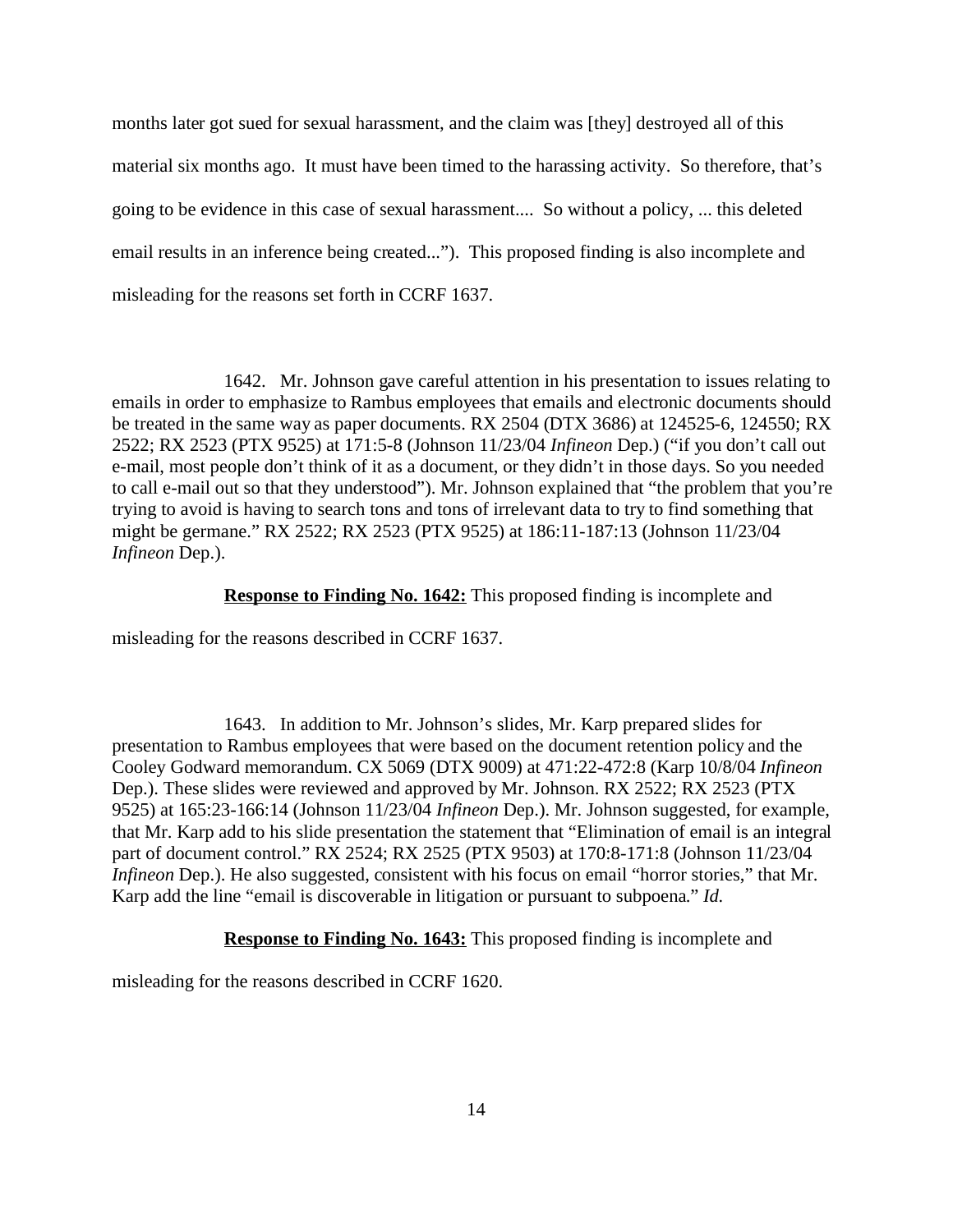1644. Moreover, the slides that Mr. Karp prepared for Mr. Johnson's review repeatedly directed Rambus employees to "look for things to keep." RX 2505 (DTX 4024) (Document retention policy presentation slides). Mr. Johnson testified that when he saw that directive on Mr. Karp's slides, he told Mr. Karp that the result would be "the retention of more documents than [Rambus employees] were otherwise required to keep." RX 2522; RX 2523 (PTX 9525) at 163:10-15 (Johnson 11/23/04 *Infineon* Dep.). Mr. Johnson testified that:

> "when you tell folks to look for things to keep, they're going to keep more stuff than they might otherwise. So in effect what he had done was that he had gotten a document retention program and essentially undercut it. And I said okay. You know, they were so concerned about throwing something out erroneously, that he put in the language about "Look for things to keep," and I said okay, what that's going to mean is you're going to have a very narrow policy here."

*Id.* at 159:15-23.

**Response to Finding No. 1644:** This proposed finding is misleading and

incomplete. The slides produced by Mr. Karp, like the document retention policy itself, makes no mention of Rambus's presence or conduct at JEDEC, Rambus's anticipated litigation against the DRAM manufacturers, or the need to maintain documents relevant to anticipated litigation. CCSF 103-107. The overwhelming weight of the evidence is that, throughout the shred days in 1998, 1999, and 2000, Rambus employees were never told to maintain documents relevant to Rambus's anticipated litigation against the DRAM manufacturers except to the extent that the documents might be favorable to Rambus in that litigation. CCSF 106-107; RX-2503 (documents "relating to patent disclosures and proof of invention dates are of great value to Rambus and should be kept permanently"). For example, Mr. Diepenbrock was never told to retain documents relevant to Rambus's anticipated litigation against the DRAM manufacturers. CCSF 105. In fact, Rambus's own director of litigation, who was also Rambus's 30(b)(6) witness on document destruction, was unaware of any instructions to Rambus employees to maintain documents other than the document retention policy written by Mr. Karp. CCSF 107.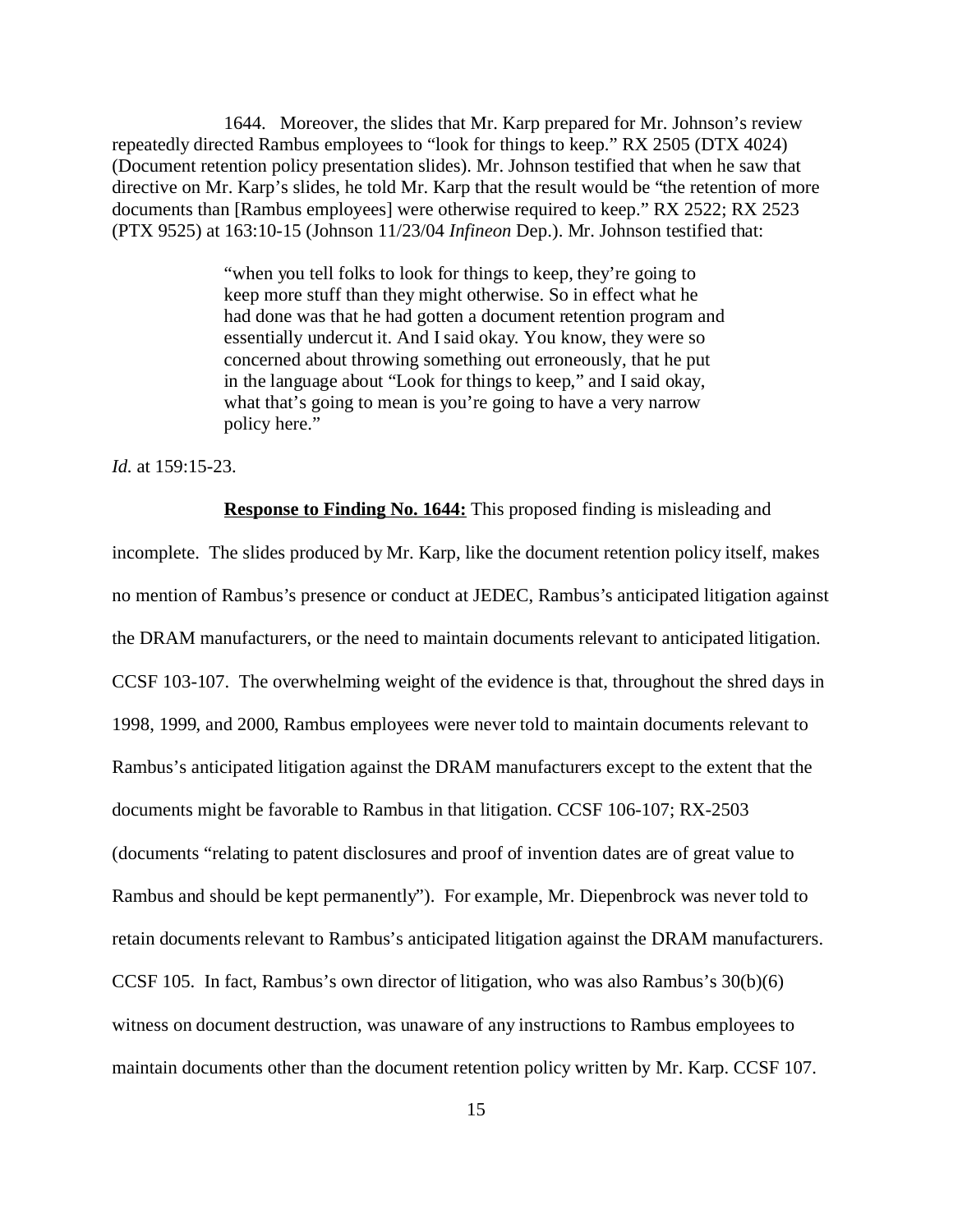1645. In and after July, 1998, Mr. Karp introduced the document retention policy to numerous employees within Rambus, using the overhead slides that had been reviewed and approved by Mr. Johnson. CX 5069 (DTX 9009) at 466:21-467:25 (Karp 10/8/04 *Infineon* Dep.). Employees were told that Rambus was concerned about the expense of conducting a search for documents and data and that a properly implemented document retention policy could reduce the expenditure of both time and money if a search needed to be done. RX 2524; RX 2525 (PTX 9503) at 257:19-258:11 (Barth 2/26/04 *Infineon* Dep.) ("the intent was... we had a tremendous amount of material... if we were to get in litigation, we would end up having our engineers spending most of their time sorting through all that stuff. And so we needed to get rid of things that were not useful.... Not useful, in general. Just reduce the mess of junk that was laying around, so we wouldn't have to sort through it."); *id.* at 304:2-6 ("our intent was to reduce the volume of documents so we didn't waste engineering time"); RX 2528; RX 2529 (PTX 9509) at 539:23-540:11 (Diepenbrock 10/11/04 *Infineon* Dep.) (testifying to discussion "with regard to the expense of producing e-mails if litigation were to take place. I think that was mentioned.").

### **Response to Finding No. 1645:** This proposed finding is incomplete and

misleading. When Mr. Johnson reviewed Rambus's document retention policy, he was unaware that Rambus's anticipated litigation was unlikely to consist solely of routine patent infringement analysis, which would involve primarily a comparison of patent claims against an allegedly infringing product, but was also likely to involve allegations of inequitable and anticompetitive conduct at JEDEC, the resolution of which would implicate large volumes of Rambus's business records and emails. CCSF 85-86 ("When I read in the newspaper about the JEDEC issue, I was flabbergasted.... I never had a conversation with anybody at Rambus about anything related to JEDEC, ever."). As a result, he could not have provided advice regarding the appropriateness of Rambus's document retention policy with respect to documents relating to Rambus's conduct at JEDEC.

Furthermore, this proposed finding is incomplete because it omits that the document retention policy aimed to preserve documents that were "of great value" to Rambus in anticipated litigation while allowing the elimination of documents that were unfavorable to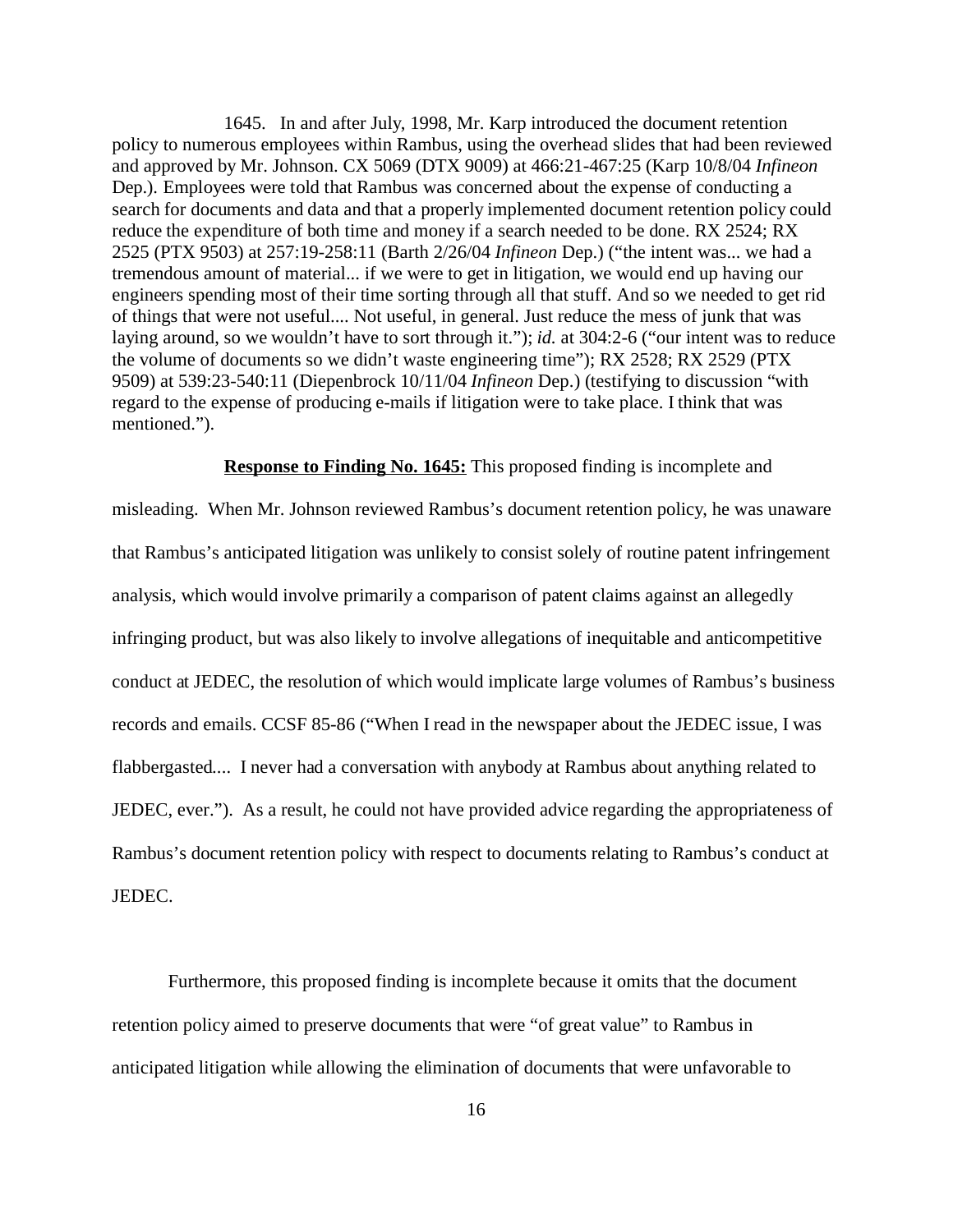Rambus in the same litigation. CCSF 100-108. Rambus employees were told that some Rambus documents were "discoverable in litigation or pursuant to a subpoena." RX-2505 at 1. But Rambus employees were never told to retain documents that might be relevant to its anticipated litigation against the DRAM manufacturers. CCRF 1644. Instead they were told to throw them away. RX-2505 at 1. *See also* CCRF 1622.

## **E. Rambus Employees Followed The Content Neutral Guidelines Of The Document Retention Policy.**

1646. On September 3 and 4, 1998, Rambus employees participated in a company wide housecleaning, more colloquially referred to as a "shred day." *See* CX 5071 (DTX 9017) at 42:21-47:6 (Kaufman 5/18/04 *Infineon* Dep.); RX 2534; RX 2535 (PTX 9514) at 392:8-394:23 (Roberts 10/14/04 *Infineon* Dep.). Employees were instructed to follow the document retention policy guidelines to determine what to keep and what to throw away. *Id.* Employees were given burlap sacks for material that needed shredding. *Id.* The burlap sacks were then taken to a shredding truck in the parking lot of the company and their contents destroyed. *Id.* At the close of business on September 3, 1998, Rambus served pizza and beer to its employees. CX 5071 (DTX 9017) at 46:13-47:6.

**Response to Finding No. 1646:** This proposed finding is incomplete. It fails to

note that "Shred Day 1998" was specifically intended to make Rambus "battle ready" for its anticipated patent litigation against the DRAM manufacturers, that Rambus employees were never instructed to retain documents relevant to that anticipated litigation during "Shred Day 1998," or that it resulted in Rambus employees purging from Rambus's business files large numbers of documents directly relevant to that litigation. CCSF 12, 52-55, 103-108, 110-144.

1647. A year later, on August 26, 1999, Rambus had another housekeeping event or "shred day" similar to the first. At the end of the day, Rambus again served refreshments to employees. CX 5071 (DTX 9017) at 88:25-90:14 (Kaufman 5/18/04 *Infineon* Dep.).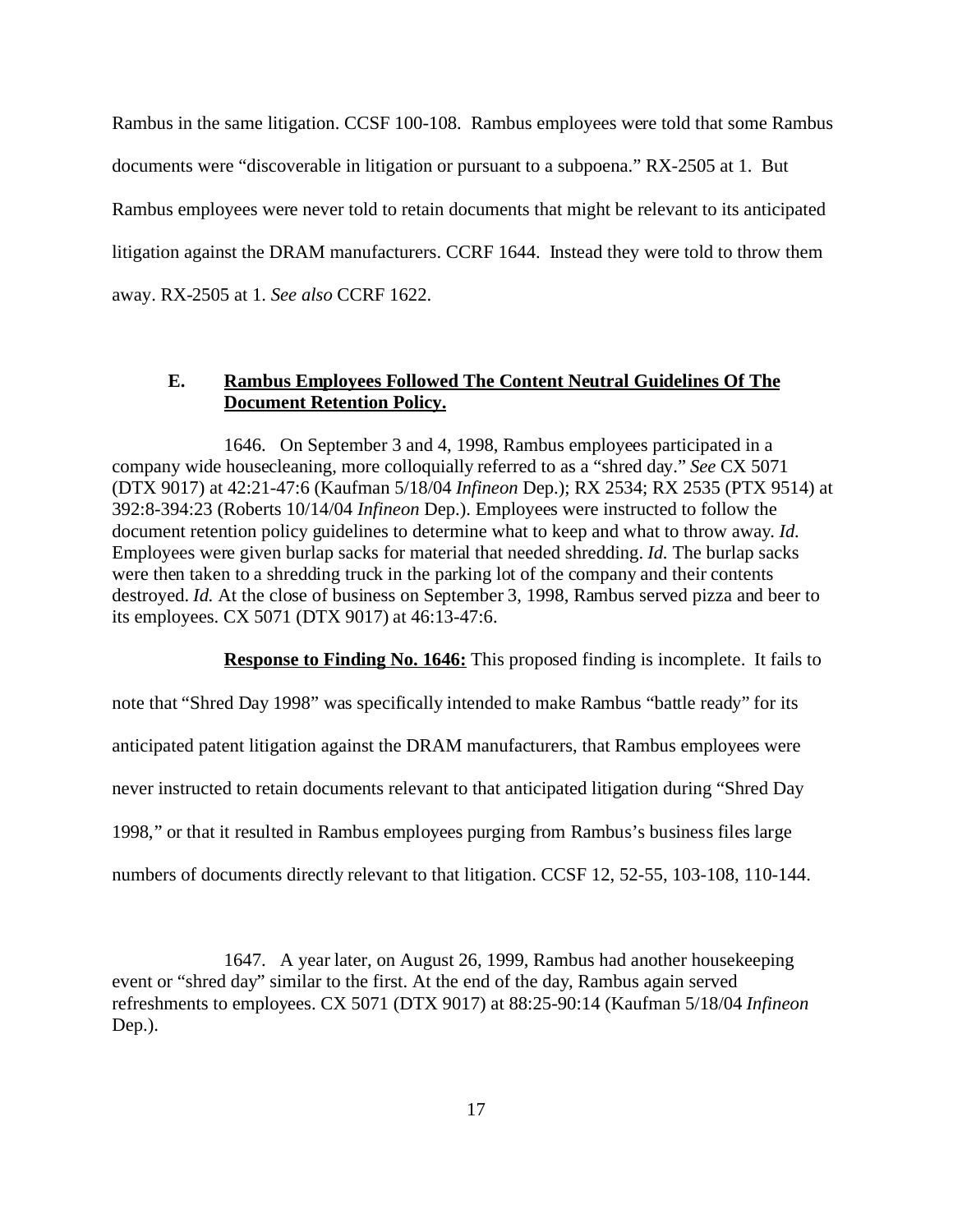**Response to Finding No. 1647:** This proposed finding is incomplete. It fails to note that 1999 "shredding party" was specifically intended to make Rambus "battle ready" for its anticipated patent litigation against the DRAM manufacturers, that Rambus employees were never instructed to retain documents relevant to that anticipated litigation during "Shred Day 1998," or that it resulted in Rambus employees purging from Rambus's business files large numbers of documents directly relevant to that litigation. CCSF 12, 58-61, 103-108, 110-144.

1648. Rambus's use of burlap bags and shredders during the housekeeping days is unremarkable. Because Rambus's work involves research and development, and because its documents often include confidential information that is proprietary to Rambus or obtained from third parties under NDA's, there is nothing unusual about shredding; shredders are a widely used and appropriate method of destroying confidential material. *See* RX 2534; RX 2535 (PTX 9514) at 393:2-20 (Roberts 10/14/04 *Infineon* Dep.). As a regular practice even before the shred day, employees had a box in their office area for confidential documents that needed to be shredded instead of put in the trash can, and a truck came once a week to pick up the documents for shredding. RX 2534; RX 2535 (PTX 9514) at 393:3-303:11, 398:22-399:4 (Roberts 10/14/04 *Infineon Dep.*). Rambus managers were also aware that an individual had regularly been seen going through Rambus's trash receptacles, and they wanted to avoid the possibility of confidential documents being found by such individuals. RX 2534; RX 2535 (PTX 9514) at 393:12-20 (Roberts 10/14/04 *Infineon* Dep.).

**Response to Finding No. 1648:** Complaint Counsel have no comment, except to

note that this proposed finding indicates that Rambus employees regularly destroyed documents without having received instructions to retain documents that might be relevant to Rambus's anticipated litigation against the DRAM manufacturers. ("As a regular practice even before the shred day, employees had a box in their office area for confidential documents that needed to be shredded instead of put in the trash can, and a truck came once a week to pick up the documents for shredding.").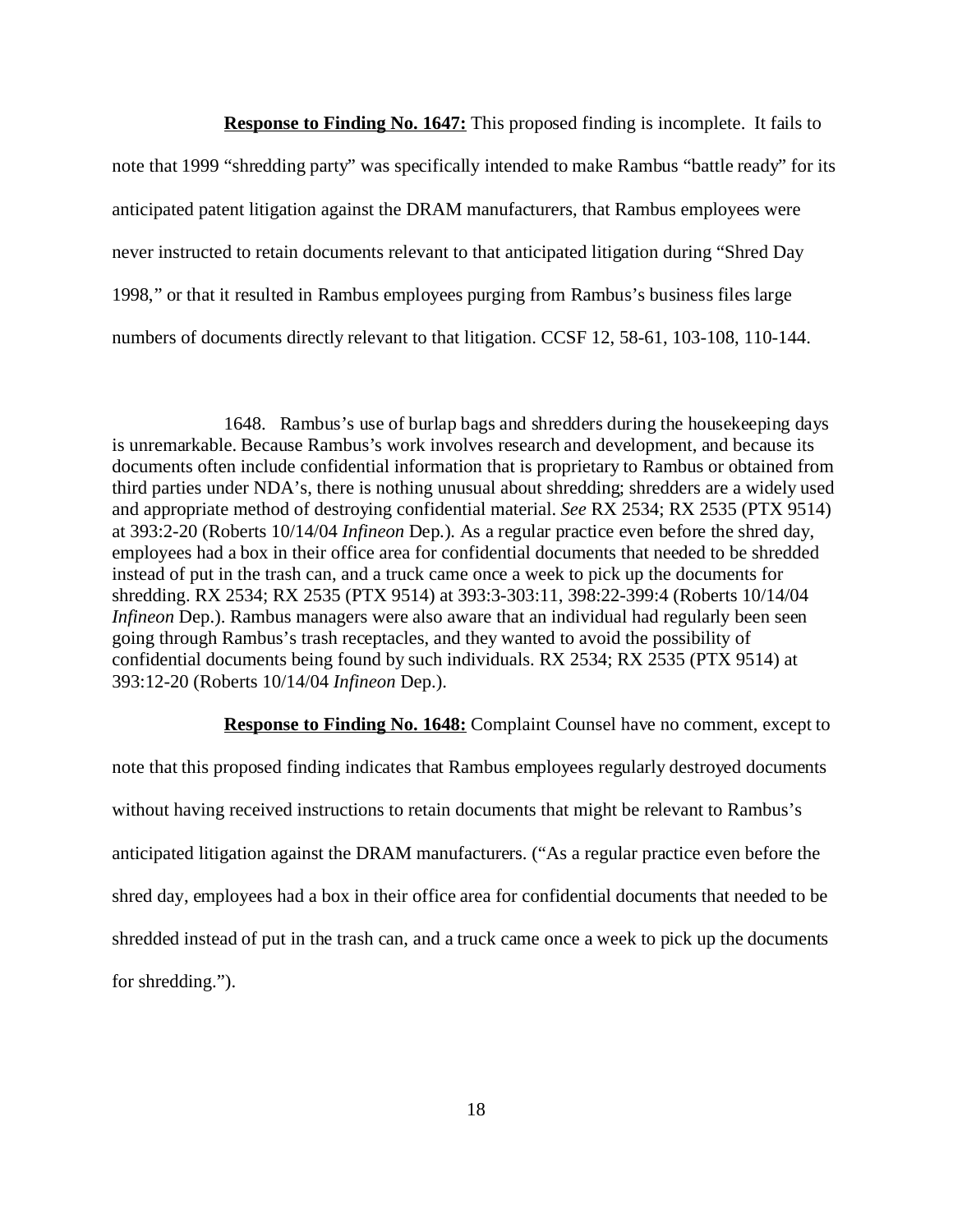1649. The social events at the end of the "shred days" were also unexceptional; Rambus and many other high-technology companies routinely sponsored such events for their employees. RX 2534; RX 2535 (PTX 9514) at 401:8-17 (Roberts 10/14/04 *Infineon* Dep.).

**Response to Finding No. 1649:** Complaint Counsel have no comment.

1650. The record contains no evidence of the "normal" or "expected" volume of materials that a company of Rambus's size and longevity would have produced and/or routinely discarded. In particular, there is no fact or expert testimony in the record about the disposal habits of other similarly situated engineering or high-tech firms. The use of shredders is, in fact, common in governmental agencies and in corporate America. *See, e.g.,* Pennington, "Appetite for Destruction," Cincinnati Enquirer (June 30, 2005), p. 1D (available on LEXIS/NEXIS).

**Response to Finding No. 1650:** Complaint Counsel have no comment.

1651. The evidence in the record shows that because Rambus had not previously had similar events, employees used the "shred day" to clean out a variety of bulky material such as old telephone books - that had accumulated over eight years of the company's existence. CX 5069 (DTX 9009) at 510:8-16 (Karp 10/8/04 *Infineon* Dep.) ("I wouldn't necessarily characterize it as documents ... because I know there was just all sorts of stuff. You know, loose leaf binders and mostly lots of printouts of computer runs, stacks and stacks and stacks. I would say that was probably the bulk of it, and phone books that went back eight years."); RX 2550; RX 2551 (PTX 9524) at 117:14-118:13 (Stark 5/28/04 *Infineon* Dep.) ("three-ring binders" and "stacks of magazines and photocopies of articles"); RX 2546; RX 2547 (PTX 9522) at 45:10-19 (Kaufman 5/18/04 *Infineon* Dep.) ("I actually used it sort of like a trash bag, so I had empty manila folders, various documents. Even just sort of personal things that I had on my desk that I didn't need anymore"). There is thus no evidentiary basis for a finding that the "shred days" resulted in the destruction of an unusual amount of material.

#### **Response to Finding No. 1651:** This proposed finding is incomplete and

misleading. The record shows that Rambus never believed that it had any need of a shred day until it prepared to sue manufacturers of JEDEC-compliant SDRAMs and DDR SDRAMs for patent infringement. Until Rambus started planning to sue DRAM manufacturers for patent infringement, its emphasis had been on preserving, not destroying, documents. The evidence in the record further establishes that both of Rambus's principal JEDEC representatives, Richard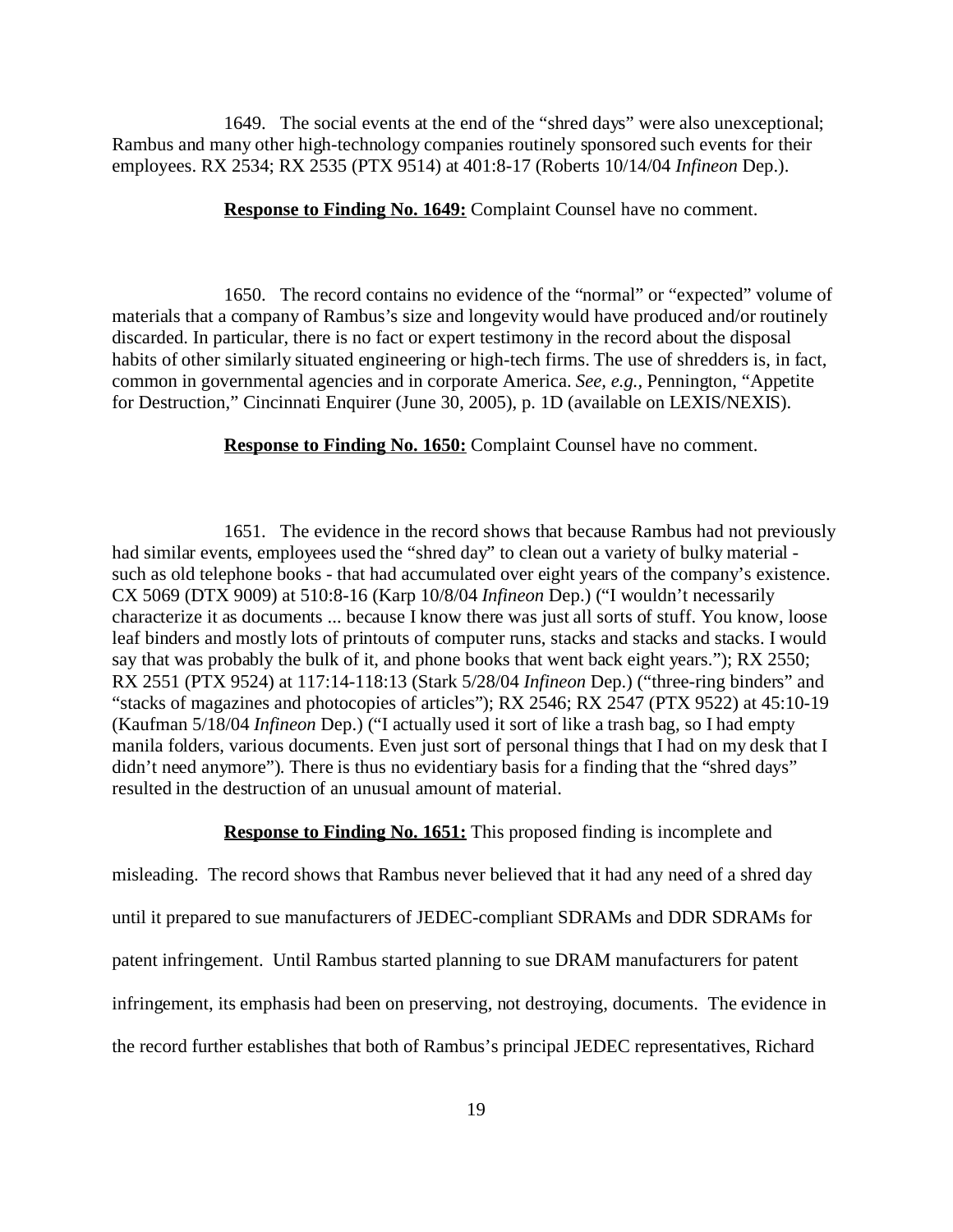Crisp and Billy Garrett possessed substantial quantities of business records, including records relating to Rambus's conduct at JEDEC. CCSF 121, 123-124. Mr. Crisp destroyed "anything he had on paper" in his office. CCSF 114. Mr. Garrett also destroyed all of his JEDEC-related records as a result of Rambus's document retention policy. CCSF 124 ("got rid of all the stuff – doc retention policy – jedec stuff all went away."). Furthermore, the amount of bulky material at Rambus does not explain why Rambus outside counsel Lester Vincent was instructed to destroy his documents as well. CCSF 117; CCFF 1746-1747 (Vincent destroyed "prosecution documents," correspondence between Rambus and his law firm, and his own drafts and notes).

1652. The evidence presented at trial establishes that Rambus employees followed the guidelines of the policy adopted on the advice of counsel in determining what documents to keep and what to throw away during the 1998 and 1999 shred days (and on a day to day basis). RX 2524; RX 2525 (PTX 9503) at 258:12-259:25, 276:17-24, 301:14-302:23 (Barth, 2/26/04 *Infineon* Dep.); RX 2534; RX 2535 (PTX 9514) at 392:3-397:14 (Roberts 10/14/04 Dep.); RX 2536; RX 2537 (PTX 9515) at 97:4-98:24 (Hampel 5/28/04 *Infineon* Dep.); RX 2546; RX 2547 (PTX 9522) at 85:7-12 (Kaufman 5/18/04 *Infineon* Dep.); CX 2082 at 841:16-18 (Crisp 4/13/01 *Infineon* Dep.) ("I definitely made an attempt to go through my files and look for things to keep as [Karp] had directed us to do.").

**Response to Finding No. 1652:** This proposed finding is incomplete. The evidence presented at trial also establishes that Rambus's employees followed Rambus's document retention policy in December of 2000 as well. CCSF 107.

This proposed finding is also misleading. To the extent that Rambus followed the "advice of counsel" in adopting its document retention policy, it rendered that advice ineffective by not providing that counsel all of the information that was relevant. In particular, Rambus never gave its outside counsel reason to believe that Rambus had attended JEDEC and therefore anticipated possible equitable estoppel claims and might be subject to an investigation by the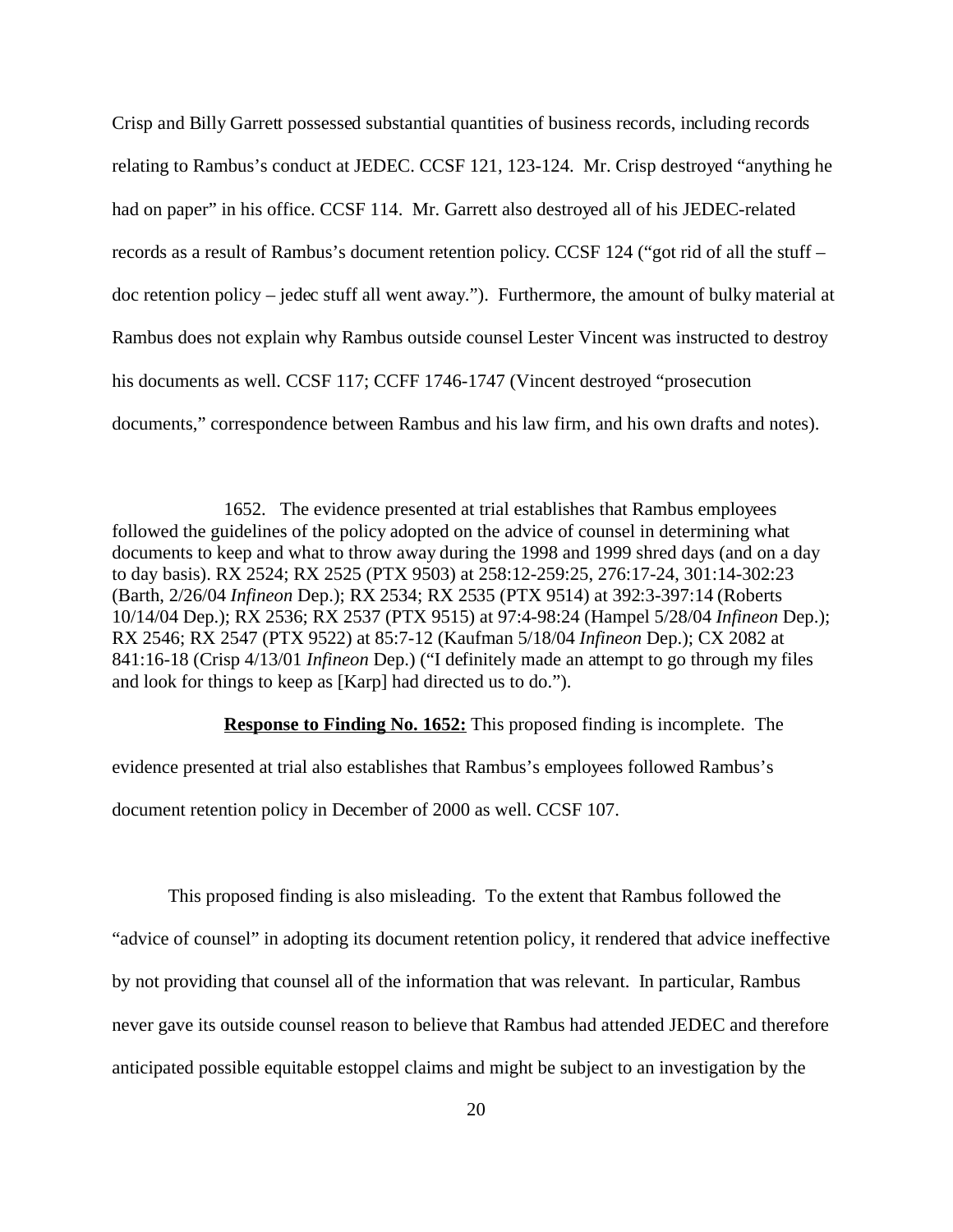Commission. CCSF 85-86 ("When I read in the newspaper about the JEDEC issue, I was flabbergasted.... I never had a conversation with anybody at Rambus about anything related to JEDEC, ever.").

## **F. The Document Retention Policy Did Not Target "Harmful" Documents.**

## **1. Rambus's Handling Of Email Under The Document Retention Policy Was Appropriate.**

1653. At the advice of counsel, Rambus told its employees to identify important emails to keep, save them in hard copy or a separate electronic file, and delete the remainder. RX 2505 (DTX 4024) (Karp slides); RX 2503 (DTX 4028) (document retention policy); RX 2502 (DTX 3676) (Memorandum re: Document Retention Policy Guidance); RX 2516; RX 2517 (PTX 9526) at 343:8-348:17 (Karp 8/7/01 *Micron* Dep.). These instructions were content neutral and were to be applied to any email on any topic. *Id.*

**Response to Finding No. 1653:** This proposed finding is incomplete and

misleading to the extent that it implies that Rambus adopted its document retention policy at the advice of counsel. To the extent that Rambus followed the "advice of counsel" in adopting its document retention policy, it rendered that advice ineffective by not providing that counsel all of the information that was relevant. In particular, Rambus never gave its outside counsel reason to believe that Rambus had attended JEDEC and therefore anticipated possible equitable estoppel claims and might be subject to an investigation by the Commission. CCSF 85-86 ("When I read in the newspaper about the JEDEC issue, I was flabbergasted.... I never had a conversation with anybody at Rambus about anything related to JEDEC, ever.").

Furthermore, the contention in this proposed finding that Rambus's document retention policy was "content neutral" is contrary to the record evidence for the reasons described in CCRF 1633.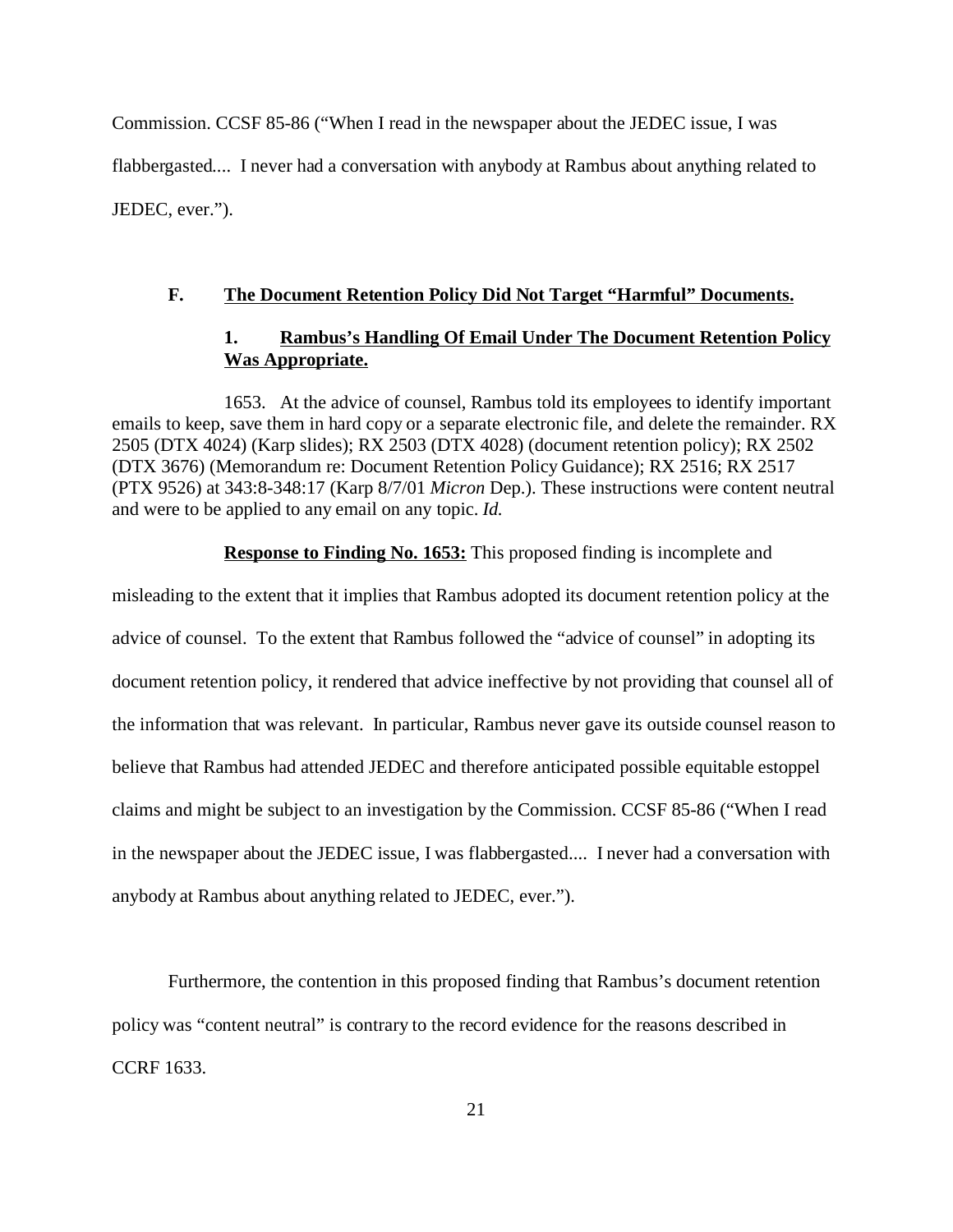1654. Consistent with the advice of its counsel, Rambus also instituted a policy of overwriting its back up tapes every three months. CX 5018 (DTX 3697) at 1. When this occurred, Rambus employees were reminded to make sure they took steps to archive important e-mails because they could not depend on the company back up tapes for that purpose. *See id.* (email from Mr. Karp and copied to counsel informing employees "you can no longer depend on the full system backups for archival purposes. Any valuable data, engineering or otherwise, must be archived separately"). Rambus specifically consulted with counsel when it made this change and took actions based upon and consistent with that advice. *Id.;* RX 2522; RX 2523 (PTX 9525) at 185:12-188:25 (Johnson 11/23/04 *Infineon* Dep.).

### **Response to Finding No. 1654:** This proposed finding is incomplete and

misleading for the reasons described in CCRF 1653. This proposed finding is also incomplete and misleading because it fails to mention that the archives were also subject to Rambus's document retention policy. In particular, Rambus's system backup tapes were only retained for three months. CCSF 52. Furthermore, to the extent that emails were printed out as hard copy in response to Mr. Karp's issuance of the policy in July of 1998, those same emails were potentially destroyed in "Shred Day 1998," Rambus's "shredding party" of 1999, or Rambus's "house cleaning" in December of 2000.

1655. Mr. Johnson explained this advice in his deposition testimony:

"The problem with it was twofold. One, as I said, with the changing in the technology, even if it took the snapshot every two years, you were still going to be back in the same morass of potentially corrupted data. It made more sense to make sure you just deleted stuff that was trash and kept the stuff that was, in fact, important. Because otherwise, you got corrupted data, you've got irreconcilable conflicts between systems that would be used to search the data, and you hadn't done anything, other than written down the way in which you were going to hold irrelevancies.

"So what I told them was, if you do that, don't have a document retention program because all you've done is created the same problems that you were trying to avoid. And with the problem that you're trying to avoid is having to search tons and tons of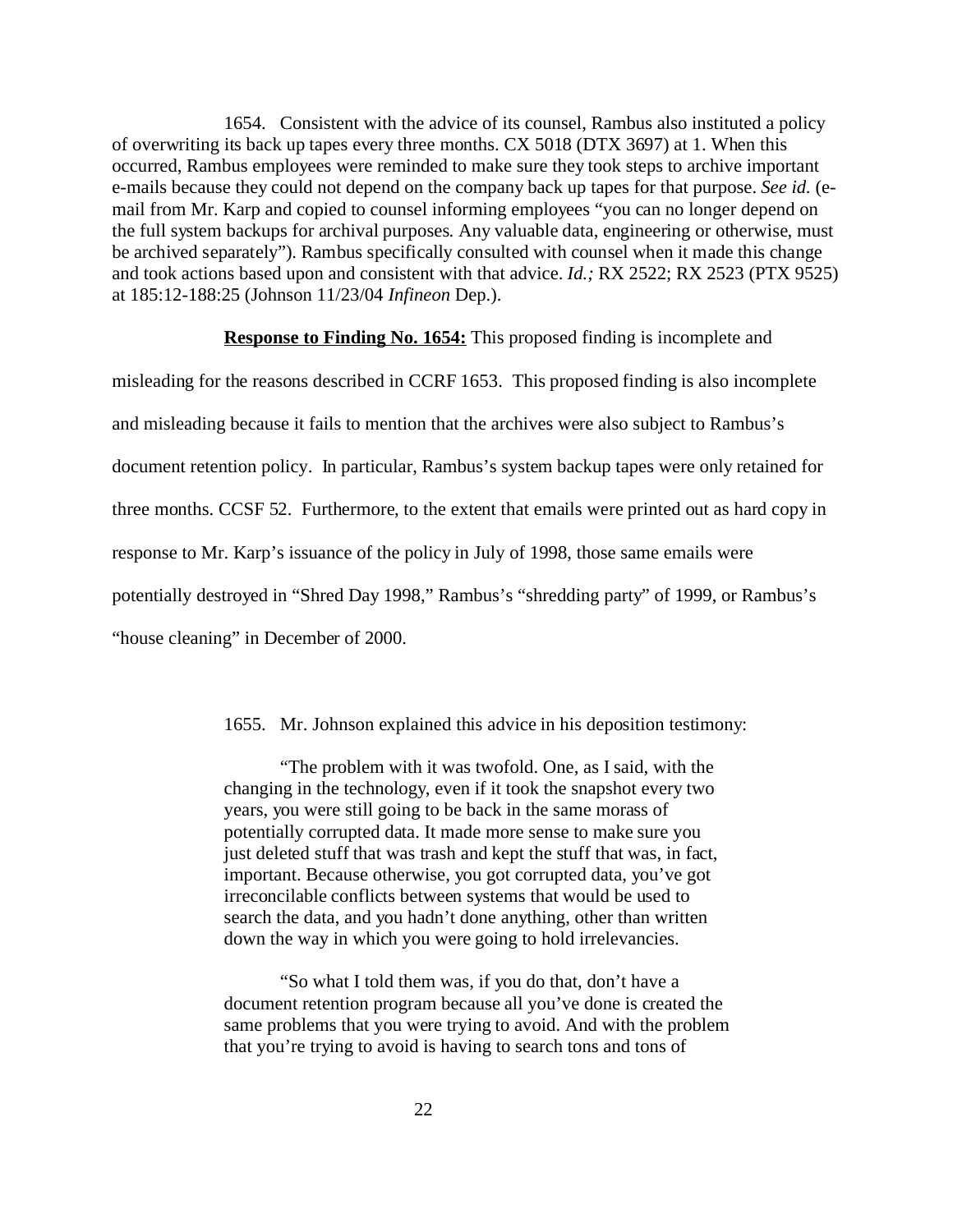irrelevant data to try to find something that might be germane. And over time the costs would go up dramatically.

"So that is - that's - that has happened enough - it happened to enough clients so if you say it enough, people start to figure it out. "The first time they get a bill when someone says \$150,000 because we can't - you've got this corrupted data, and the general counsel gets his head chewed off from the chairman, or the CEO, then they want a document retention program.

"So you tell them in advance, do it this way. You're going to be better off long term."

RX 2522; RX 2523 (PTX 9525) at 186:11-187:13 (Johnson 11/23/04 *Infineon* Dep).

**Response to Finding No. 1655:** This proposed finding is incomplete and

misleading because it omits a relevant portion of Mr. Johnson's testimony. The system that Mr.

Johnson had a "problem with" was Rambus's backup system. RX 2523 at 12 (186:6-186:10).

That system, which Rambus destroyed in accordance with the document retention policy, was "a

full snapshot" of Rambus's system. *Id.*

1656. Rambus's decision to recycle full system back up tapes every three months as recommended by counsel is a standard practice utilized in many companies. RX 2522; RX 2523 (PTX 9525) at 187:14-188:21 (Johnson 11/23/04 *Infineon* Dep.).

**Response to Finding No. 1656:** This proposed finding is incomplete and

misleading for the reasons stated in CCRF 1625. Furthermore, this proposed finding is

irrelevant to the extent that it attempts to describe the document retention policies of firms that

are not destroying documents relevant to anticipated litigation.

1657. While Rambus did institute an established policy for recycling back up tapes, Rambus did *not* implement a program of automatically deleting all emails after three months. RX 2534; RX 2535 (PTX 9514) at 427:7-428:7 (Roberts 10/14/04 *Infineon* Dep.).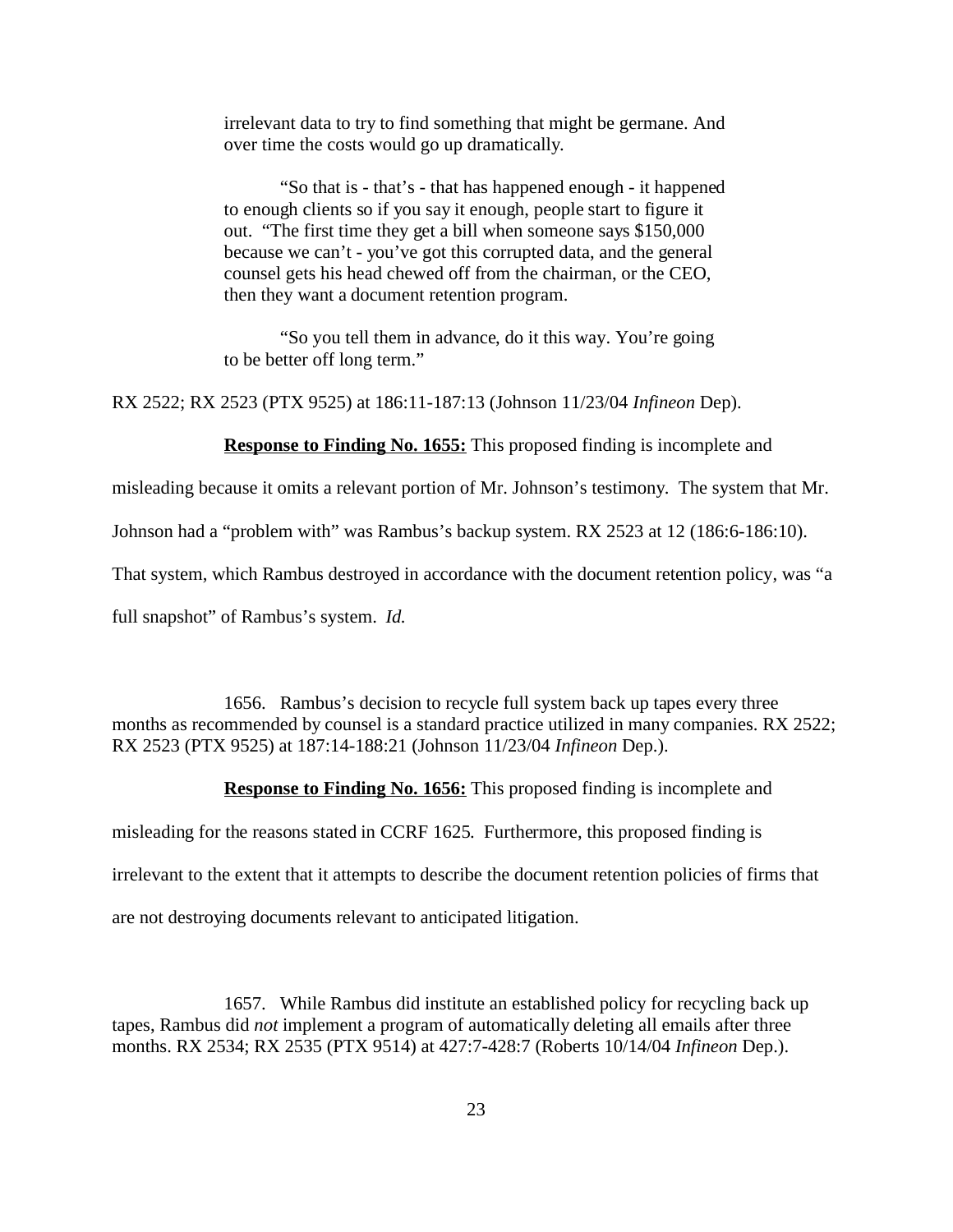**Response to Finding No. 1657:** This proposed finding is misleading and contrary

to the record evidence. The presentation that Mr. Karp gave to Rambus employees described Rambus's document retention policy with respect to email: "In general, email messages should be deleted as soon as they are read. Don't forget to 'empty trash' occasionally. Make sure settings delete email from the server (at least every few days)." RX-2505 at 1.

### 2. **Rambus's Document Retention Policy Did Not Target Internal JEDEC-Related Documents For Destruction.**

1658. The supplemental evidence does not show that JEDEC documents were targeted for destruction by Rambus in any way. There is no testimony or document suggesting that the document retention policy had anything to do with JEDEC or was ever linked to JEDEC documents in any manner. Not a single email or other Rambus document admitted into this record mentions Rambus's participation in JEDEC in connection with the formation or implementation of the document retention policy.

**Response to Finding No. 1658:** This proposed finding is argument unsupported by any record evidence. Furthermore, this proposed finding is misleading. Rambus's document retention policy was designed as part of its patent litigation strategy against DRAM manufacturers for their manufacture of JEDEC-compliant SDRAM and DDR SDRAM. CCRF 1619; CCSF 9-29, 75-109. The policy was designed and implemented by Rambus employees who well understood the implications that equitable estoppel and an FTC investigation pursuant to the theory in the *Dell* consent could have for that litigation. CCSF 76-78. Yet neither the document retention policy, nor the presentation made in support of that policy, instruct Rambus employees or outside patent counsel to maintain documents that might be relevant to whether Rambus's conduct at JEDEC could support either an equitable estoppel defense or a *Dell*-type investigation by the Commission despite requiring the retention of documents that might be useful to Rambus in its litigation against the DRAM manufacturers. CCSF 100-108.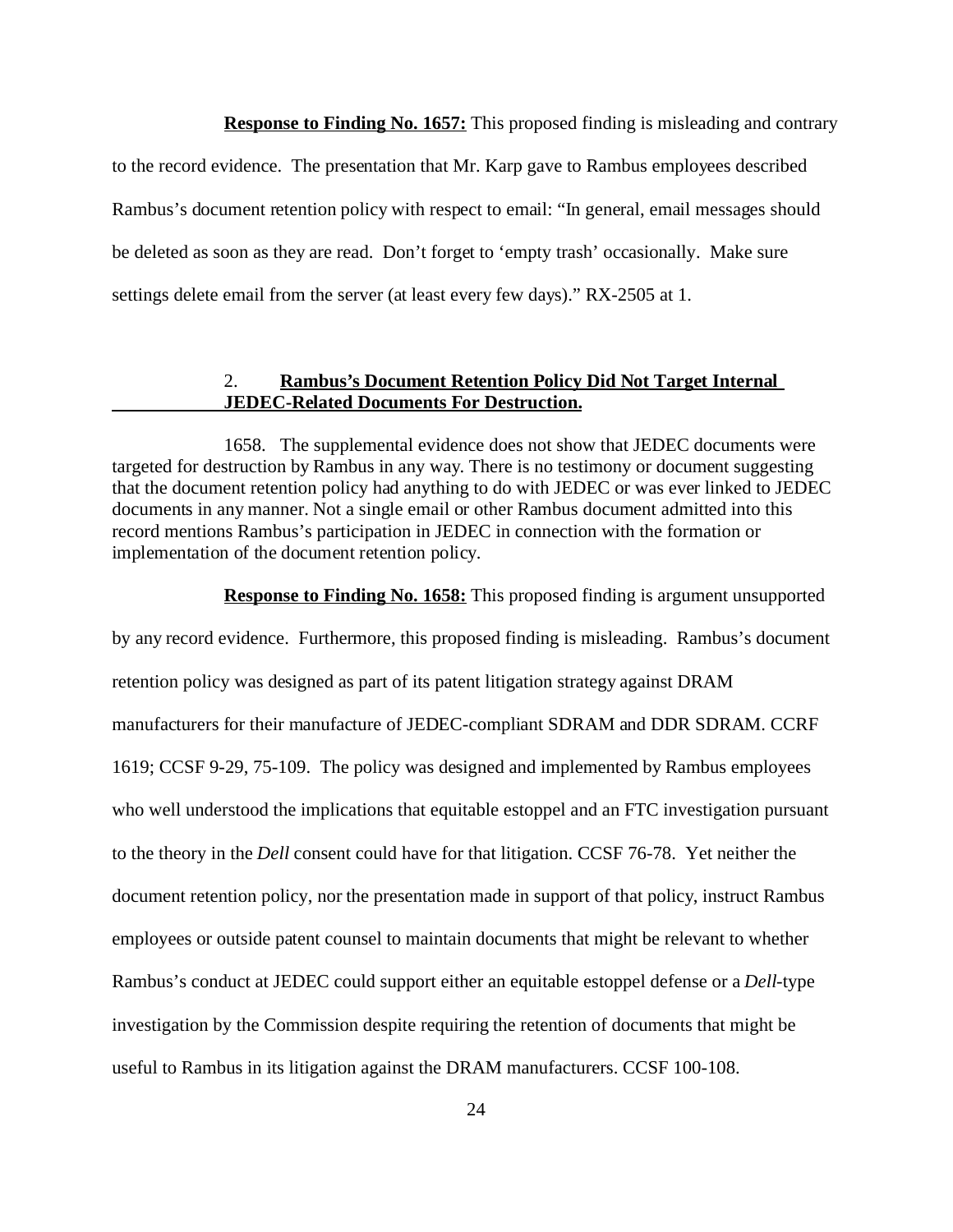1659. The supplemental evidence does not support an inference that Rambus implemented its document retention program in an effort to cover up some purported impropriety in connection with its attendance at JEDEC meetings.

**Response to Finding No. 1659:** This proposed finding is argument unsupported by any record evidence. Furthermore, this proposed finding is misleading for the reasons stated in CCRF 1658.

### **3. Rambus's Treatment Of Its Patent Prosecution Files Followed The Advice Of Counsel And Is Standard Practice.**

1660. Mr. Johnson advised Mr. Karp at the February 12, 1998 meeting that Rambus should clean out its patent prosecution files so the files are the "same as official file." RX 2521 (DTX 9023) at 33:13-21 (Johnson 11/23/04 *Infineon* Dep.); RX 2500 (DTX 3681) (notes from Feb. 12, 1998 meeting between Mr. Karp and Cooley, Godward).

**Response to Finding No. 1660:**This proposed finding is misleading and

incomplete. To the extent that Rambus followed the "advice of counsel" in adopting its document retention policy, it rendered that advice ineffective by not providing that counsel all of the information that was relevant. In particular, Rambus never told its outside counsel that Rambus's anticipated litigation was unlikely to consist solely of routine patent infringement analysis, which would involve primarily a comparison of patent claims against an allegedly infringing product, but was also likely to involve allegations of inequitable and anticompetitive conduct at JEDEC, the resolution of which would implicate large volumes of Rambus's business records and emails as well as notes and correspondence from patent counsel's files. CCSF 85-86 ("When I read in the newspaper about the JEDEC issue, I was flabbergasted.... I never had a conversation with anybody at Rambus about anything related to JEDEC, ever.").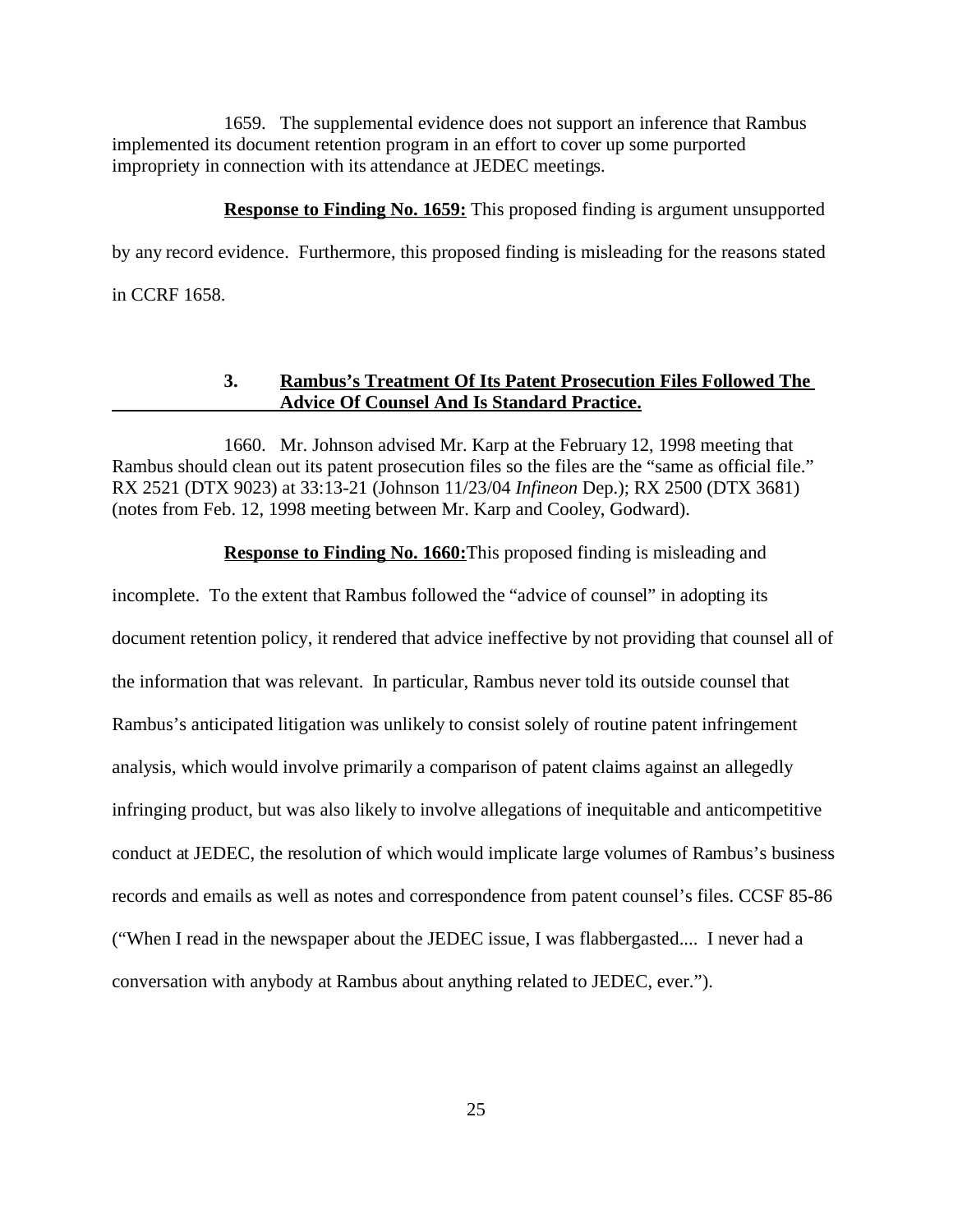1661. The trial record shows that the standard practice for maintenance of patent prosecution files is to conform the files for issued patents to the PTO file. Mr. Johnson described this policy as "standard operating procedure." RX 2521 (DTX 9023) at 182:3-8 (Johnson 11/23/04 *Infineon* Dep.). Rambus's former patent counsel, Mr. Vincent, testified that Rambus's direction to clean out its patent files was the "accepted norm." RX 2532; RX 2533 (PTX 9511) at 106:13-20 (Vincent 10/15/04 *Infineon* Dep.). Peter Leal, an attorney specializing in licensing who participated in meetings with Rambus regarding its licensing strategy, testified that he "typically advise[d] a client" to follow this procedure. RX 2544; RX 2545 (PTX 9519) at 47:213 (Leal 10/13/04 *Infineon* Dep.). He also testified that this was the practice at IBM when he worked there. *Id.* at 47:17-48:1 ("[t]hat's the way we did it back at IBM."). Rambus's former inhouse patent counsel, Anthony Diepenbrock, testified that, based upon his experience as a patent attorney, it is the "standard policy" for maintaining patent files. RX 2528; RX 2529 (PTX 9509) at 575:23-576:22 (Diepenbrock 10/11/04 *Infineon* Dep.).

### **Response to Finding No. 1661:** This proposed finding is incomplete and

misleading for the reasons stated in CCRF 1660.

## **a. Mr. Karp's direction to Mr. Vincent regarding the cleaning of his files was content neutral and completely consistent with Mr. Johnson's advice and the standard practice.**

1662. Mr. Vincent's cleaning of Rambus's patent files did not destroy relevant documents. Pursuant to his understanding of the "accepted norm," Mr. Vincent retained all communications with the PTO, all materials related to conception and reduction to practice of the invention, correspondence related to maintenance fees, notes of any teleconferences with the patent examiner, and any prior art. RX 2532; RX 2533 (PTX 9511) at 104:21-106:20, 181:18-21 (Vincent 10/15/04 *Infineon* Dep.).

**Response to Finding No. 1662:** The assertion in this proposed finding that "Mr.

Vincent's cleaning of Rambus's patent files did not destroy relevant documents" is unsupported by record evidence. Furthermore, this assertion is contrary to the record evidence. The record evidence is clear that documents destroyed by Mr. Vincent include legal advice to Rambus regarding: (1) JEDEC's patent disclosure policy, (2) Rambus patent applications relating to the JEDEC standard while Rambus was still a member of JEDEC, (3) statements to be made by

Rambus representatives to JEDEC regarding Rambus's patent applications relating to the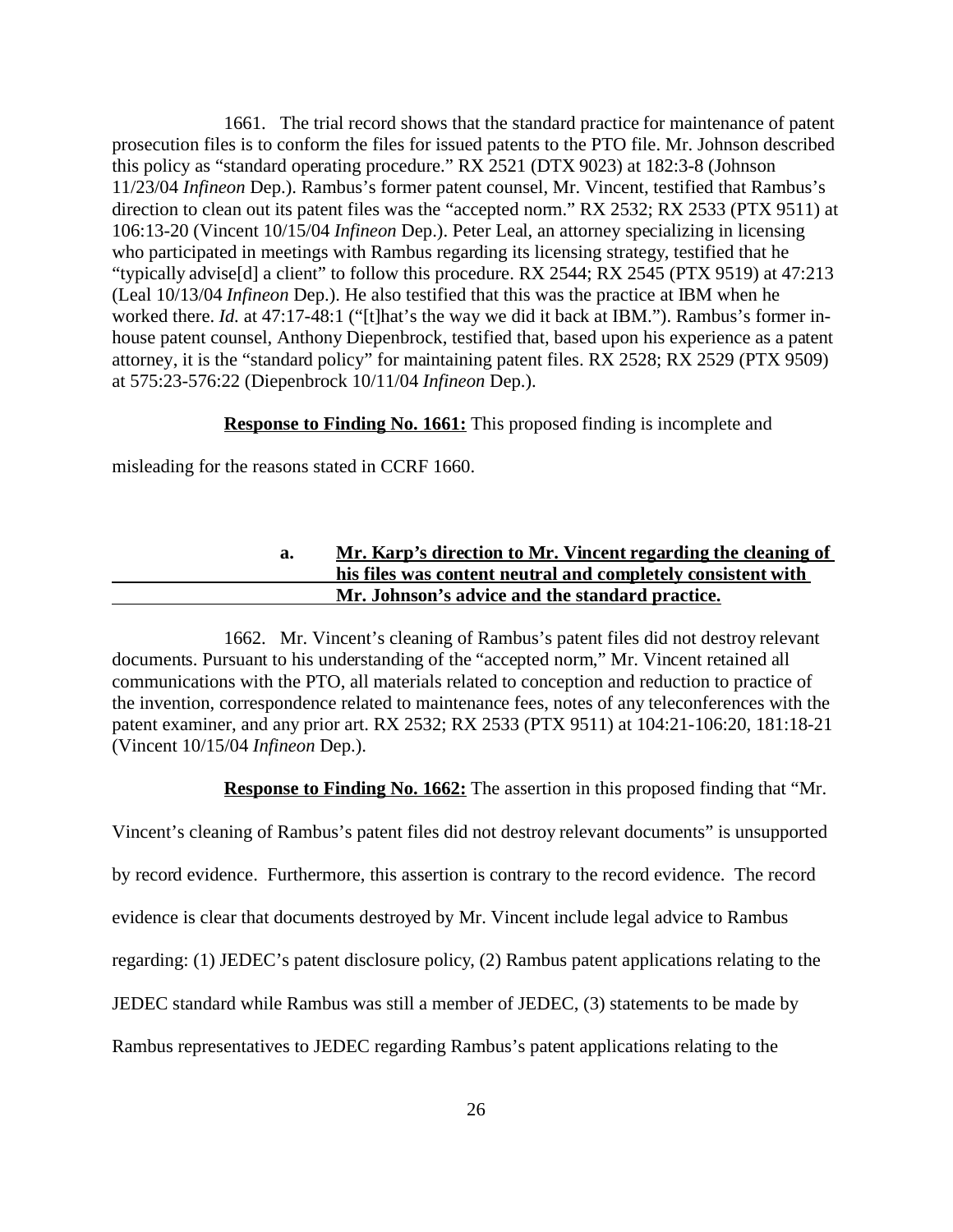JEDEC standard, (4) Rambus's exit from JEDEC in the wake of *Dell,* and (5) equitable estoppel issues relating to Rambus's attendance and conduct at JEDEC. CCSF 135-144. The supplemental evidence confirms that he destroyed such materials from his files for Rambus's '651 application, '961 application, '490 application, '692 application, '646 application and '327 patent, which are precisely the files most likely to contain evidence relevant to this matter. CCSF 128-133.

1663. Moreover, Mr. Vincent cleaned only the patent files and not his general files relating to his work for Rambus; no documents in his Rambus general files were destroyed. Materials relating to JEDEC and Mr. Vincent's advice to Rambus regarding equitable estoppel were not specific to the prosecution of any particular patent application and, therefore, were kept in Mr. Vincent's general files and produced. *Id. See* RX 2530; RX 2531 (PTX 9510) at 530:1317; DTX 4264 (Mr. Vincent's spreadsheet showing files cleaned); CX 5072 (DTX 9018) at 54:19-57:21 (Vincent 11/30/04 *Infineon* Dep.).

**Response to Finding No. 1663:** This proposed finding is contrary to the record evidence. The record evidence is that much of Mr. Vincent's advice to Rambus regarding JEDEC was destroyed by Mr. Vincent as part of his implementation of Rambus's document retention policy. CCRF 1662. Furthermore, the documents that Mr. Vincent did produce were not from Mr. Vincent's "Rambus general files" but from his chron file. *See* CX5066 at 2 (corresponding to GCWF03448) ("Lester also found notes on a 1992 meeting with Crisp and Allen Roberts re: standard setting. Despite a document retention policy that [K]arp began upon joining R (the policy dictated that correspondence be shredded?), these newly found documents were not shredded and thus still exist because they were in Lester's own chron file and not Blakely's official Rambus files."). The record evidence establishes that this partial evidence from Mr. Vincent's files survived only by accident; the only reason Mr. Vincent failed to clean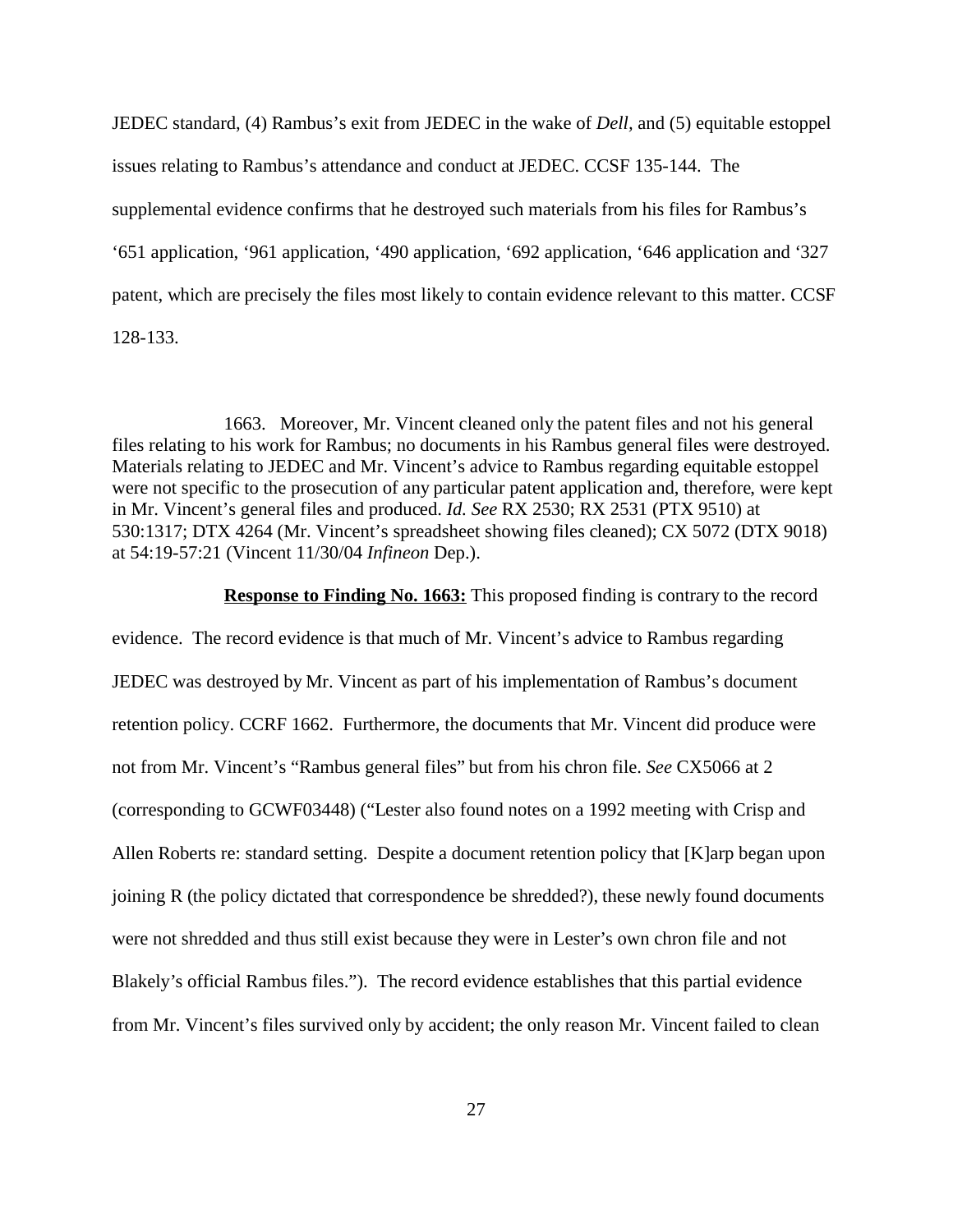out his chron file was because of his mistaken belief that they "should not have much R material." CX5060 at 3 (corresponding to GCWF03484).

1664. Mr. Vincent's cleaning of the files in July 2000 had no impact on the documents produced in this litigation. Copies of the files cleaned by Mr. Vincent in July 2000 had already been provided to Rambus and its litigation counsel in connection with the *Hitachi* litigation in January 2000. RX 2530; RX 2531 (PTX 9510) at 543:8-12 (Vincent 10/9/01 *Micron* Dep.); RX 2508 (DTX 3791), Feb. 1, 2000 Letter from Lester Vincent to Neil Steinberg at BSTZ 00060 (enclosing copies of patent files).

**Response to Finding No. 1664:** This proposed finding is unsupported by the

record evidence. Because Mr. Vincent had already cleaned out the files relating to Rambus's '651 application, '961 application, '490 application, '692 application, '646 application and '327 patent, the evidence most likely to be of direct relevance to this matter had already been destroyed by January 2000. CCSF 128-133. There is some evidence that Mr. Vincent forwarded some portions of prosecution files to Mr. Steinberg on February 1, 2000. However, that does not support the conclusion that the July 2000 file cleaning by Mr. Vincent "had no impact on the documents produced in this litigation" because the record does not indicate what documents were sent to Mr. Steinberg in February 2000. Furthermore, the record does not indicate what documents were destroyed by Mr. Vincent in July 2000.

## **b. Mr. Diepenbrock's maintenance of Rambus's internal patent files was appropriate.**

<sup>1665.</sup> While at Rambus, Mr. Diepenbrock also followed the accepted practice of cleaning patent files once patents had issued. Mr. Diepenbrock does not recall Mr. Karp instructing him to do so; he was simply following the "understanding" that "depending on the status of the file, if the file went to issuance or was abandoned, that, you know, the file should be looked at, and certain things kept in the files and other things, notes and mental impressions taken out of the files." RX 2528; RX 2529 (PTX 9509) at 573:23-577:10 (Diepenbrock 10/11/04 *Infineon* Dep.).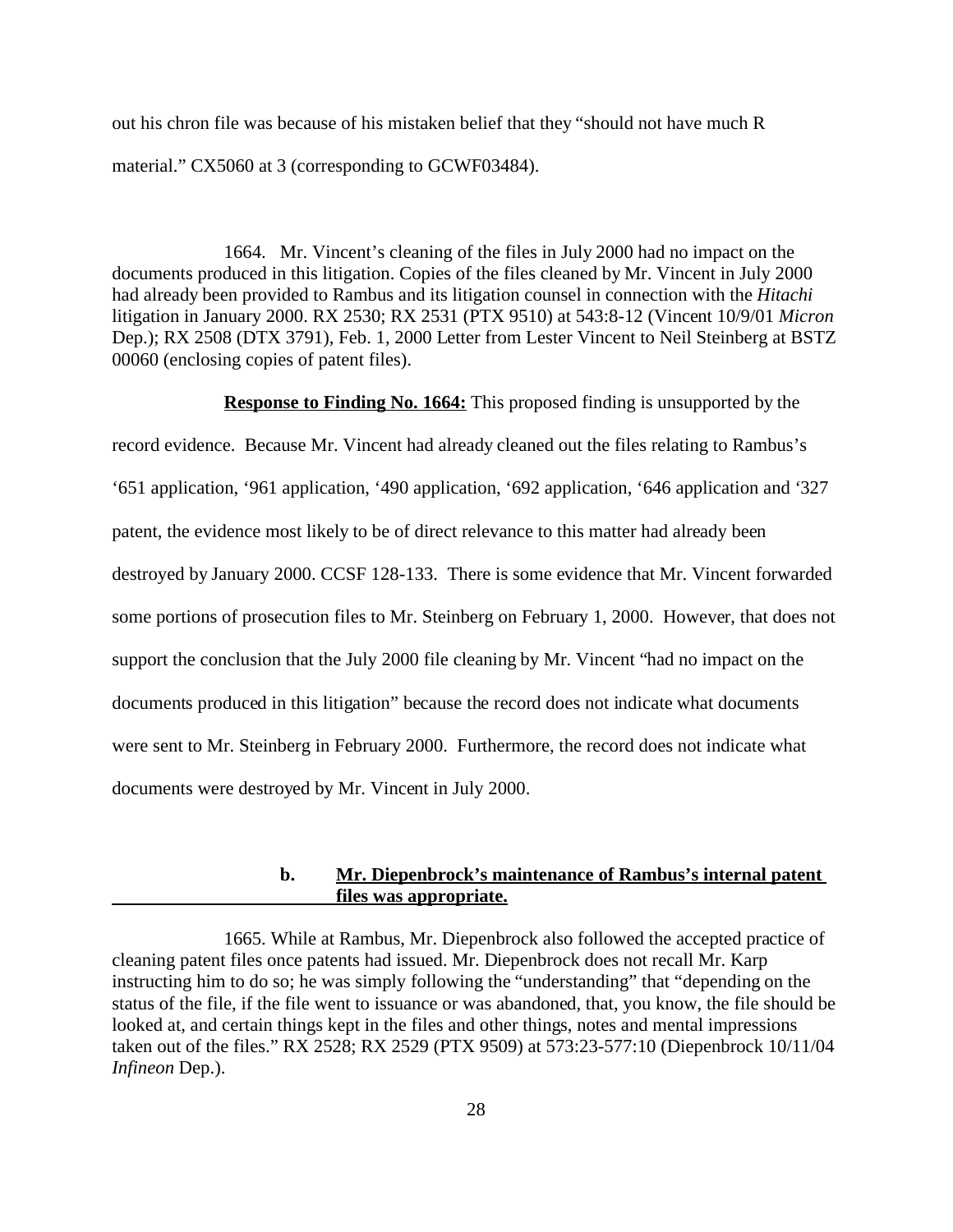**Response to Finding No. 1665:** This proposed finding is incomplete and misleading to the extent that it suggests that it is the "accepted practice" to remove evidence relating to conduct that is likely to lead to an equitable estoppel defense in anticipated litigation to enforce the patents, or that might cause the company to be subject to an investigation by the Commission. Furthermore, this proposed finding demonstrates that Mr. Diepenbrock may have destroyed documents relevant to Rambus's anticipated litigation against the DRAM manufacturers. The record evidence demonstrates that Mr. Diepenbrock was never instructed, and failed to instruct others, to maintain documents relevant to that anticipated litigation. CCSF 105.

1666. Mr. Diepenbrock understood that it was "standard policy" that notes and mental impressions should be removed from the file "because it was not a part of the record." *Id.* at 576. Mr. Diepenbrock testified that cleaning the files of issued patents in this way "seemed like that was the right thing to do" because such notes did not seem like "relevant information" once the patent had issued. *Id.* at 577.

**Response to Finding No. 1666:** This proposed finding is incomplete and misleading to the extent that it suggests that it is the "accepted practice" to remove evidence relating to conduct that is likely to lead to an equitable estoppel defense in anticipated litigation to enforce the patents, or that might cause the company to be subject to an investigation by the Commission. Furthermore, this proposed finding demonstrates that Mr. Diepenbrock may have destroyed documents relevant to Rambus's anticipated litigation against the DRAM manufacturers. The record evidence demonstrates that Mr. Diepenbrock was never instructed, and failed to instruct others, to maintain documents relevant to that anticipated litigation. CCSF 105.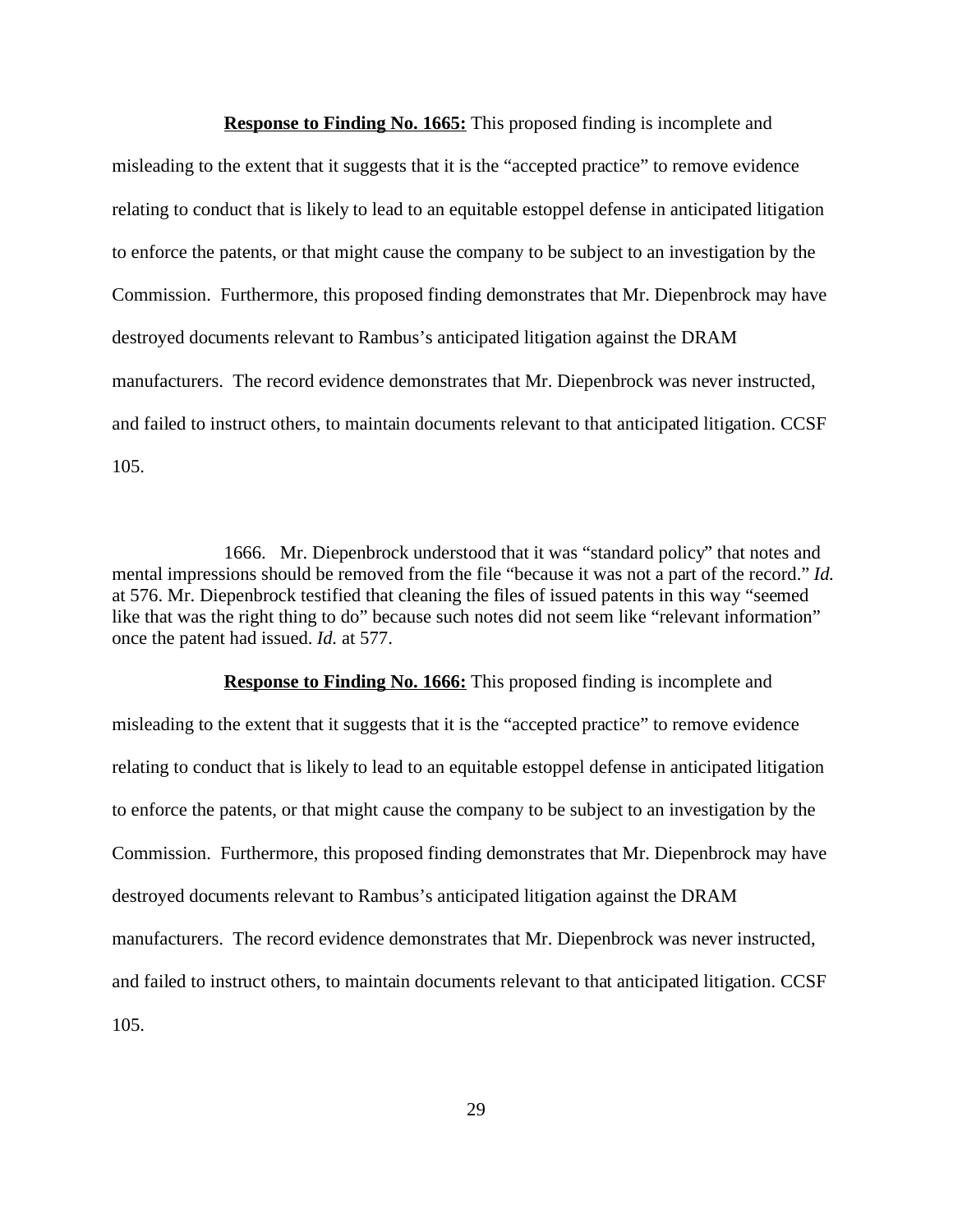## **4. Relevant Patent-Related Documents Were Maintained.**

1667. The supplemental evidence does not show that Rambus targeted or destroyed prior art pursuant to its document retention policy. Every witness that testified on the matter confirmed that they had retained prior art and that they did not destroy it in implementing the policy. *See, e.g.,* RX 2524; RX 2525 (PTX 9503) at 276:17-24 (Barth 2/26/04 *Infineon* Dep.); CX 5073 (DTX 9019) at 181:18-21 (Vincent 10/15/04 *Infineon* Dep.).

**Response to Finding No. 1667:** Complaint Counsel have no way to verify

whether Rambus did or did not destroy prior art from its files prior to its litigation against the

DRAM manufacturers.

1668. The supplemental evidence also does not show that infringement analyses or reverse engineering documents were targeted or destroyed as a result of Rambus's document retention policy. The evidence established that Rambus conducted infringement analyses for the patents in suit after they issued in the 1999 and 2000 time frame, and that these documents were maintained under the document retention policy and produced to Infineon. RX 2540; RX 2541 (PTX 9517) at 364:20-373:25 (Steinberg 10/6/04 *Infineon* Dep.).

## **Response to Finding No. 1668:** Complaint Counsel have no way to verify

whether Rambus did or did not destroy infringement analyses or reverse engineering documents

from its files prior to its litigation against the DRAM manufacturers.

1669. At the February 2005 *Infineon* trial, Infineon's counsel, Gregory Arovas, confirmed in his testimony that he had reviewed Rambus's document production in this case and had found approximately a dozen infringement analysis from the 1999-2000 time frame. CX 5079 Trial Tr. at 527:10-536:7 (Arovas). He acknowledged that Rambus had produced an infringement analysis or claim chart for many of the major DRAM manufacturers during that period. *Id.* Rambus's counsel, Sean Cunningham, confirmed these same facts in his own testimony. CX 5078 Trial Tr. at 305:12-314:17 (Cunningham).

**Response to Finding No. 1669:** Complaint Counsel have no way to verify

whether Rambus did or did not destroy infringement analyses or reverse engineering documents

from its files prior to its litigation against the DRAM manufacturers.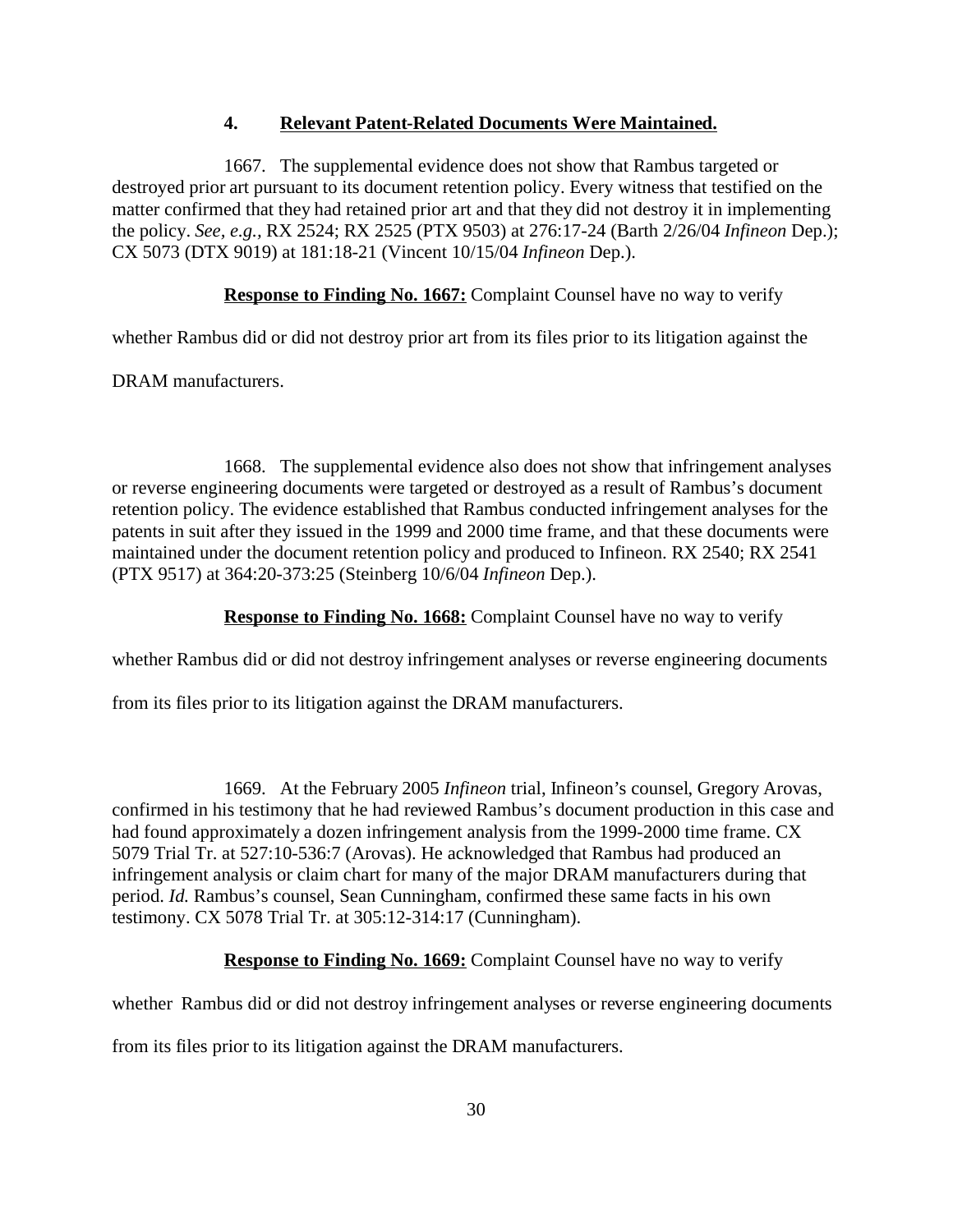1670. Throughout this action, Complaint Counsel have *presumed* for purposes of this proceeding that the Rambus patents in question were both valid and infringed. Any destruction of patent-related documents would therefore be highly unlikely to have affected counsel's ability to present relevant arguments and evidence at trial.

**Response to Finding No. 1670:** To the extent that this proposed finding implies that Rambus's destruction of documents relating to its conduct at JEDEC is "highly unlikely to have affected counsel's ability to present relevant arguments and evidence at trial," this proposed finding is argument that is unsupported by any record evidence.

Furthermore, Rambus's destruction of patent-related documents harmed Complaint Counsel's ability to show that a patent (the '327) and number of patent applications Rambus had on file while it was at JEDEC (in particular, the '961, '490, '692, and '646 applications) related to, and may have covered, the standards JEDEC was working on while Rambus was there.

Rambus has argued that it "had no undisclosed patent claims (or claims in patent applications) during the time that it was at JEDEC that read on JEDEC standards or even on presentations made at JEDEC." Brief of Appellee and Cross-Appellant Rambus, Inc. (June 2, 2004) at 27 (emphasis added); *see also id* at 28-35 (arguing that the claims in Rambus's '327 patent, '961 application, '490 application, '692 application and '646 application did not "cover [ ]" features considered by JEDEC). As Complaint Counsel have explained, Rambus is wrong in defining this issue, wrong on the law and wrong on the facts. Rambus's course of conduct subverting the JEDEC standard-setting process involved far more than just failure to disclose. Rambus's disclosure obligation was based on its reasonable belief at the time, not on any formal, after-the-fact patent claims analysis. Even if after-the-fact claims analysis were determinative,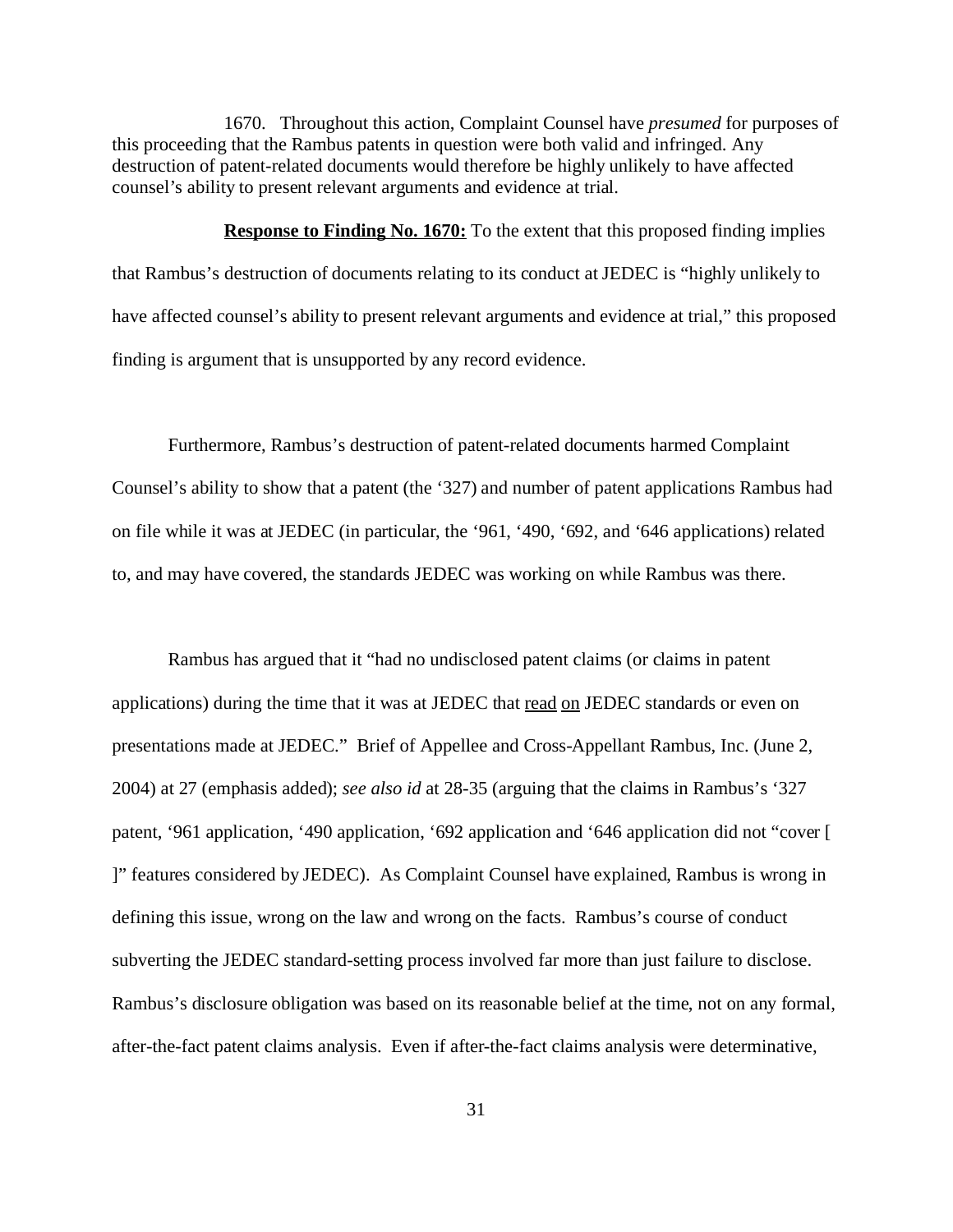the record evidence establishes that claims in the patents and applications listed above did cover features under consideration for inclusion and included in the JEDEC standards. *See* Reply Brief of Counsel Supporting The Complaint (July 2, 2004) at 40-48; *see also* CCFF 1122-1237. Should the Commission reject all three of Complaint Counsel's positions, however, and determine that liability depends on showing that Rambus's pending patent claims actually covered ongoing JEDEC work and that the evidence submitted by Complaint Counsel to establish this was insufficient, Complaint Counsel very likely was harmed by Rambus's purging of the very evidence most likely to establish the scope of coverage of Rambus's '327 patent and '651, '961, '490, '692 and '646 applications: Mr. Vincent's prosecution files for those specific patents and applications. CCSF 56-57, 128-133.

## **G. Rambus Instituted A Litigation Hold As Soon As Litigation Was Reasonably Foreseeable.**

1671. Litigation "is an ever-present possibility in American life." *National Union Fire Ins. Co. v. Murray Sheet Metal Co., Inc.,* 967 F.2d 980, 984 (4th Cir. 1992) (holding that for Rule 26 purposes, there is a difference between having the "general possibility of litigation" in mind and "anticipating" litigation).

**Response to Finding No. 1671:** This proposed finding is argument that is unrelated to the facts of this case. The facts of this case demonstrate that Rambus had more than the "'general possibility of litigation' in mind." Rather, in February of 1998, Rambus actively planned to initiate patent infringement and breach of contract litigation, against specific manufacturers of JEDEC-compliant SDRAM and DDR SDRAM, in its own carefully selected fora. CCSF 9-29; *see also Rambus v. Infineon,* 222 F.R.D. 280, 298 (E.D.Va. 2004) ("Rambus actually started a [document retention] program because it anticipated that it would soon begin litigation.").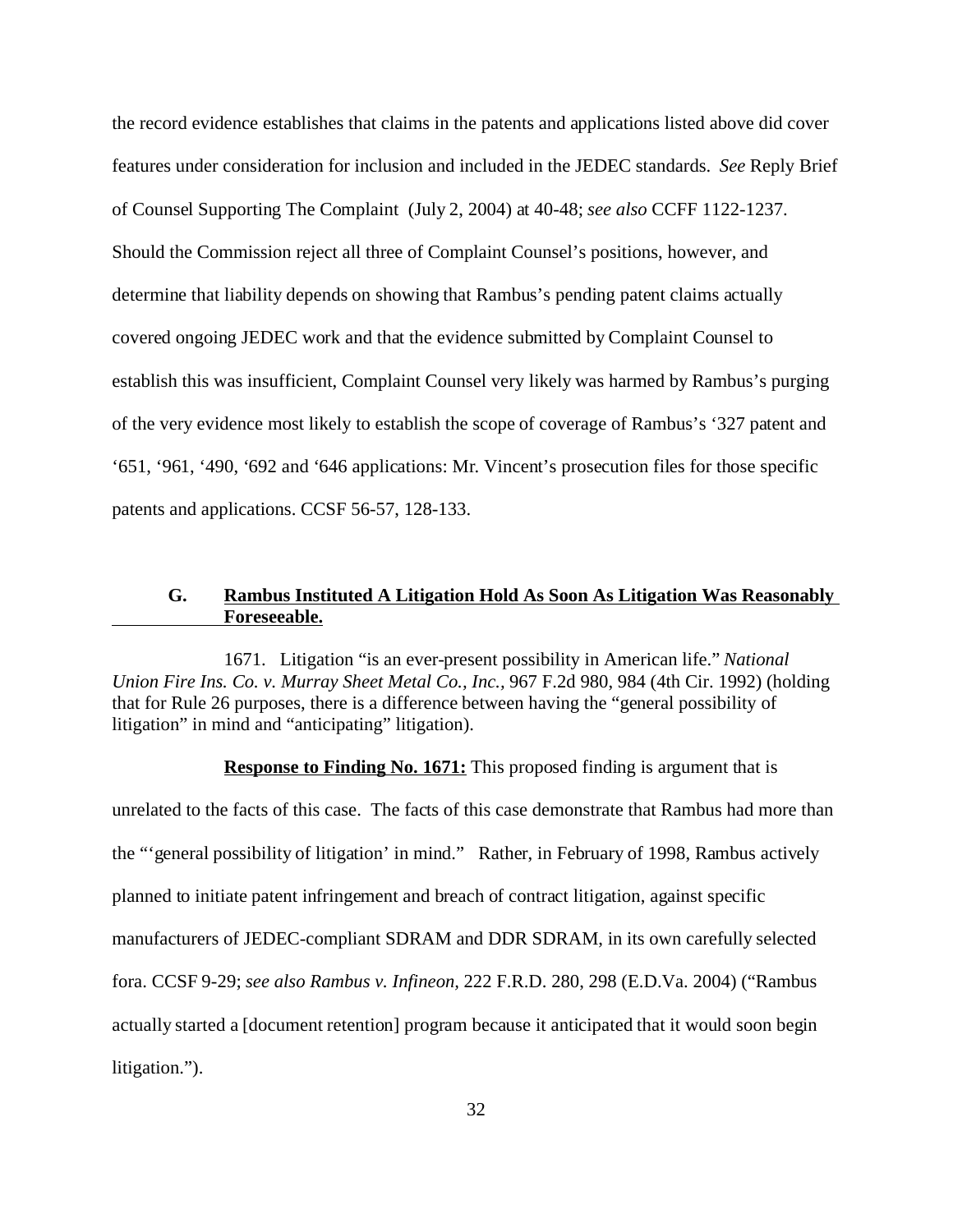1672. The supplemental evidence shows an awareness on the part of Joel Karp as early as the fall of 1997 that *if* some of Rambus's patent applications ripened into patents, and *if* the claims of those patents covered SDRAM or DDR SDRAM devices, and *if* licensing negotiations fell apart, there was *"a chance* of litigation." RX 2516; RX 2517 (PTX 9526) at 339:18-23 (Karp 8/7/01 Dep.) (emphasis added). This awareness of a "general possibility" is not the equivalent of "anticipating" litigation.

**Response to Finding No. 1672:** This proposed finding relies on self-serving testimony by Rambus Vice President Karp, the architect of the Rambus document retention policy, attempting to characterize his litigation planning efforts as something other than "anticipating" litigation. The proposed finding is contrary to the weight of the evidence that Rambus anticipated litigation in February 1998. CCSF 9-29; *see also Order on Complaint Counsel's Motions for Default and for Oral Argument (2/26/2003)* at 6 (Judge Timony: "[c]ertainly by the time Rambus chose to commence its document retention program in 1998, it knew or reasonably could anticipate RAM-related litigation.").

The truth is that in various ways, at various times, Rambus has expressed diametrically opposing views itself about whether it was anticipating litigation in 1998, depending on what characterization would serve its purpose at the time. In July 2001, for purposes of withholding documents from discovery, Rambus told counsel for Micron that Rambus **was** anticipating litigation in February and March 1998. *See* CX1804 (Micron Privilege Log) at 23, entry 320 (2/12/98 document "reflecting work in anticipation of litigation"); *see also* entries 297 (assertion of work product privilege for 2/23/98 document), 315 (assertion of work product privilege for 2/23/98 document), 317 (assertion of work product privilege for 3/2/98 document).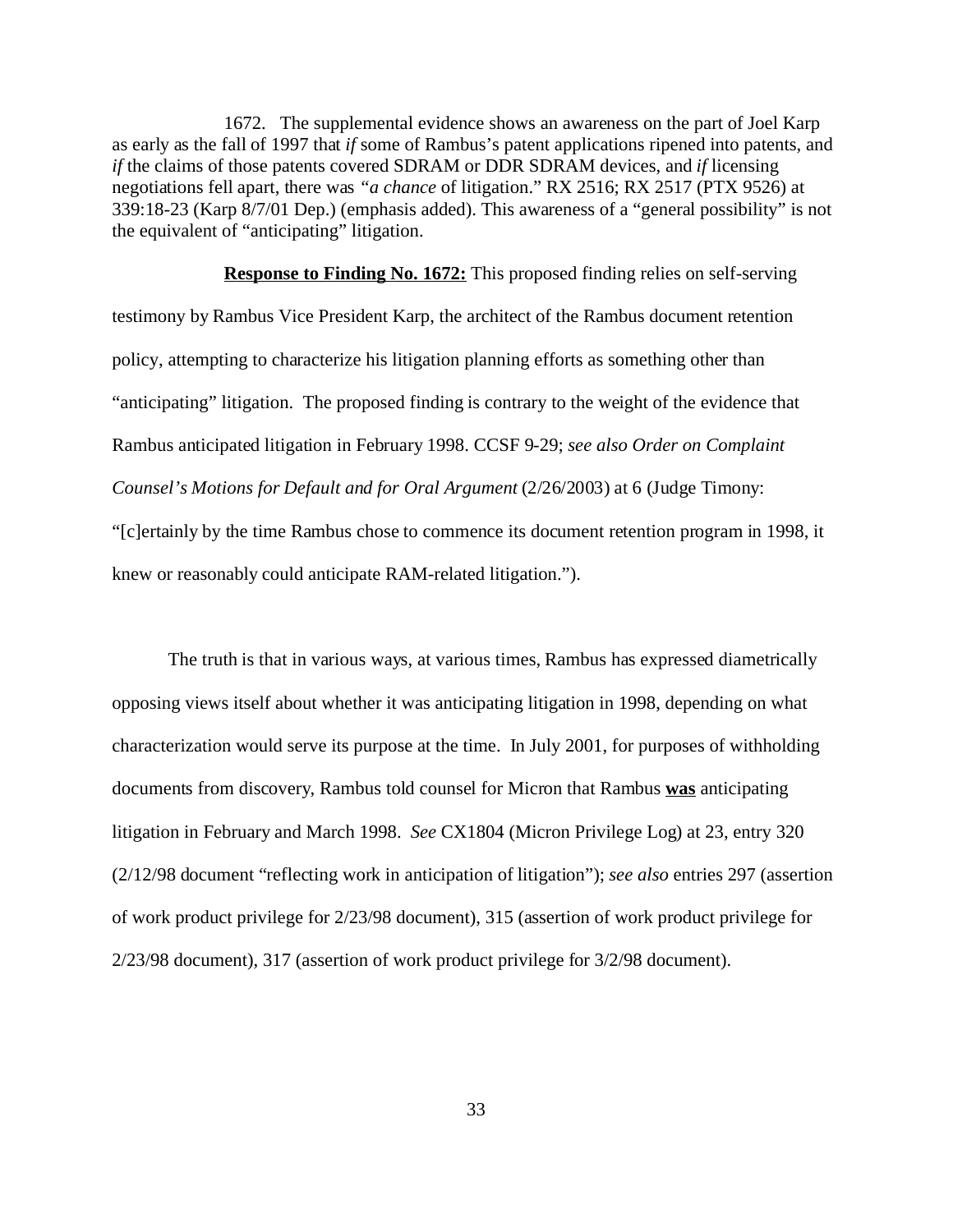In February 2003, for purposes of withholding documents from discovery, Rambus told Complaint Counsel that Rambus **was** anticipating litigation in February and March 1998. *See* Rambus' Privilege Log (2/13/03, attached as Attachment A) at 28, entry 320 (2/12/98 document "reflecting work in anticipation of litigation"); *see also* entries 297 (assertion of work product privilege for 2/23/98 document), 315 (assertion of work product privilege for 2/23/98 document), 317 (assertion of work product privilege for 3/2/98 document).

In September 2003, for purposes of avoiding sanctions due to destruction of documents, Rambus told ALJ McGuire that Rambus **was not** anticipating litigation in February and March 1998. *See* Responses to Complaint Counsel's Proposed Findings of Fact (September 29, 2003), Response to Finding No. 1732 ("as Mr. Karp testified, Rambus was *not* anticipating litigation at the time.") (emphasis in original); *see also* Response to Finding No. 1718 (quoting Mr. Karp's testimony); Post-Trial Reply Brief of Respondent Rambus Inc. (Sept. 29, 2003) at 9.

In a November 2004 deposition conducted by counsel for Infineon, Rambus repeatedly objected on attorney-client and work product grounds to questioning of its former outside counsel Mr. Johnson concerning his meetings with Rambus in February and March 1998, thus asserting that Rambus **was** anticipating litigation at the time. *See generally* CX5076; CX5079 at 49 (corresponding to transcript pages 573-74 (Judge Payne: "And in every objection where an attorney-client privilege, work product claim, . . . that admits that there's anticipation of litigation [in February of 1998]").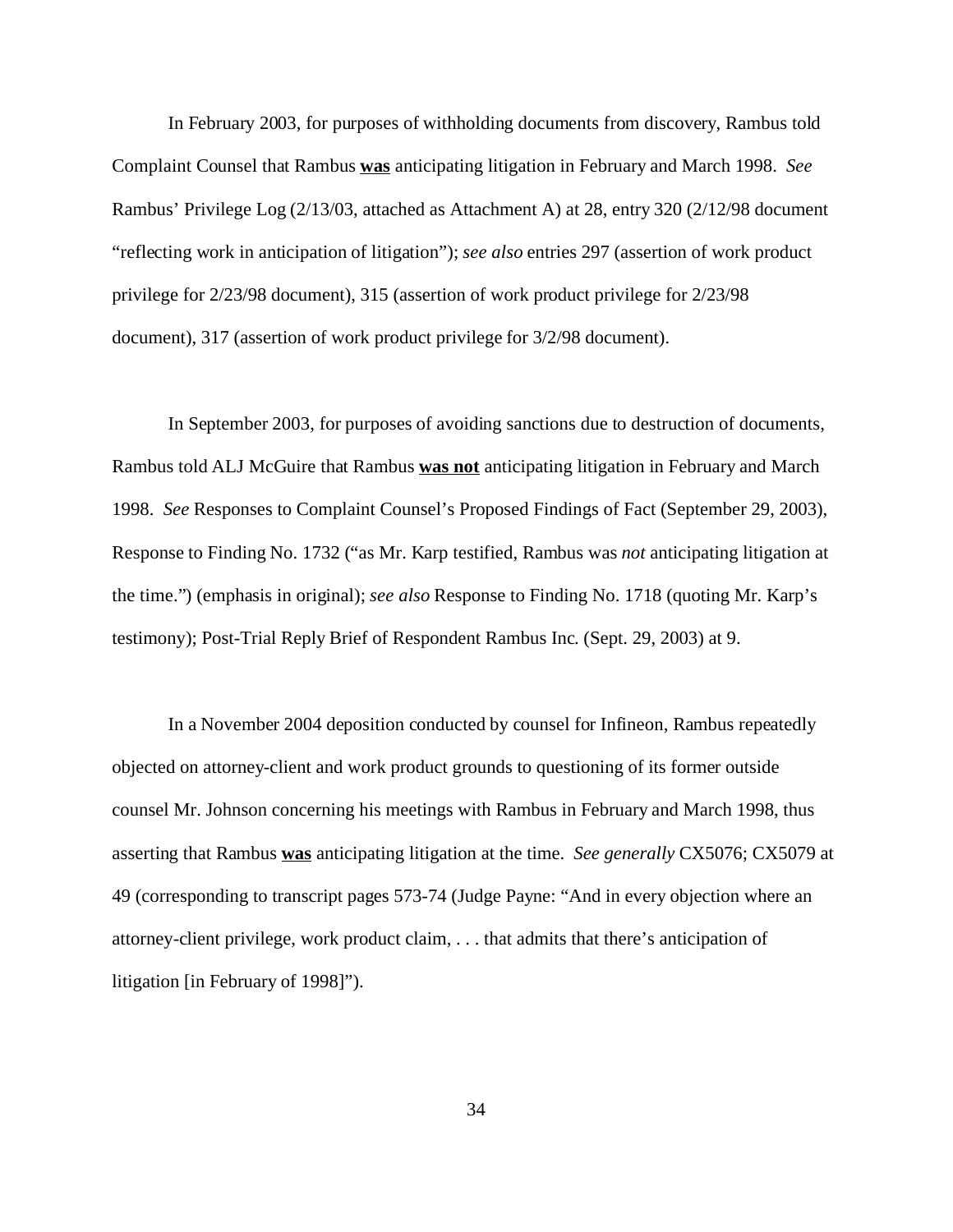In February 2005, for purposes of avoiding dismissal of its case against Infineon on grounds of spoliation of evidence, Rambus told Judge Payne that Rambus **was not** anticipating litigation in February and March 1998. RX-2553 at 18-20. Judge Payne rejected Rambus's arguments, which were premised on nearly identical proposed findings to those Rambus has proposed to the Commission. DX0507 at 1139 ("I have concluded that [Infineon] has proved, by clear and convincing evidence, a spoliation that warrants dismissal of this action as the only appropriate sanction after having – of the patent infringement case after having considered the alternatives.").

1673. The evidence also shows that Rambus executives were well aware in the late 1990's that before any assertion of patent rights could be made, the devices in question would have to be analyzed to determine if they infringed whatever claims might be issued by the PTO. *See, e.g.,* CX 919 (2/10/97 Tate email noting that "with so little hard data and no silicon there are no patents that we can definitely say are infringed."); *id.* (same email showing Mr. Tate's instruction to "wait on taking action til we see silicon....'); CX 5005 (DTX 3678) at 2 (2/98 "proposed strategy" reviewed at meeting with Cooley Godward, stating that "[o]nce on the market, Rambus will purchase the competing product" before "determin[ing] what its next steps will be."). It is undisputed that the convergence of "hard data," "silicon" and issued Rambus patents covering the accused devices did not occur until late 1999.

#### **Response to Finding No. 1673:** Rambus executives' evaluation of JEDEC-

compliant SDRAM and DDR SDRAM in order to detail the specific nature and degree of infringement were part of licensing and litigation strategy established in February of 1998. The contention in this proposed finding that "[i]t is undisputed that the convergence of 'hard data,' 'silicon' and issued Rambus patents covering the accused devices did not occur until late 1999" is contradicted by the record evidence. Instead, the record evidence demonstrates that Rambus completed that "convergence" around the time of Rambus's first shred day. *See, e.g.,* CX5014 at 1 ("IP Q3'98 Goals (Final) ... 2. Infringement Activity A. Procure SLDRAM/DDR SDRAM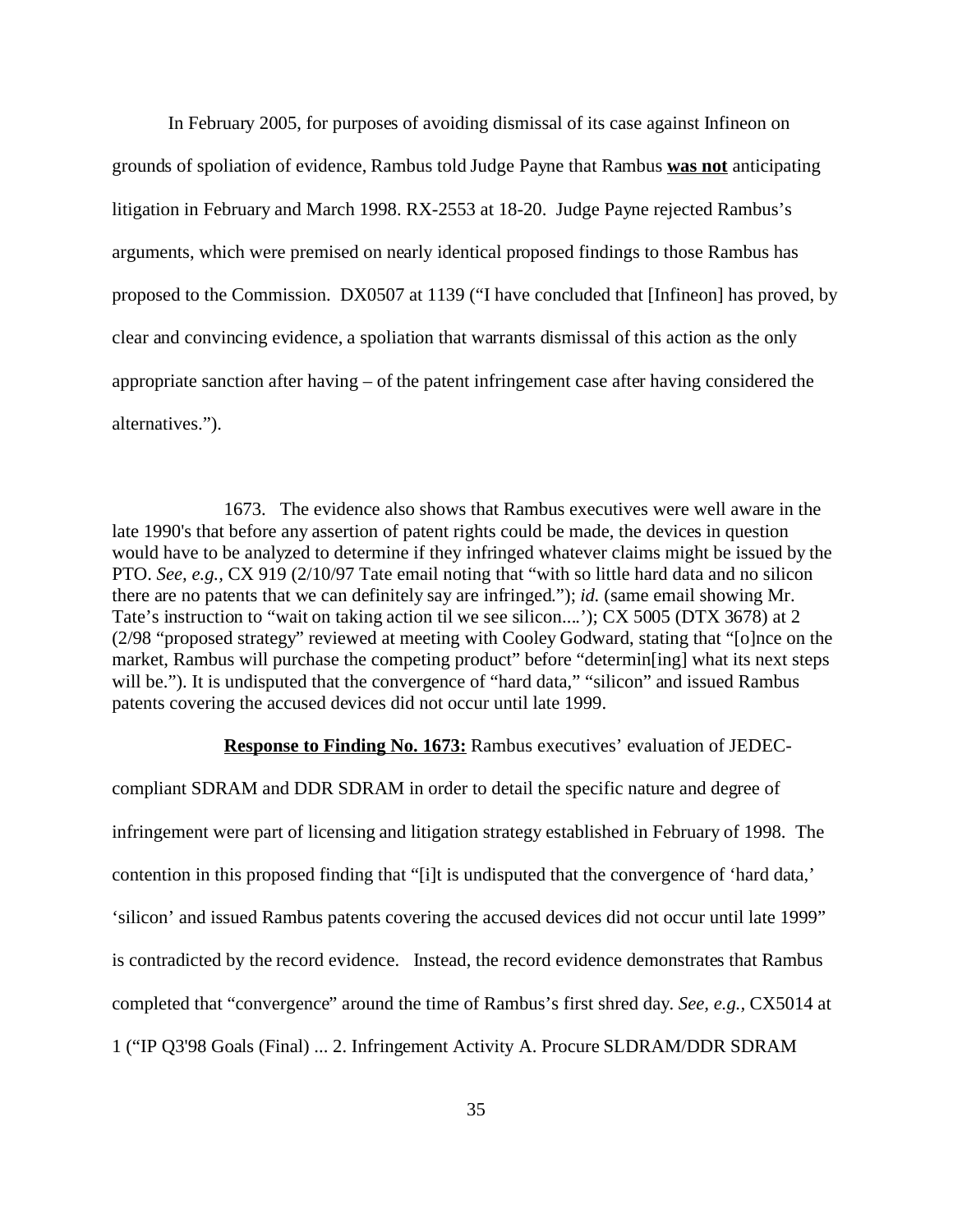parts (if available) - Done (Samsung DDR @ SII) ... D. Prepare claim charts for Fujitsu SDRAM

- Done E. Prepare claim charts for Micron SDRAM - Done 3. IP Litigation Activity A.

Implement document retention action plan - Done").

1674. The evidence also shows that Rambus's principal focus in 1998 and 1999 was the successful market introduction of the RDRAM device, and that it was therefore *not* interested in that time period in asserting any patent rights against DRAM manufacturers. RX 2542; RX 2543 (PTX 9518) at 32:19-21; 33:3-18; 33:21-34:8; 34:13-20 (Mooring 10/14/04 *Infineon* Dep.). The evidence also shows that Rambus wanted first and foremost to *license* its patents rather than incur the risk and expense of litigation. *See, e.g.,* CX 960 at 1 (10/1/97 Tate email stating that Mr. Karp's "role is to prepare and then to negotiate to license our patents ... ."). *See also* CX 5074 (DTX 9021) at 292:20-293:07 (Steinberg 10/6/04 *Infineon* Dep.) ("No, we were not contemplating litigation. In fact, we were trying to avoid litigation .... we wanted to identify prospective licensees that avoided that.").

**Response to Finding No. 1674:** The contention in this proposed finding that

Rambus "was therefore *not* interested in that time period in asserting any patent rights against DRAM manufacturers" in 1998 and 1999 is contrary to the record evidence which establishes that Rambus prepared and implemented its plans to initiate litigation against the DRAM manufacturers throughout 1998 and 1999. CCSF 9-29 (1998), CCSF 30-35 (1999); *see also Rambus v. Infineon,* 222 F.R.D. at 298 ("In sum, the record to date shows that, from early 1998 through 2000, Rambus had in effect a document retention program that was conceived and implemented as an integral part of its licensing and litigation strategy.").

1675. The patents that Rambus has asserted against DRAM manufacturers did not issue until June 22, 1999. RX 1472 at 1 (U.S. Patent No. 5,915,105). The record shows that Rambus did not anticipate litigation until the end of 1999, when Rambus's efforts to license its recently issued patents to Hitachi broke down. CX 5074 (DTX 9021) at 208:07-209:08 (Steinberg 10/6/04 *Infineon* Dep.) ("it was in the December time frame that I began to understand that the negotiation with Hitachi might end up as an enforcement proceeding in a federal district court.").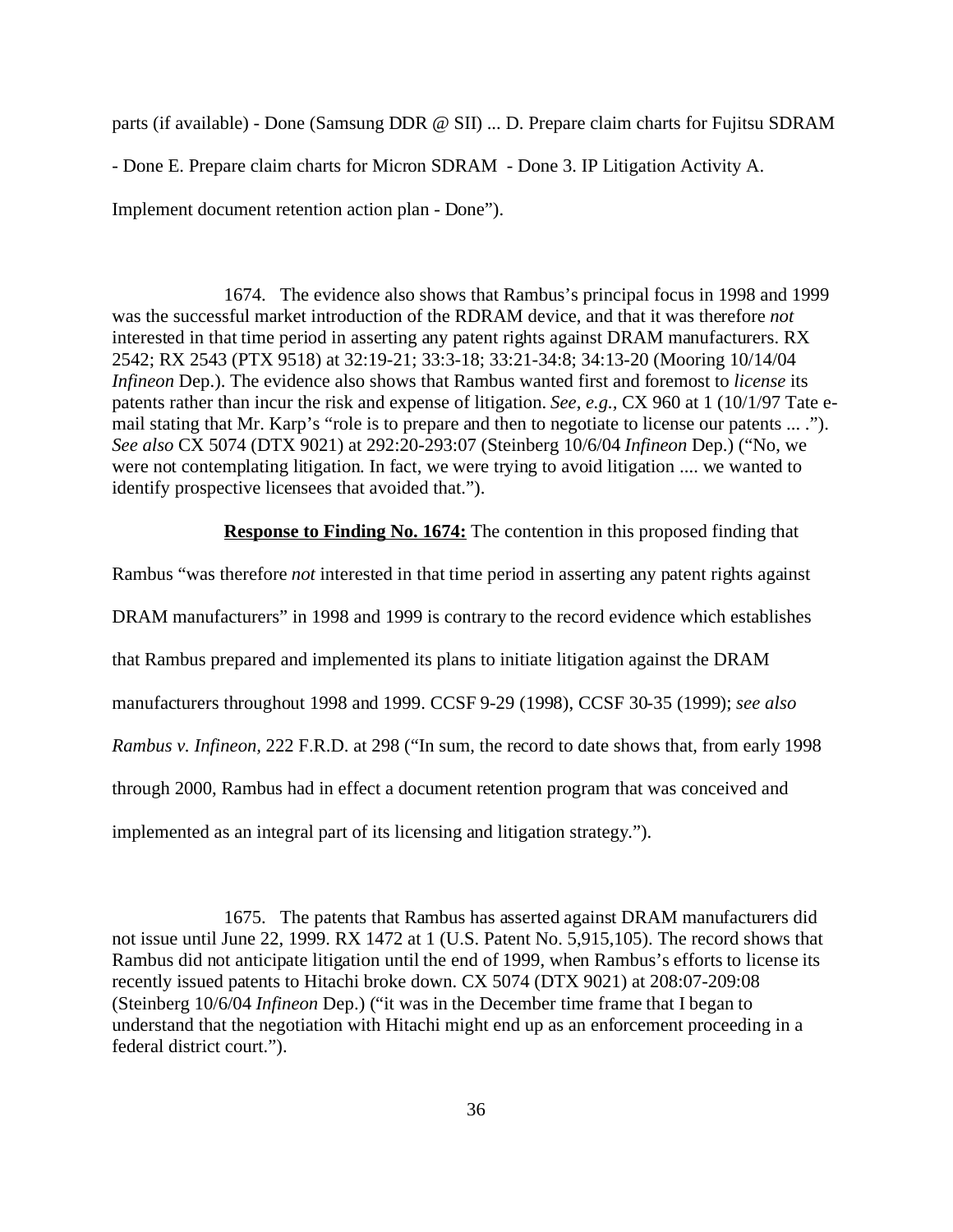**Response to Finding No. 1675:** This proposed finding is incomplete and misleading. The record establishes that Rambus's own Vice-President in charge of IP, Joel Karp, believed that Rambus patents issued and applied for while Rambus was still at JEDEC, prior to June of 1996, were available for Rambus to use to sue DRAM manufacturers for their production of JEDEC-compliant SDRAM and DDR SDRAM. CX5013 at 2 ("The patents available to us in the 1999 timeframe are: • '327 - covers DDR (dual edged clocking) • '481 covers DDR (PLL circuitry) • '580 - covers DDR and PC100 (access time register)"). Each of the patents mentioned by Mr. Karp were issued well prior to June of 1999. *See* CX2010 at 1 (the '327 "recently issued" by May of 1996); CX1502 at 11 ('481 issued in August of 1997); CX1510 at 1 ('580 patent issued in November of 1998).

The evidence establishes instead that Rambus chose to delay initiating litigation for its own strategic purposes. Rambus hoped to induce DRAM manufacturers to adopt, and become locked in to producing, RDRAMs before it sued them for patent infringement with respect to SDRAMs and DDR SDRAMs. CCSF 172 ("We should not assert patents against Direct partners until ramp reaches point of no return."). Rambus launched its first lawsuit in late 1999, after Intel withdrew its support for RDRAM and it became clear that RDRAM would fail in the marketplace. *See* Appeal Brief of Counsel Supporting The Complaint (April 16, 2004) at 71-73. Regardless of Rambus's delay in filing complaints for its own strategic reasons, Rambus fully expected, anticipated, and planned for litigation beginning in February 1998.

1676. Rambus did not retain litigation counsel for the *Hitachi* matter until December 1999. CX 5074 (DTX 9021) at 210:04-15 (Steinberg 10/6/04 Infineon Dep.); RX 2522; RX 2523 (PTX 9525) at 135:12-14; 135:19-136:3; 137:16-19 (Johnson 11/23/04 *Infineon*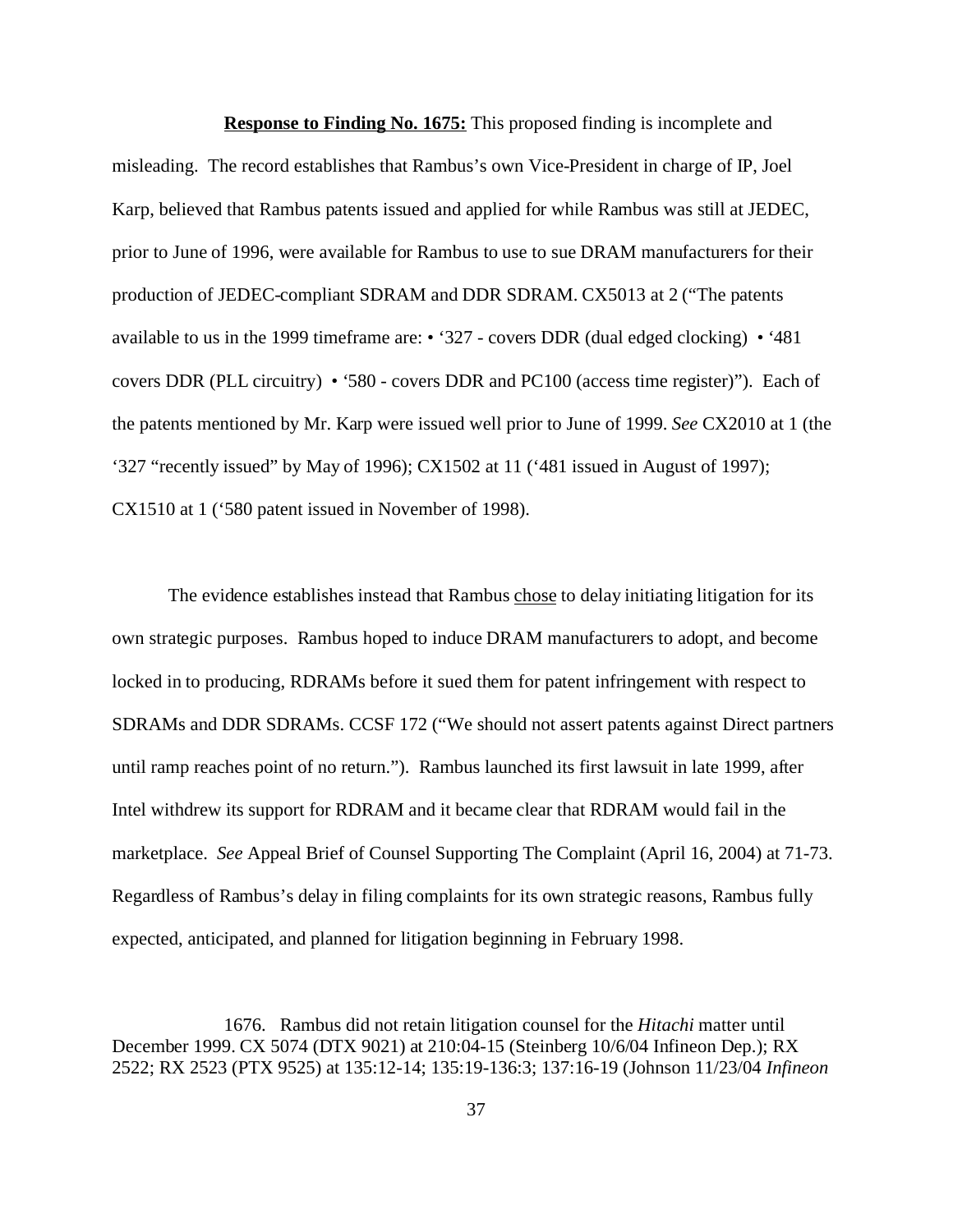Dep.). It is objectively unreasonable to conclude that a company is "anticipating" litigation before it has retained litigation counsel, particularly in lawsuits of the magnitude involved here.

**Response to Finding No. 1676:** This proposed finding is contrary to the record

evidence which demonstrates that Rambus retained litigation counsel in February of 1998 for the purpose of initiating litigation against the DRAM manufacturers for their production of JEDECcompliant SDRAM and DDR SDRAM. CCRF 1619; CCSF 9-29.

## **H. Once Litigation Against Hitachi Was Probable, Rambus Put In Place A Reasonable "Litigation Hold" To Preserve Potentially Relevant Documents.**

1677. As noted above, the initial company-wide presentation of Rambus's document retention policy had included an explicit instruction that "[o]nce litigation has commenced, a party cannot destroy either relevant evidence or discoverable information. RX 2504 (DTX 3686) at 8 (Mr. Johnson's document retention policy presentation slides). The presentation warned of the severe consequences that might result "[i]f relevant evidence is destroyed" after litigation has commenced: "the party may be liable for sanctions, up to and including default judgment." *Id.*

**Response to Finding No. 1677:** This proposed finding is contrary to the record evidence. There was no "initial company-wide presentation" of Rambus's document retention policy. Mr. Johnson gave a presentation to a limited number of Rambus managers regarding Rambus's legal obligations, but he was not involved in Rambus's implementation of the policy. CCSF 93-96. Instead, Mr. Karp, without Mr. Johnson, presented Rambus's document retention policy throughout the company. CCSF 93. Mr. Johnson offered to assist Mr. Karp in the implementation of the document retention policy, but Mr. Karp declined. CCSF 96. Furthermore, the document retention policy itself never instructed Rambus employees to maintain documents relevant to anticipated litigation relating to JEDEC-complaint DRAM. CCSF 102-108. Mr. Johnson could not have instructed Rambus employees to maintain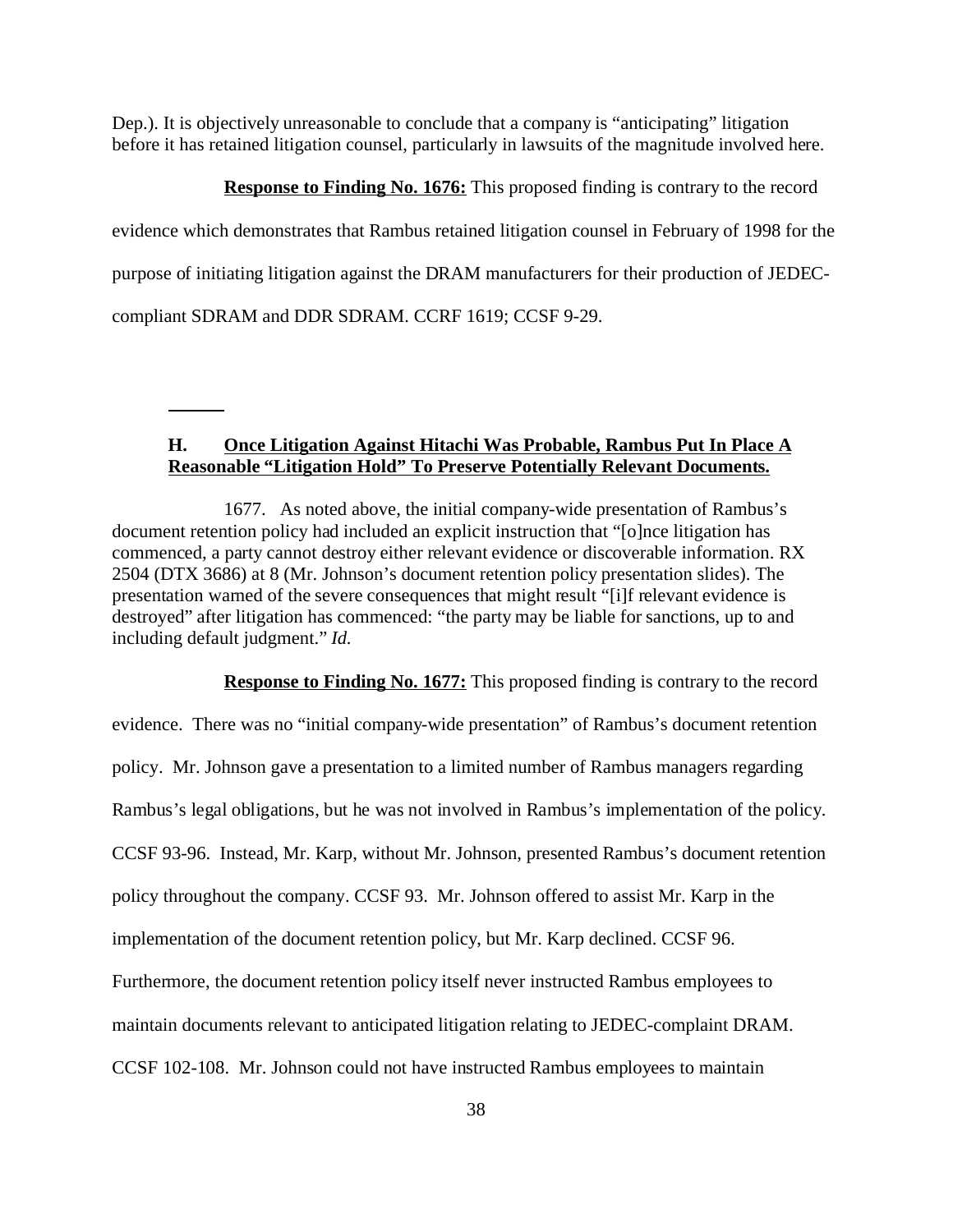documents relevant to Rambus's conduct at JEDEC, because Rambus never informed him of that conduct. CCSF 85-86 ("When I read in the newspaper about the JEDEC issue, I was flabbergasted.... I never had a conversation with anybody at Rambus about anything related to JEDEC, ever.").

1678. Rambus's employees got the message and understood that if litigation occurred, they were "not allowed" to destroy relevant documents because it was "outside the rules." RX 2524; RX 2525 (PTX 9503) at 275:18-22 (Barth 2/26/04 *Infineon* Dep.).

**Response to Finding No. 1678:** This proposed finding is contrary to the record evidence. The document retention policy forwarded to all Rambus employees says nothing about retaining documents relevant to litigation. *See* RX-2503. The presentation by Mr. Karp to Rambus employees instructed Rambus employees to throw email away because it is "discoverable in litigation or pursuant to a subpoena." RX-2505 at 1. To the extent Rambus employees got any "message" at all, it was to eliminate email and other documents that are "discoverable in litigation or pursuant to a subpoena." *Id.*

1679. The record shows that prior to filing suit against Hitachi in early 2000, Rambus and its counsel reinforced these messages by instructing employees with potentially relevant documents to preserve those documents. Mr. Steinberg testified that in or around December 1999, he and Mr. Karp identified "those folks that would have documents that were likely to be relevant in any litigation" and told them to retain all relevant documents and not destroy them. RX 2540; RX 2541 (PTX 9517) at 346:18-348:20; 348:23 (Steinberg 10/6/04 *Infineon* Dep.); RX 2538; RX 2539 (PTX 9516) at 95:2-8 (Steinberg 8/1/01 *Infineon* Dep.).

**Response to Finding No. 1679:** This proposed finding is contrary to the record evidence that Rambus destroyed large quantities of documents in 2000 after these alleged instructions. CCSF 62-64. Rambus's Vice President and General Counsel himself instructed Rambus employees to destroy all drafts of contracts and negotiation materials in July of 2000.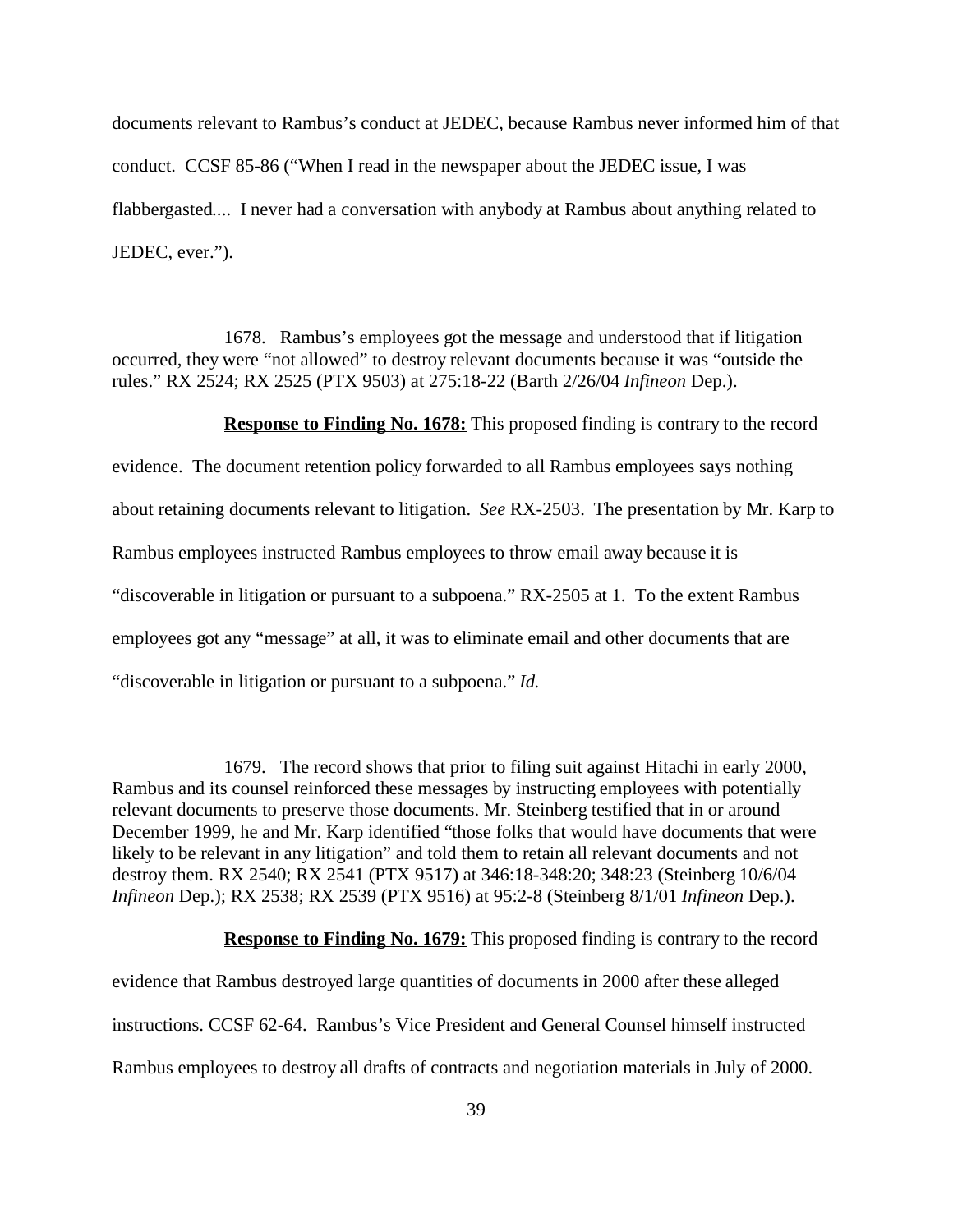CCSF 63. Furthermore, Rambus destroyed over 400 burlap bags of documents in December of 2000. CCSF 64. Even in the December 2000 "house cleaning," Rambus employees were given no instructions to maintain documents relevant to litigation, anticipated or otherwise, but were instructed to comply with Rambus's document retention policy which makes no mention of documents relevant to litigation. CCSF 107. Rambus's recently-discovered back-up tapes confirm that, whether in 1998, 1999 or 2000, large numbers of documents directly relevant to this matter disappeared from Rambus's files. CCSF 134-144.

1680. Lawyers from the Gray, Cary firm, after the firm was retained in connection with the Hitachi litigation, also instructed dozens of Rambus employees that they needed "to preserve all documents that would be relevant to the litigation." CX 5078 Trial Tr. at 302:14-305:11 (Cunningham). Rambus employee Craig Hampel, among others, testified that he was told "in late 99 or early 2000" that because of the "Hitachi lawsuit or potential for a lawsuit," he should not destroy such relevant documents as "exchanges with DRAM partners [and] competitive analysis." RX 2536; RX 2537 (PTX 9515) at 93:13-17; 93:19-94:1; 96:12-24.

#### **Response to Finding No. 1680:** There is some record evidence that Rambus

outside counsel in 2000 may have instructed some Rambus employees to maintain their documents. However, the record evidence demonstrates that many of the Rambus employees interviewed by that outside counsel had already destroyed all of their JEDEC-related documents. *See, e.g.,* CX5059 at 4 (corresponding to GCWF03456) (Crisp: "after Joel joined the company all docs were then destroyed ... 10/[98] doc retention/destruction policy"); CX 5062 at 11 (corresponding to GCWF03422) (Garrett: "got rid of all the stuff – doc retention policy ... jedec stuff all went away"); CX5063 at 12 (corresponding to GCWF03412) (Mooring: "go to [Crisp because] he had a tendency to save things ... Billy Garrett would also have docs."); *see also* CCSF 118-120 (Rambus outside counsel unable to locate "historical documents" including JEDEC related documents).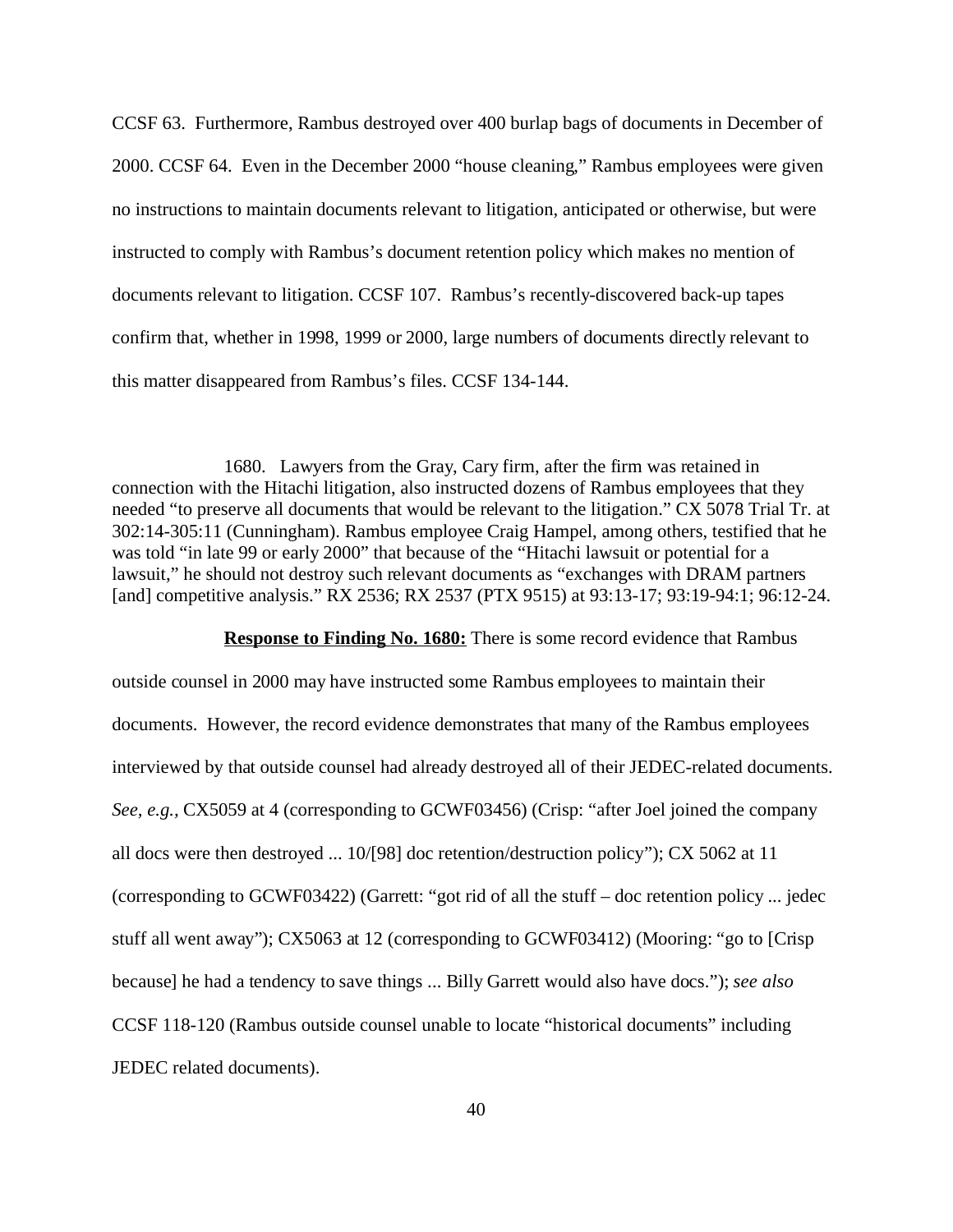1681. Additional evidence that Rambus employees understood the need to preserve - and produce - relevant documents can be found in the decision by Richard Crisp to search the contents of an old hard drive that was stored in his attic at home. FTC Trial Tr. at 3573:10-3574:11 (Crisp); CX 5075 (DTX 9022) at 296:18-20; 296:23; 302:22-303:5 (Crisp 10/16/04 *Infineon* Dep.). At the time that Mr. Crisp located numerous JEDEC and SyncLinkrelated emails on that old hard drive, no one else knew of their existence. Mr. Crisp copied the emails onto a diskette and provided them to Mr. Steinberg, who provided them to outside counsel. *Id.;* RX 2541; RX 2542 (PTX 9517) at 356:24-357:24 (Steinberg 10/6/04 *Infineon* Dep.).

#### **Response to Finding No. 1681:** The record supports the contention in this

proposed finding that when Mr. Crisp located numerous JEDEC and Synclink-related emails on his old hard drive in his attic, no one else knew of their existence. This is because Rambus apparently destroyed all copies of the emails in Rambus's business files and active server files. CCSF 121-122. Those emails were apparently provided to outside counsel so they could produce them in Rambus's litigations. The remaining contentions in this proposed finding are without support in the record.

1682. Contemporaneous written evidence confirms the understanding of Rambus employees that relevant documents, including evidence relating to JEDEC, needed to be preserved after litigation had commenced. In an email sent on January 5, 2001 that described a letter from the Federal Trade Commission asking Rambus to preserve relevant documents, Geoff Tate wrote that "since antitrust/jedec is an issue in our active court cases we should not be destroying any relevant documents anyways *so this shouldn't be a change in situation."* RX 2506 (DTX 3708) at 1 (emphasis added).

#### **Response to Finding No. 1682:** The contention in this proposed finding that

there was some understanding among "Rambus employees that relevant documents, including evidence relating to JEDEC, needed to be preserved after litigation had commenced" is not supported by the record. RX-2506 is incomplete as it contains only the first page of what appears to be a multiple page email. More importantly, the implication in the email that Rambus was not destroying documents relevant to litigation is contradicted by the fact that Rambus had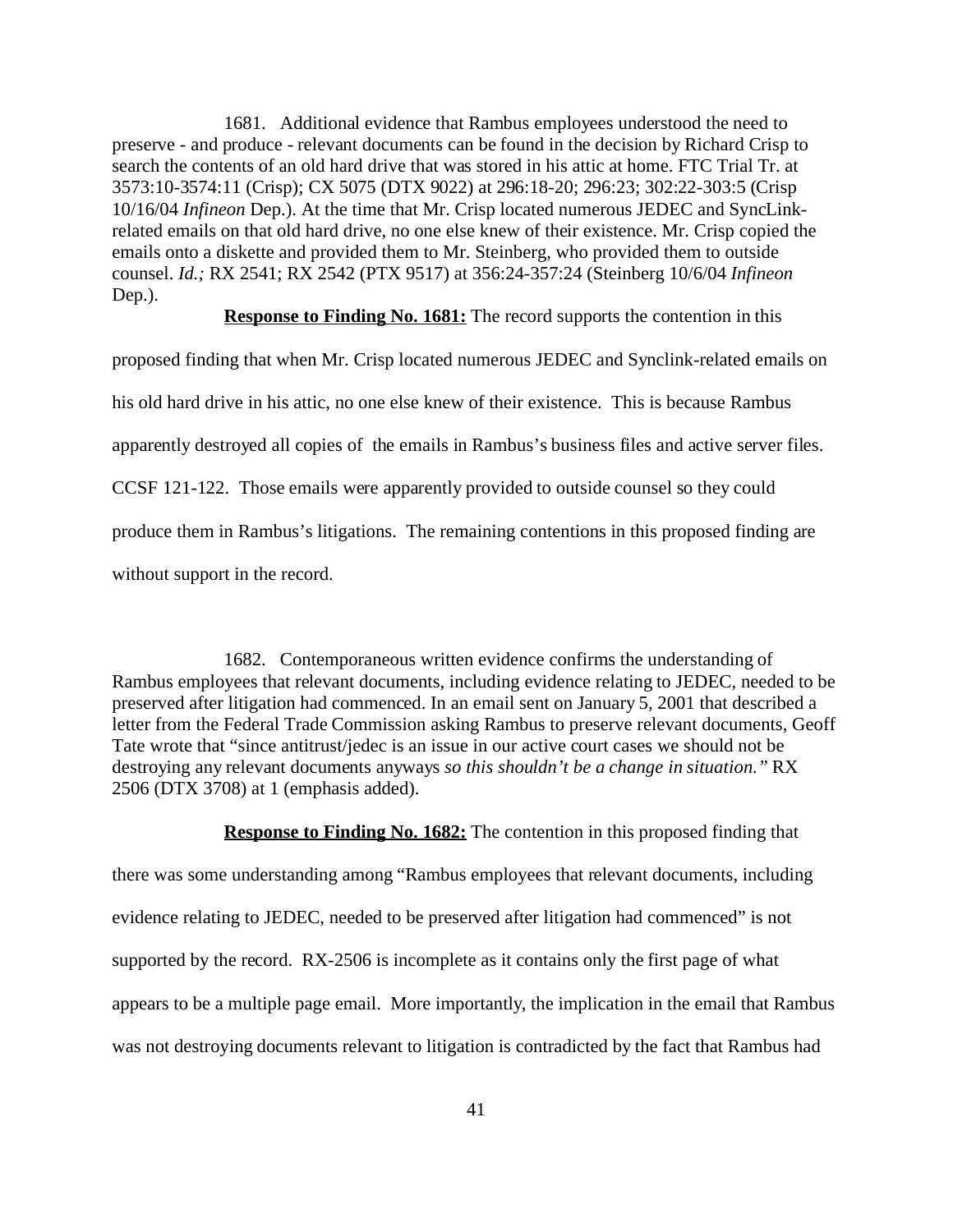destroyed over 400 burlap bags of documents less than a week prior to the date on the email.

CCSF 64. That document destruction was done without any instructions being given to Rambus employees to retain documents relevant to litigation (other than whichever employees had been contacted by outside counsel). CCSF 107. Rambus's recently - discovered back-up tapes confirm that, whether in 1998, 1999 or 2000, large numbers of documents directly relevant to this matter disappeared from Rambus's files. CCSF 134-144.

# **I. Nothing In The Supplemental Evidence Alters Judge McGuire's Findings That Complaint Counsel Failed To Meet Their Burden Of Proof On Numerous Essential Elements Of Their Claims.**

1683. None of the supplemental evidence affects in any way Judge McGuire's findings that Complaint Counsel failed to meet their burden of proof on numerous essential elements of their claims, including findings regarding the scope of the JEDEC patent policy, the claims contained in the patents and patent applications filed by Rambus, the reasonableness of Rambus's royalty rates and the question of whether DRAM manufacturers are "locked in" to using technologies covered by Rambus's patents, as illustrated below.

**Response to Finding No. 1683:** The supplemental documents relate to Rambus's bad faith spoliation of evidence during the period 1998 through 2000. As such they are generally unrelated to Rambus's misconduct at JEDEC, or other issues concerning JEDEC during the time from 1992 to 1996 when Rambus was a member. What the supplemental documents do confirm, however, in detail not known before to Complaint Counsel, Judges Timony or McGuire, or the Commission, is Rambus's spoliation of evidence in the years after it left JEDEC. This evidenced destruction was part and parcel of its patent litigation efforts directed against firms practicing the JEDEC standards, was done in bad faith in anticipation of litigation for the purpose of destroying relevant evidence, and was carried out with the effect of destroying documents relevant not only to Rambus's patent enforcement efforts, but to the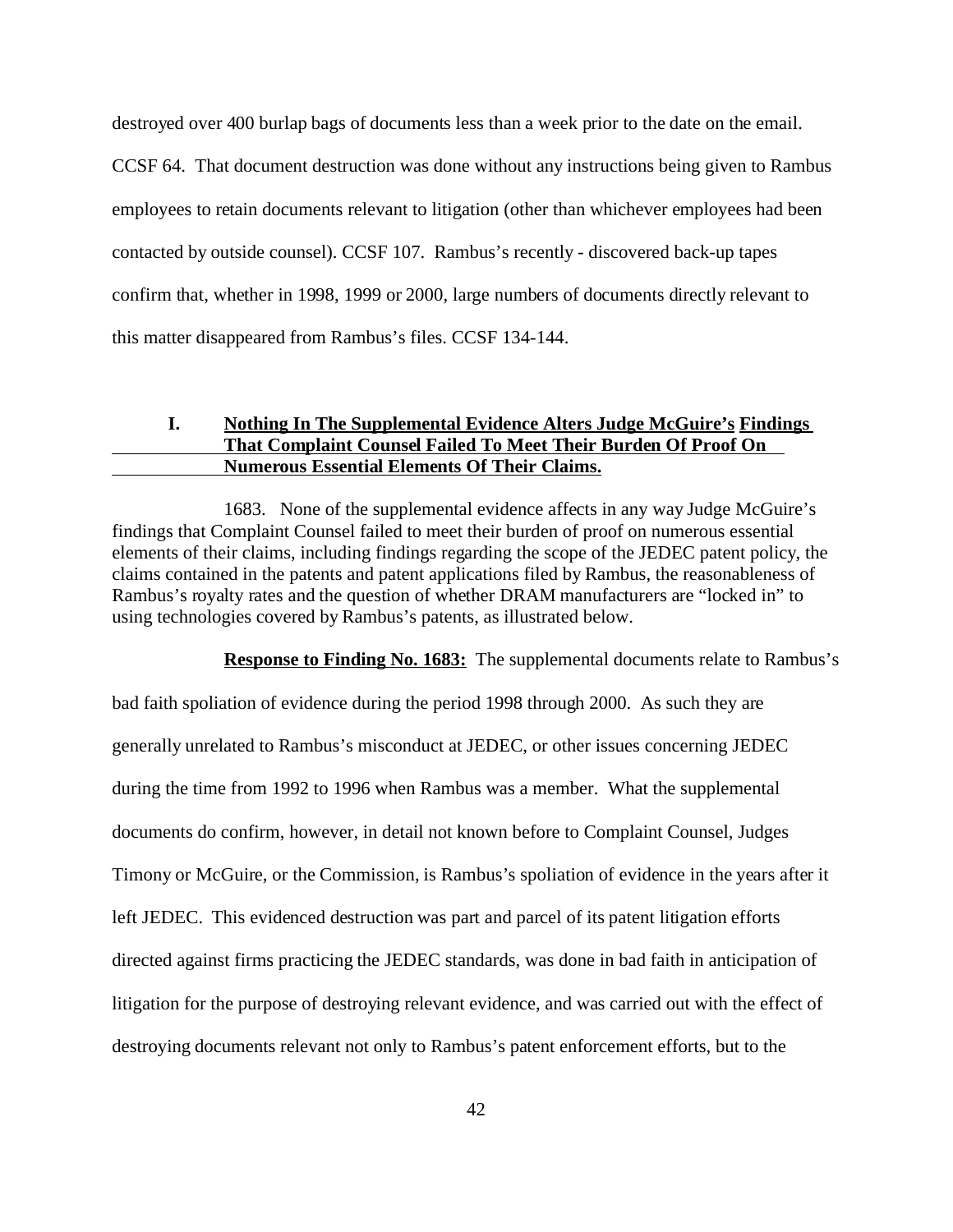present case before the Commission. A party that engages in such conduct is not entitled to support its position by relying on arguments concerning a lack of evidence, and a trier of fact in such circumstances may justifiably infer that the documents were destroyed because their contents were unfavorable. *See* Complaint Counsel's Motion for Sanctions Due to Rambus's Spoliation of Documents (filed Aug. 10, 2005) at 10-16, 22-23.

There can be no doubt that the initial decision was burdened by Rambus's destruction of evidence. Judge McGuire noted in his Order denying Complaint Counsels' motion for additional adverse inferences that further sanctions would be appropriate should evidence appear that Rambus destroyed its documents in bad faith. *See Order Denying Complaint Counsel's Motion for Additional Adverse Inferences and Other Appropriate Relief* (4/15/2003) at 4-5, n.2. The supplemental documents provide that evidence and show that relevant documents were destroyed.

Moreover, the documents recently provided by Rambus from its back-up tapes demonstrate that Rambus intentionally destroyed documents relevant to this case. Rambus's broad-ranging purge of documents from its files destroyed documents relating to: Rambus's understanding of the JEDEC patent disclosure policy as early as 1992 (*see* CCSF 139), Rambus's efforts to obtain patent claims covering the ongoing work of JEDEC (*see* CCSF 140), the actual or anticipated scope of coverage of Rambus's pending patent applications while Rambus was a member of JEDEC (CCSF 141), whether Rambus put other JEDEC members on notice that its patent applications were relevant to JEDEC's on-going work (CCSF 142), the circumstances surrounding Rambus's exit from JEDEC (CCSF 143), and Rambus's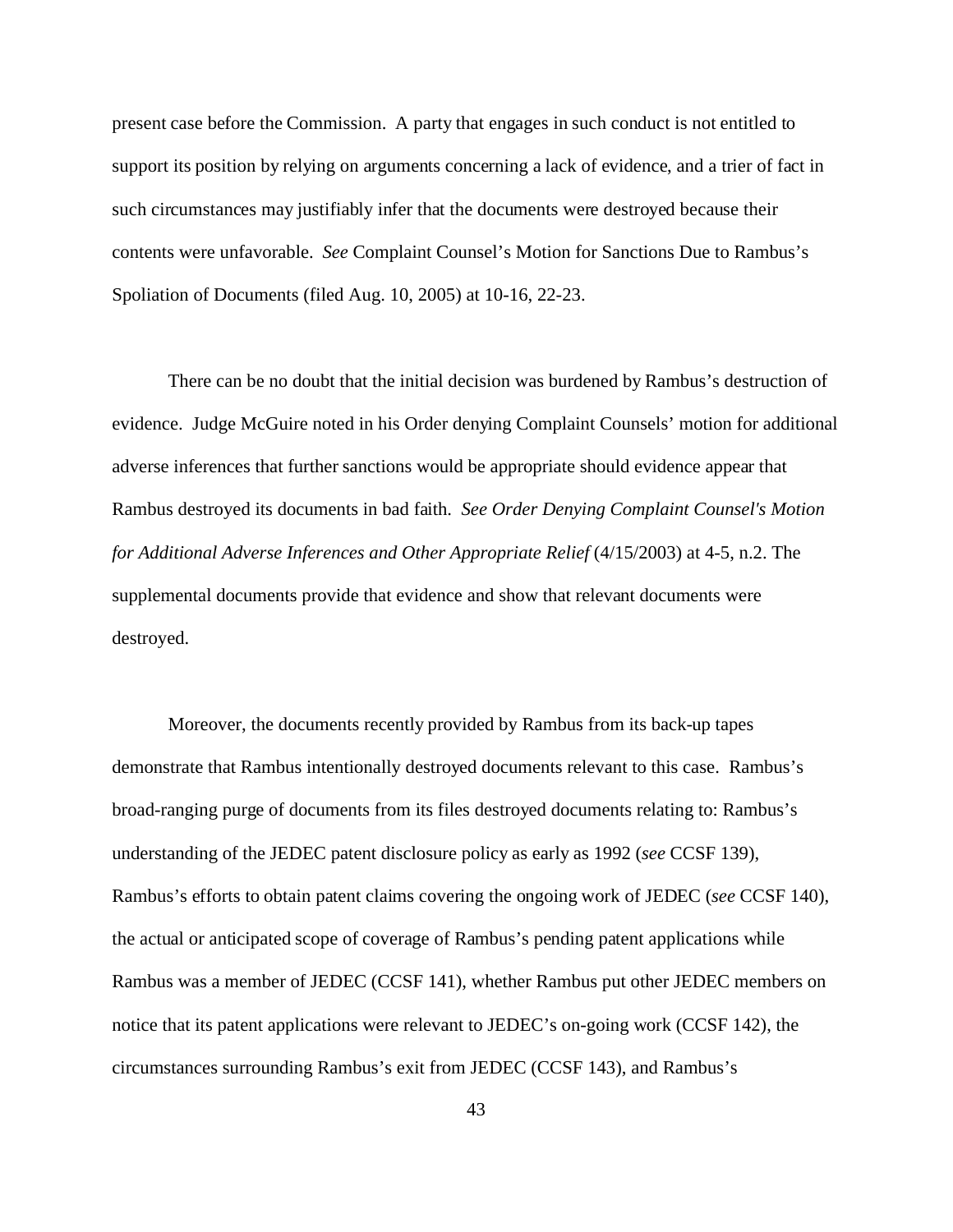understanding of the equitable estoppel implications of its presence and conduct at JEDEC (CCSF 144).

Nevertheless, despite Rambus's document destruction, some of the supplemental documents clearly rebut Judge McGuire's factual findings. For example, the supplemental documents show that Rambus believed as late as 1999 that patents deriving from applications filed while Rambus was at JEDEC covered various aspects of the JEDEC standard, including dual-edged clocking, on-chip PLL/DLL, and programmable CAS latency. CCSF 168-170. In addition, the supplemental documents rebut Judge McGuire's finding that the industry knew of Rambus patent rights, since the documents indicate that Rambus's Vice President in charge of enforcing those rights believed, as late as November 1999, that the industry did not know of those patent rights. CCSF 171 ("We fully anticipated at that point that once people became aware that we had IP covering sync DRAM, DDR, that it was going to make some noise."). Finally, the supplemental documents illustrate that Rambus's patent litigation strategy was premised in part on waiting for the industry to become locked in to a DRAM standard before suing in order to ensure that the industry did not switch away from that standard. CCSF 172 ("[R]isks of damaging establishment of dominant standard outweigh potential return.").

1684. Nothing in the supplemental evidence could have any effect, for example, on Judge McGuire's finding that JEDEC members were not required to disclose patent applications or an intention to file or amend patent applications. Initial Decision, ¶¶ 772-774 and pp. 269-270. This finding was largely based on "clear and unambiguous official statements of policy" from JEDEC's files and on Judge McGuire's determination that "after-the-fact testimony of interested witnesses" was not credible. *Id.*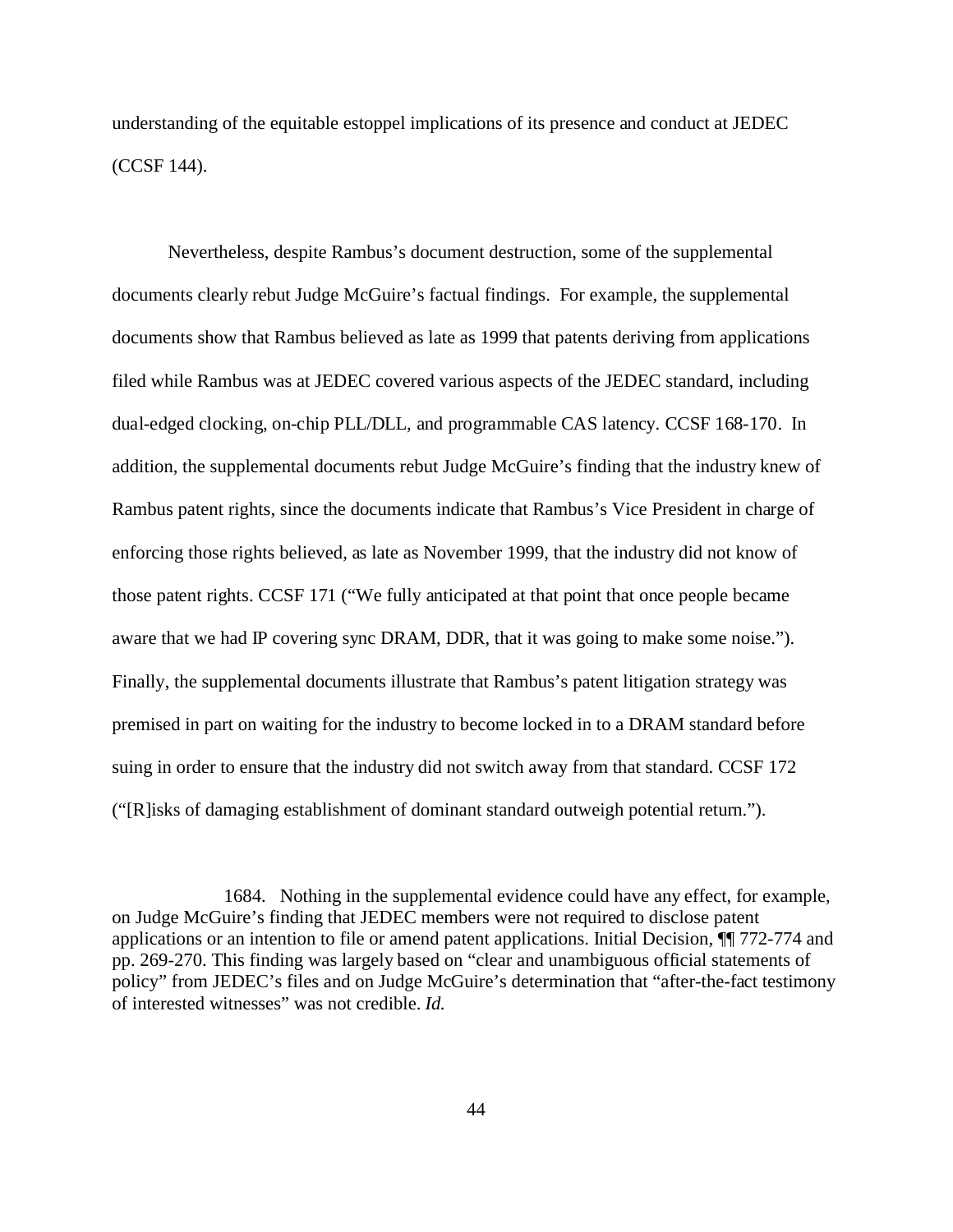**Response to Finding No. 1684:** As noted in response to proposed finding 1683, the supplemental documents relate to Rambus's bad faith spoliation of evidence during the period 1998 through 2000. As such they are generally unrelated to Rambus's misconduct at JEDEC, or other issues concerning JEDEC during the time from 1992 to 1996 when Rambus was a member. Complaint Counsel have explained previously that ALJ McGuire erred in applying the wrong legal standard to this issue and erred in his interpretation of the facts. *See* Appeal Brief of Counsel Supporting the Complaint (April 16, 2004) at 31-60; Reply Brief of Counsel Supporting the Complaint (July 2, 2004) at 13-53.

Rambus's wholesale destruction of evidence, conducted in anticipation of litigation and in bad faith, was not designed to preserve contemporaneous evidence in Rambus's files concerning the JEDEC disclosure policy. Indeed, it appears that Rambus's broad-ranging purge of documents from its files destroyed documents relating to Rambus's understanding of the JEDEC patent disclosure policy as early as 1992. *See* CCSF 139. Where a party intentionally destroys relevant evidence, a trier of fact may justifiably infer that the documents were destroyed because their contents were unfavorable. *See* Complaint Counsel's Motion for Sanctions Due to Rambus's Spoliation of Documents (filed Aug. 10, 2005) at 10-16, 22-23. Such an inference, applied to this issue, would indicate that the destroyed documents would have contradicted the Judge McGuire findings that Rambus continues to embrace.

<sup>1685.</sup> None of the supplemental evidence affects in any way Judge McGuire's finding that "the disclosure of intellectual property interests [by JEDEC members] was encouraged and voluntary, not required or mandatory." Initial Decision, p. 265. This finding was largely based on "the manuals which discuss the patent policy, a March 1994 memorandum by JEDEC's secretary, the EIA's comments to the FTC in connection with the *Dell* consent decree,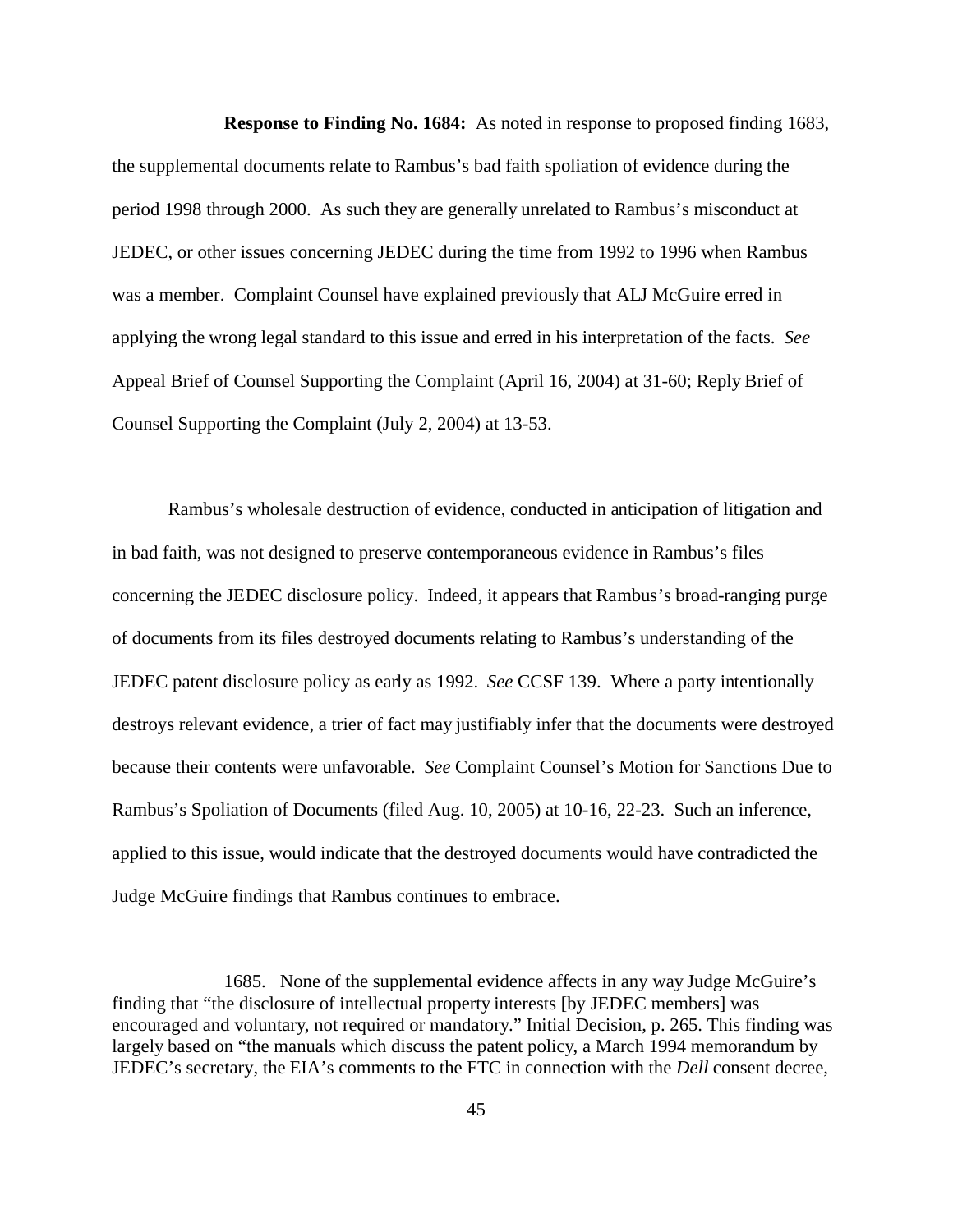JEDEC's internal memoranda, the ANSI patent policy guidelines, the actions of other JEDEC members in not disclosing patents and JEDEC's reaction thereto, the ballot for voting on technology, and the patent tracking list, which are all "evidence that disclosure of intellectual property under the EIA/JEDEC patent policy was not mandatory." *Id.*

**Response to Finding No. 1685:** As noted in response to proposed finding 1683, the supplemental documents relate to Rambus's bad faith spoliation of evidence during the period 1998 through 2000. As such they are generally unrelated to Rambus's misconduct at JEDEC, or other issues concerning JEDEC during the time from 1992 to 1996 when Rambus was a member. Complaint Counsel have explained previously that ALJ McGuire erred in applying the wrong legal standard to this issue and erred in his interpretation of the facts. *See* Appeal Brief of Counsel Supporting the Complaint (April 16, 2004) at 31-60; Reply Brief of Counsel Supporting the Complaint (July 2, 2004) at 13-53.

Rambus's wholesale destruction of evidence, conducted in anticipation of litigation and in bad faith, was not designed to preserve contemporaneous evidence in Rambus's files concerning the JEDEC disclosure policy. Where a party intentionally destroys relevant evidence, a trier of fact may justifiably infer that the documents were destroyed because their contents were unfavorable. *See* Complaint Counsel's Motion for Sanctions Due to Rambus's Spoliation of Documents (filed Aug. 10, 2005) at 10-16, 22-23. Such an inference, applied to this issue, would indicate that the destroyed documents would have contradicted the Judge McGuire findings that Rambus continues to embrace.

<sup>1686.</sup> None of the supplemental evidence affects in any way Judge McGuire's finding that intellectual property disclosures by JEDEC members were "not expected until formal balloting" and his finding that "many of the presentations relied upon by Complaint Counsel never were balloted at JEDEC...." Initial Decision, pp. 273-274. These findings were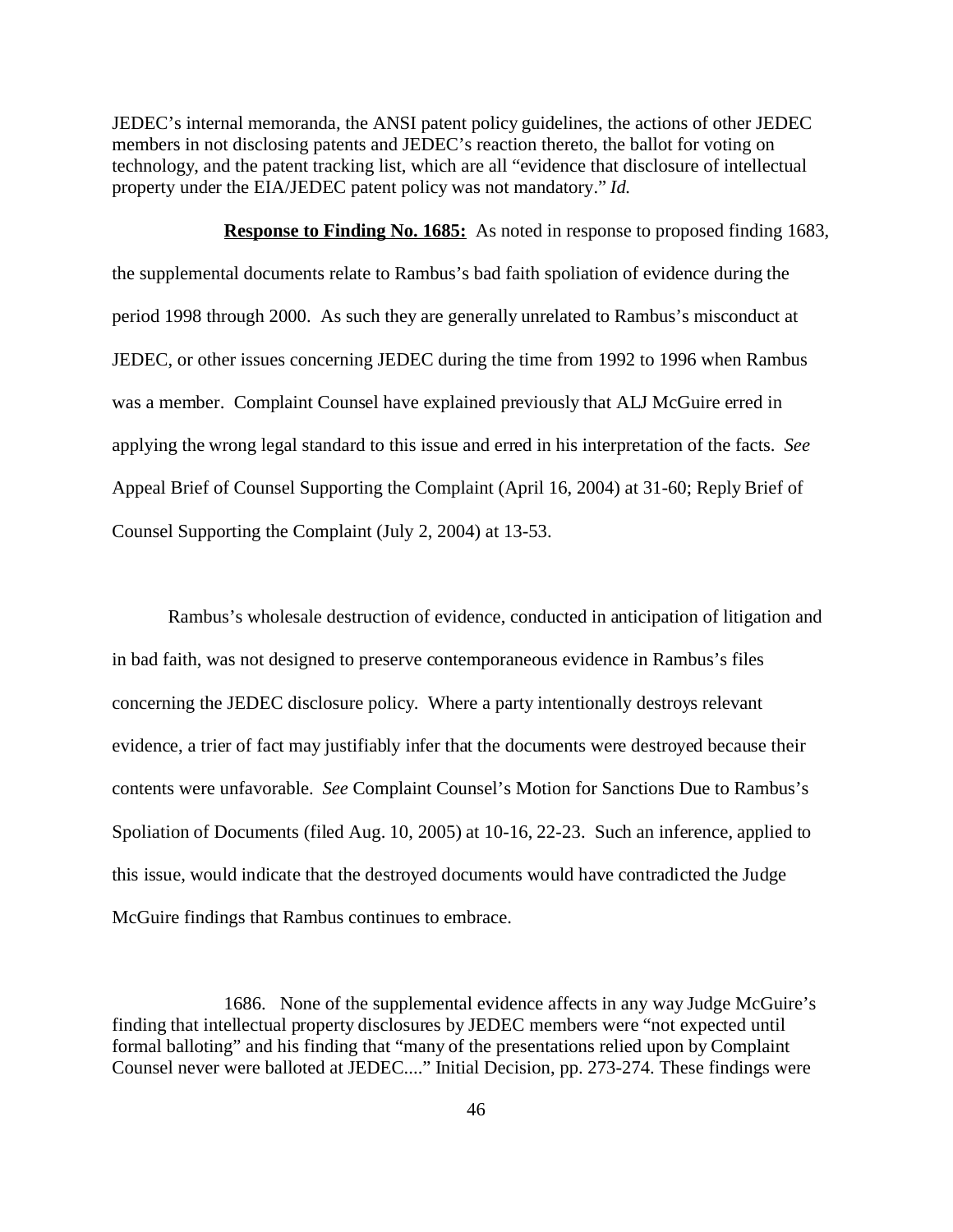largely based on JEDEC's own official minutes and the testimony of JEDEC Council Chairman Gordon Kelley. *Id.,* ¶¶ 783-785 and pp. 273-274.

**Response to Finding No. 1686:** As noted in response to proposed finding 1683, the supplemental documents relate to Rambus's bad faith spoliation of evidence during the period 1998 through 2000. As such they are generally unrelated to Rambus's misconduct at JEDEC, or other issues concerning JEDEC during the time from 1992 to 1996 when Rambus was a member. Complaint Counsel have explained previously that ALJ McGuire erred in applying the wrong legal standard to this issue and erred in his interpretation of the facts. *See* Appeal Brief of Counsel Supporting the Complaint (April 16, 2004) at 31-60; Reply Brief of Counsel Supporting the Complaint (July 2, 2004) at 13-53.

Rambus's wholesale destruction of evidence, conducted in anticipation of litigation and in bad faith, was not designed to preserve contemporaneous evidence in Rambus's files concerning the JEDEC disclosure policy. Indeed, it appears that Rambus's broad-ranging purge of documents from its files destroyed documents relating to Rambus's understanding of the JEDEC patent disclosure policy as early as 1992. *See* CCSF 139. Where a party intentionally destroys relevant evidence, a trier of fact may justifiably infer that the documents were destroyed because their contents were unfavorable. *See* Complaint Counsel's Motion for Sanctions Due to Rambus's Spoliation of Documents (filed Aug. 10, 2005) at 10-16, 22-23. Such an inference, applied to this issue, would indicate that the destroyed documents would have contradicted the Judge McGuire findings that Rambus continues to embrace.

<sup>1687.</sup> Nothing in the supplemental evidence affects in any way Judge McGuire's determination that Complaint Counsel had failed to demonstrate that amendments to broaden the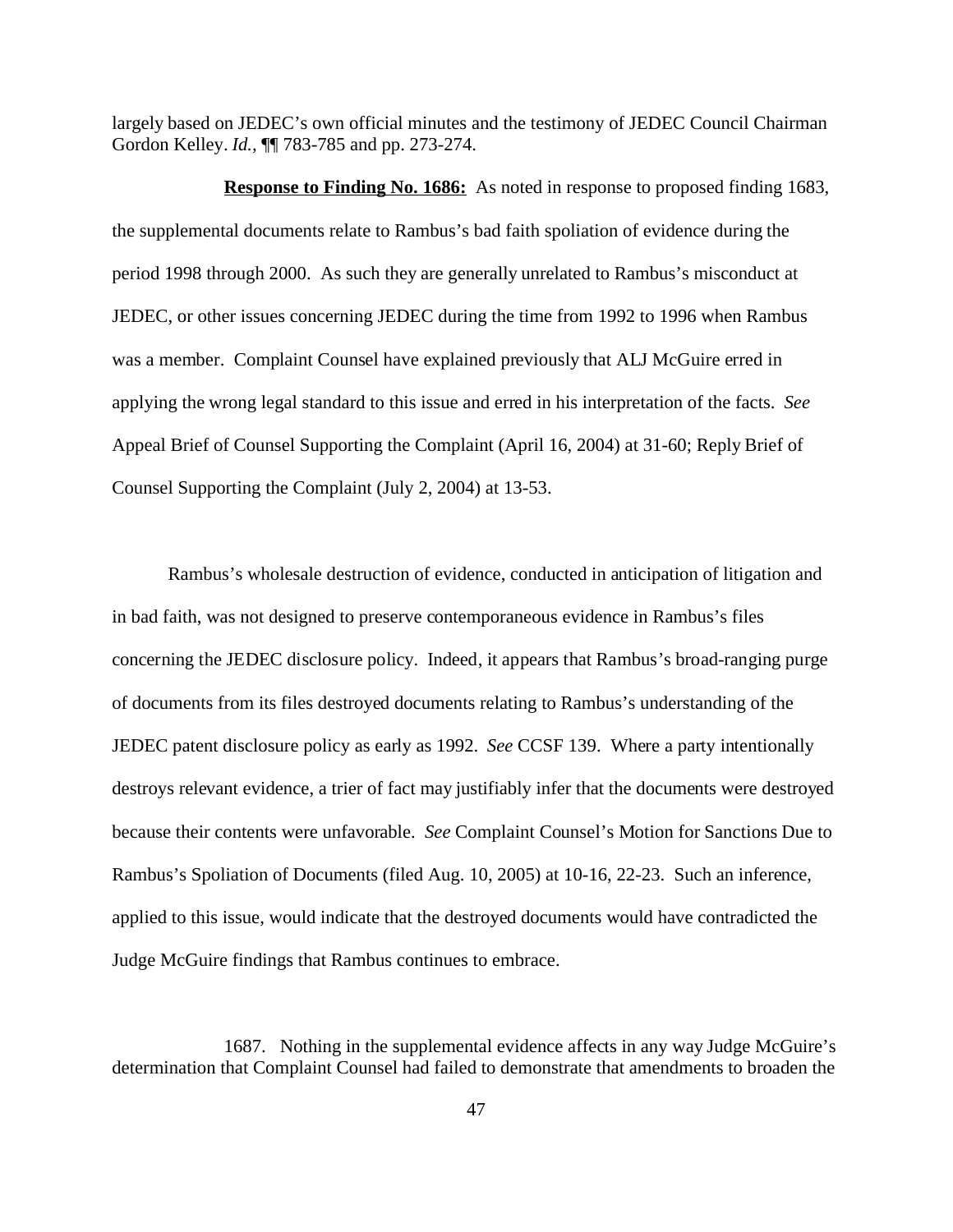claims contained in patent applications were improper, either under patent law or EIA/JEDEC rules. *Id., p.* 331.

**Response to Finding No. 1687:** As noted in response to proposed finding 1683, the supplemental documents relate to Rambus's bad faith spoliation of evidence during the period 1998 through 2000. As such they are generally unrelated to Rambus's misconduct at JEDEC, or other issues concerning JEDEC during the time from 1992 to 1996 when Rambus was a member. Complaint Counsel have explained previously that ALJ McGuire erred in applying the wrong legal standard to this issue and erred in his interpretation of the facts. *See* Appeal Brief of Counsel Supporting the Complaint (April 16, 2004) at 31-60; Reply Brief of Counsel Supporting the Complaint (July 2, 2004) at 40-53.

Rambus's wholesale destruction of evidence, conducted in anticipation of litigation and in bad faith, was not designed to preserve contemporaneous evidence in Rambus's files concerning the propriety of Rambus's efforts to expand the scope of its pending patent applications to cover the work of JEDEC. Indeed, it appears that Rambus's broad-ranging purge of documents from its files destroyed documents relating to Rambus's efforts to obtain patent claims covering the ongoing work of JEDEC (*see* CCSF 140), the actual or anticipated scope of coverage of Rambus's pending patent applications while Rambus was a member of JEDEC (CCSF 141), and whether Rambus put other JEDEC members on notice that its patent applications were relevant to JEDEC's on-going work (CCSF 142). Where a party intentionally destroys relevant evidence, a trier of fact may justifiably infer that the documents were destroyed because their contents were unfavorable. *See* Complaint Counsel's Motion for Sanctions Due to Rambus's Spoliation of Documents (filed Aug. 10, 2005) at 10-16, 22-23. Such an inference,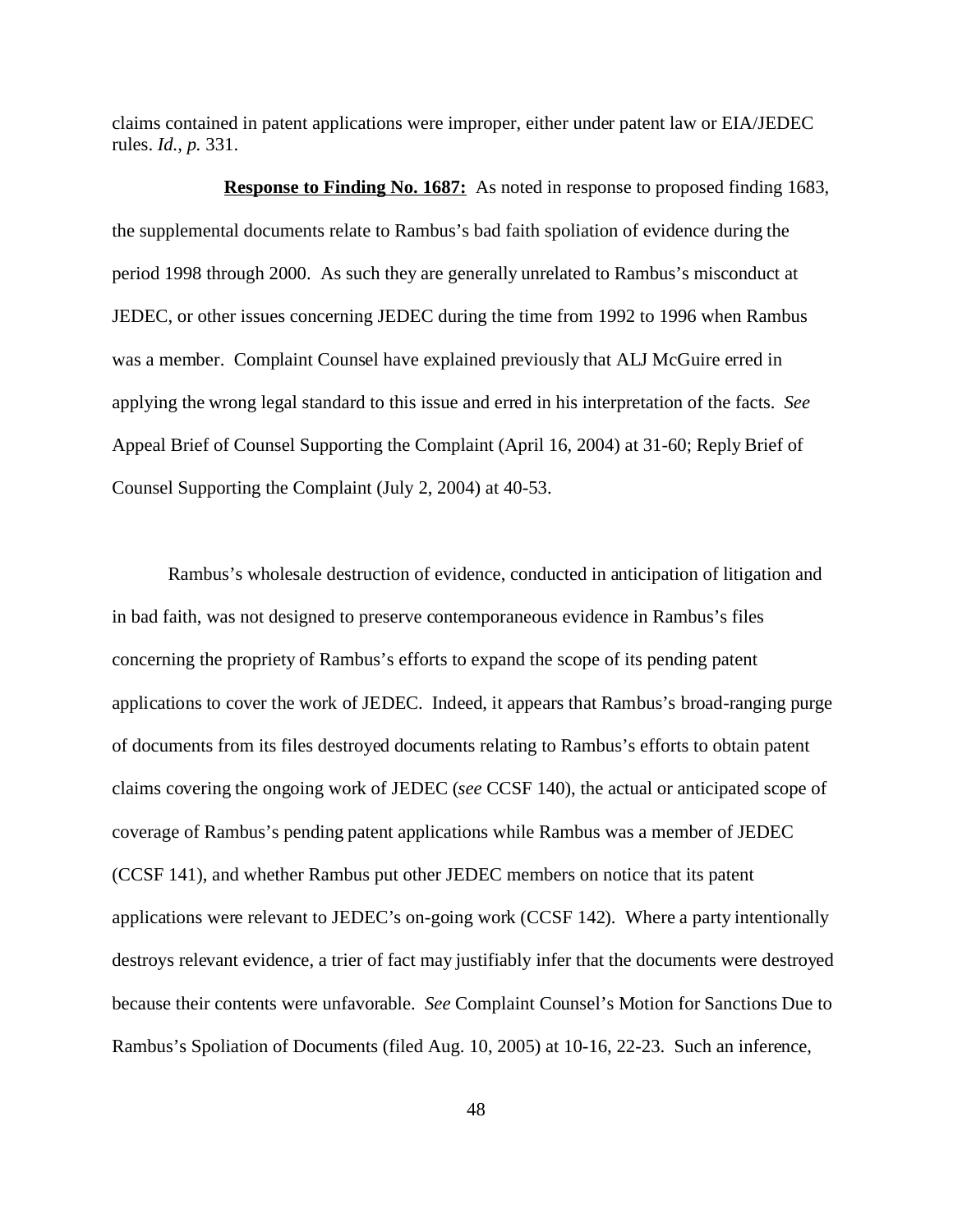applied to this issue, would indicate that the destroyed documents would have contradicted the Judge McGuire findings that Rambus continues to embrace.

1688. Nothing, in the supplemental evidence affects in any way Judge McGuire's finding that JEDEC standardization is neither necessary nor sufficient to ensure that a technology or feature achieves marketplace success. *Id., ¶¶* 1037-1048 and pp. 302-303.

**Response to Finding No. 1688:** As noted in response to proposed finding 1683, the supplemental documents relate to Rambus's bad faith spoliation of evidence during the period 1998 through 2000. As such they are generally unrelated to Rambus's misconduct at JEDEC, or other issues concerning JEDEC during the time from 1992 to 1996 when Rambus was a member. Complaint Counsel have explained previously that ALJ McGuire erred in applying the wrong legal standard to this issue and erred in his interpretation of the facts. *See* Appeal Brief of Counsel Supporting the Complaint (April 16, 2004) at 61-73; Reply Brief of Counsel Supporting the Complaint (July 2, 2004) at 58-88.

Rambus's wholesale destruction of evidence, conducted in anticipation of litigation and in bad faith, was not designed to preserve contemporaneous evidence in Rambus's files concerning the availability of alternative technologies to those within the scope of Rambus's constantly amended patent applications at the time when JEDEC was considering the content of the proposed standards. Where a party intentionally destroys relevant evidence, a trier of fact may justifiably infer that the documents were destroyed because their contents were unfavorable. *See* Complaint Counsel's Motion for Sanctions Due to Rambus's Spoliation of Documents (filed Aug. 10, 2005) at 10-16, 22-23. Such an inference, applied to this issue, would indicate that the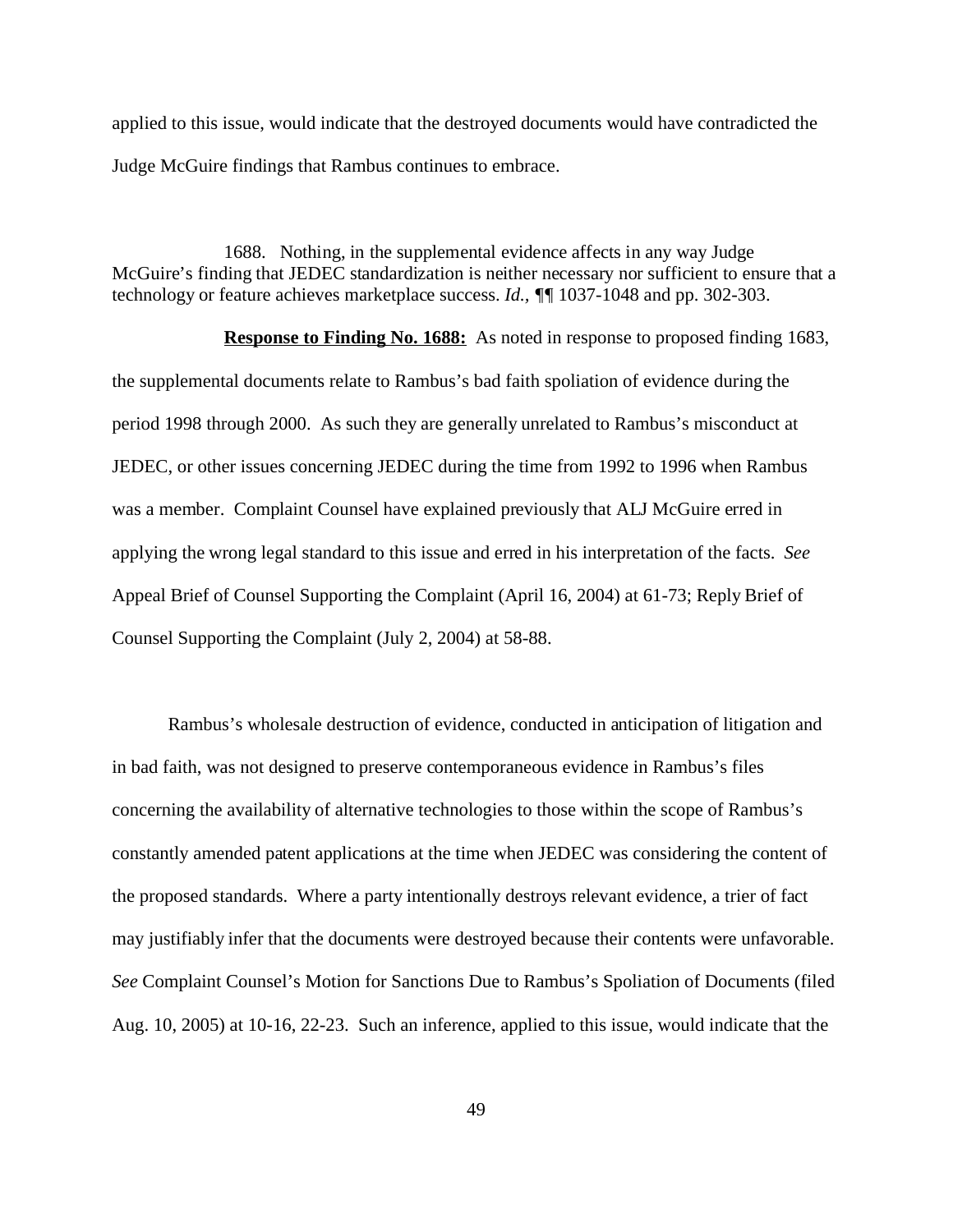destroyed documents would have contradicted the Judge McGuire findings that Rambus continues to embrace.

1689. Nothing in the supplemental evidence affects in any way Judge McGuire's determination that the technologies covered by Rambus's patents were at all relevant times superior to the alternatives proposed by Complaint Counsel. *Id., ¶¶*1128-1402.

**Response to Finding No. 1689:** As noted in response to proposed finding 1683, the supplemental documents relate to Rambus's bad faith spoliation of evidence during the period 1998 through 2000. As such they are generally unrelated to Rambus's misconduct at JEDEC, or other issues concerning JEDEC during the time from 1992 to 1996 when Rambus was a member. Complaint Counsel have explained previously that ALJ McGuire erred in applying the wrong legal standard to this issue and erred in his interpretation of the facts. *See* Appeal Brief of Counsel Supporting the Complaint (April 16, 2004) at 74-96; Reply Brief of Counsel Supporting the Complaint (July 2, 2004) at 58-84.

Rambus's wholesale destruction of evidence, conducted in anticipation of litigation and in bad faith, was not designed to preserve contemporaneous evidence in Rambus's files concerning the availability of alternative technologies to those within the scope of Rambus's constantly amended patent applications at the time when JEDEC was considering the content of the proposed standards. Where a party intentionally destroys relevant evidence, a trier of fact may justifiably infer that the documents were destroyed because their contents were unfavorable. *See* Complaint Counsel's Motion for Sanctions Due to Rambus's Spoliation of Documents (filed Aug. 10, 2005) at 10-16, 22-23. Such an inference, applied to this issue, would indicate that the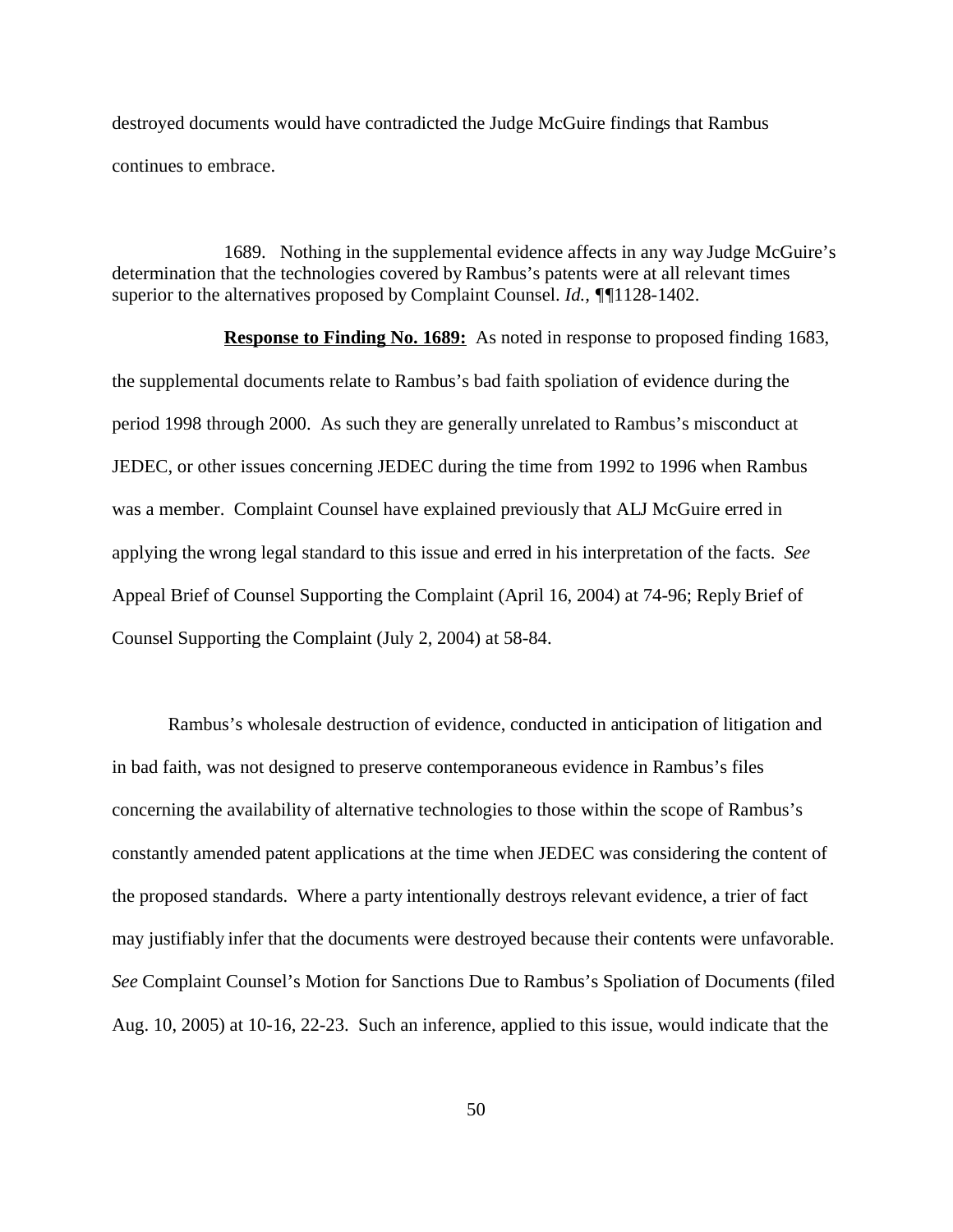destroyed documents would have contradicted the Judge McGuire findings that Rambus continues to embrace.

1690. Nothing in the supplemental evidence affects in any way Judge McGuire's finding that Complaint Counsel had not shown the existence of commercially viable, noninfringing alternatives to the technologies covered by Rambus patents. *Id.* and pp. 312-318.

**Response to Finding No. 1690:** As noted in response to proposed finding 1683, the supplemental documents relate to Rambus's bad faith spoliation of evidence during the period 1998 through 2000. As such they are generally unrelated to Rambus's misconduct at JEDEC, or other issues concerning JEDEC during the time from 1992 to 1996 when Rambus was a member. Complaint Counsel have explained previously that ALJ McGuire erred in applying the wrong legal standard to this issue and erred in his interpretation of the facts. *See* Appeal Brief of Counsel Supporting the Complaint (April 16, 2004) at 82-96; Reply Brief of Counsel Supporting the Complaint (July 2, 2004) at 58-72.

Rambus's wholesale destruction of evidence, conducted in anticipation of litigation and in bad faith, was not designed to preserve contemporaneous evidence in Rambus's files concerning the availability of alternative technologies to those within the scope of Rambus's constantly amended patent applications at the time when JEDEC was considering the content of the proposed standards. Where a party intentionally destroys relevant evidence, a trier of fact may justifiably infer that the documents were destroyed because their contents were unfavorable. *See* Complaint Counsel's Motion for Sanctions Due to Rambus's Spoliation of Documents (filed Aug. 10, 2005) at 10-16, 22-23. Such an inference, applied to this issue, would indicate that the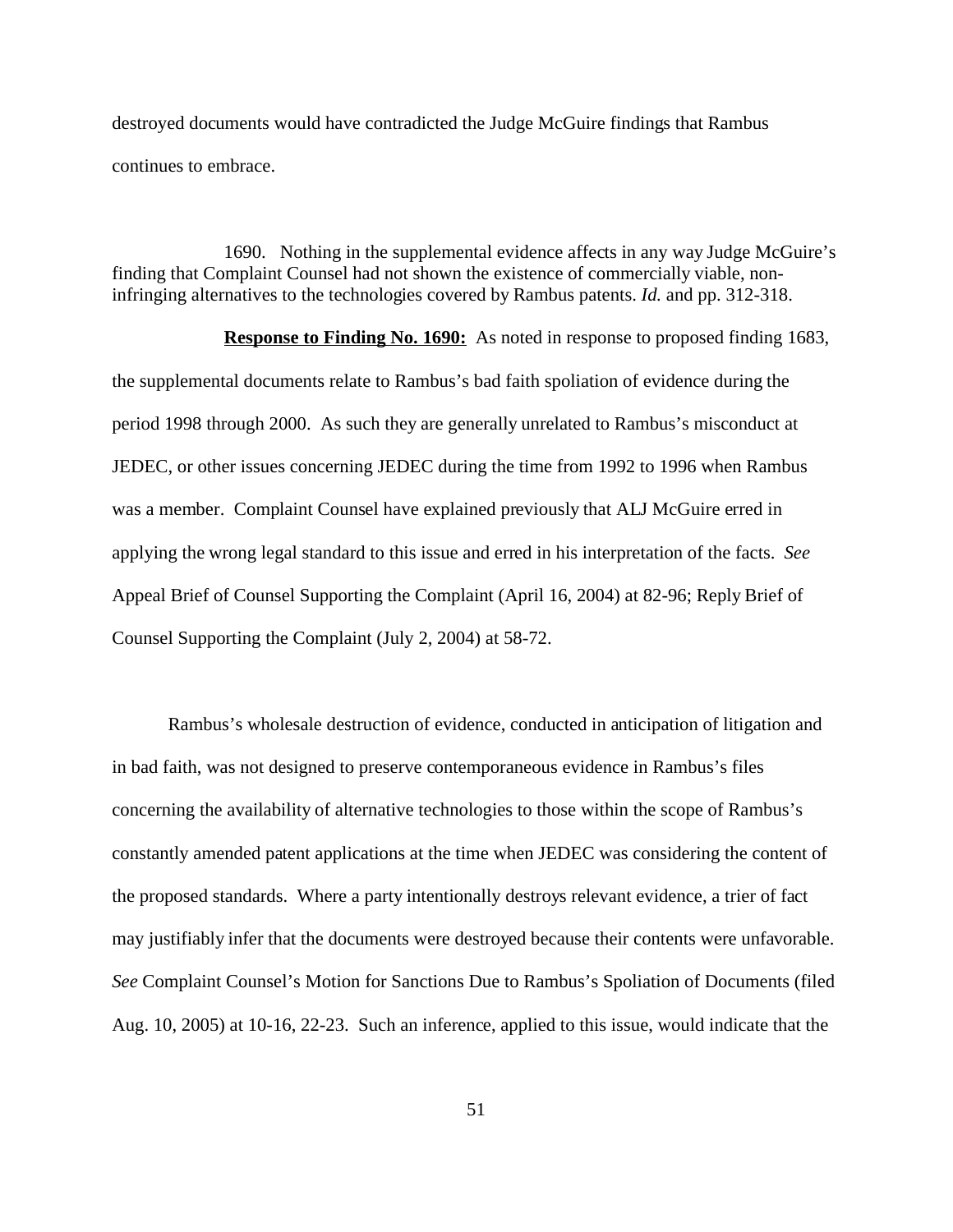destroyed documents would have contradicted the Judge McGuire findings that Rambus continues to embrace.

1691. Nothing in the supplemental evidence affects in any way Judge McGuire's finding that Complaint Counsel had not shown that DRAM manufacturers were presently "locked in" to the use of the Rambus technologies. Id., ¶¶ 1582-1664 and pp. 326-328.

**Response to Finding No. 1691:** As noted in response to proposed finding 1683, the supplemental documents relate to Rambus's bad faith spoliation of evidence during the period 1998 through 2000. As such they are generally unrelated to Rambus's misconduct at JEDEC, or other issues concerning JEDEC. Complaint Counsel have explained previously that ALJ McGuire erred in applying the wrong legal standard to this issue and erred in his interpretation of the facts. *See* Appeal Brief of Counsel Supporting the Complaint (April 16, 2004) at 65-71; Reply Brief of Counsel Supporting the Complaint (July 2, 2004) at 89-95.

Rambus's wholesale destruction of evidence, conducted in anticipation of litigation and in bad faith, was not designed to preserve contemporaneous evidence in Rambus's files concerning the power of JEDEC standards and the effect of such standards to lock in the industry to the technologies specified in the standards. Where a party intentionally destroys relevant evidence, a trier of fact may justifiably infer that the documents were destroyed because their contents were unfavorable. *See* Complaint Counsel's Motion for Sanctions Due to Rambus's Spoliation of Documents (filed Aug. 10, 2005) at 10-16, 22-23. Such an inference, applied to this issue, would indicate that the destroyed documents would have contradicted the Judge McGuire findings that Rambus continues to embrace. Indeed, the supplemental documents illustrate that Rambus's patent litigation strategy was premised in part on waiting for the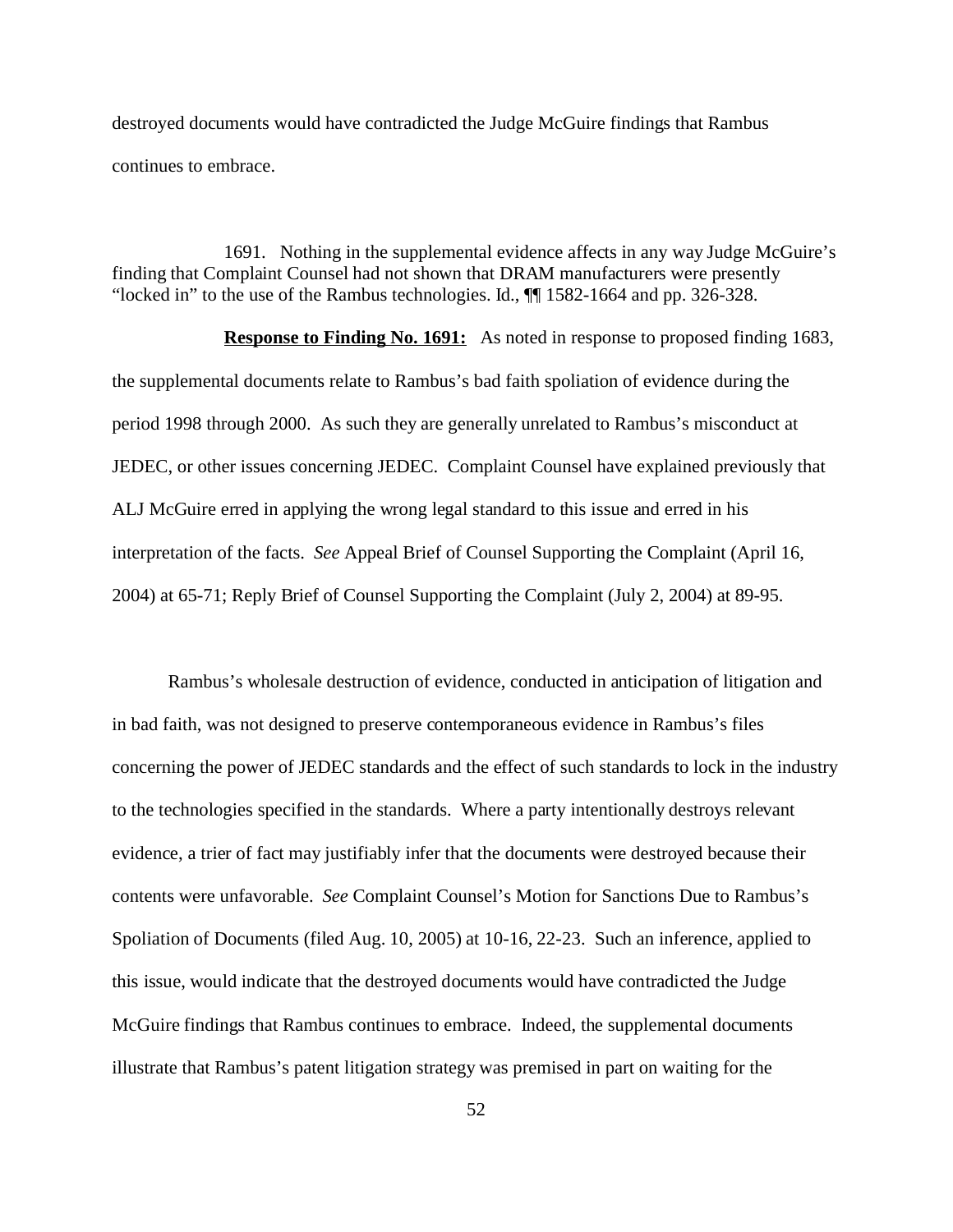industry to become locked in to a DRAM standard before suing in order to ensure that the industry did not switch away from that standard. CCSF 172 ("We should not assert patents against Direct partners until ramp reaches point of no return.... [R]isks of damaging establishment of dominant standard outweigh potential return.").

1692. In sum, Rambus's allegedly improper document destruction did not affect and could not have affected Complaint Counsel's ability to meet its burden of proof on numerous essential elements of their claims. The Initial Decision was entirely correct in its holding that "the process here has not been prejudiced" by Rambus's alleged destruction of documents. *Id.,* p. 244.

**Response to Finding No. 1692:** This proposed finding is argument, and is

incorrect for all the reasons set forth in response to proposed findings 1683-1691.